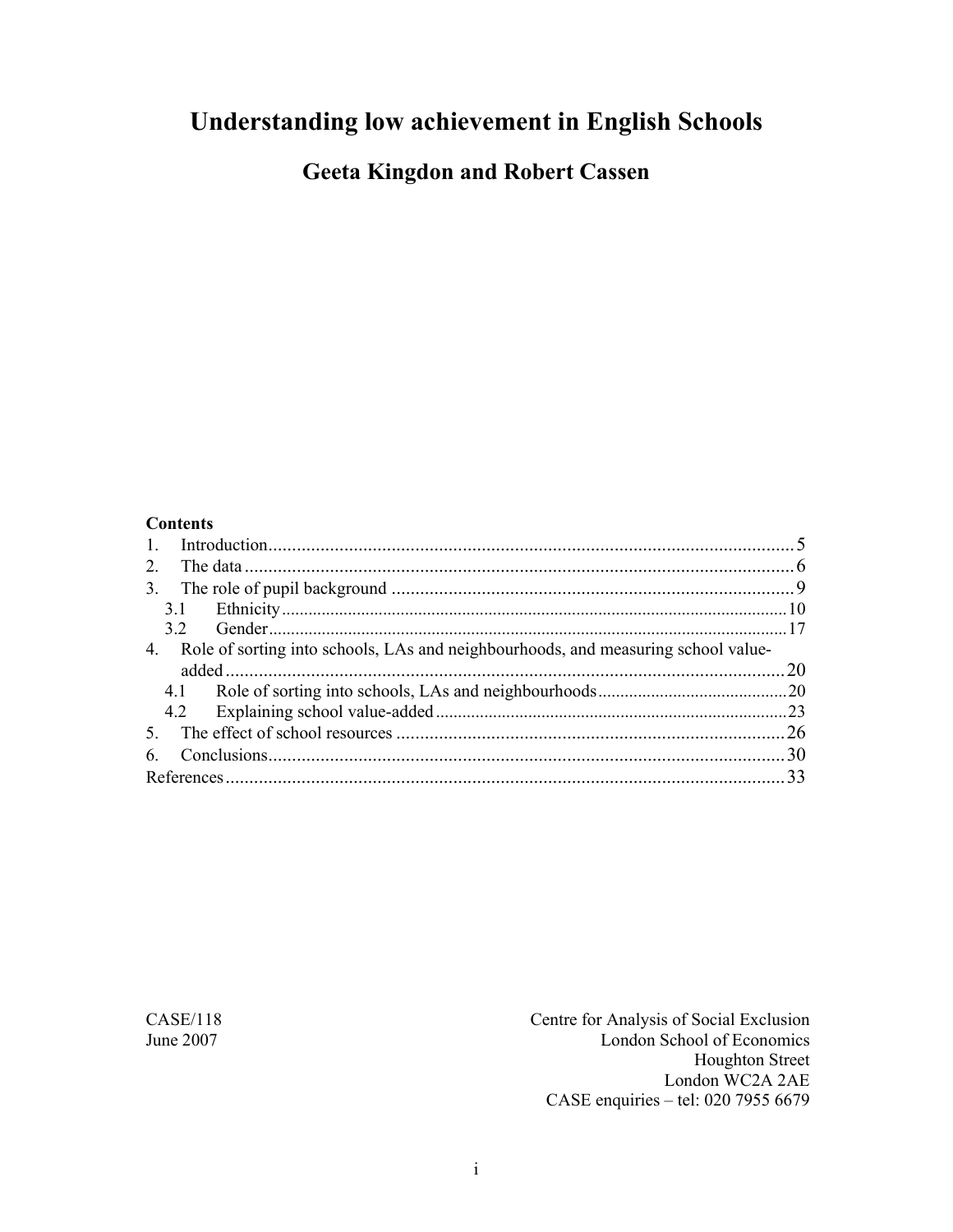#### **Centre for Analysis of Social Exclusion**

The ESRC Research Centre for Analysis of Social Exclusion (CASE) was established in October 1997 with funding from the Economic and Social Research Council. It is located within the Suntory and Toyota International Centres for Economics and Related Disciplines (STICERD) at the London School of Economics and Political Science, and benefits from support from STICERD. It is directed by Howard Glennerster, John Hills, Kathleen Kiernan, Julian Le Grand, Anne Power and Carol Propper.

In addition to our discussion paper series (CASEpapers), we produce occasional summaries of our research in CASEbriefs, and reports from various conferences and activities in CASEreports. All these publications are available to download free from our website. Limited printed copies are available on request.

For further information on the work of the Centre, please contact the Centre Manager, Jane Dickson, on:

|           | Telephone: UK+20 7955 6679    |
|-----------|-------------------------------|
| Fax:      | UK+20 7955 6951               |
| Email:    | $i$ .dickson@lse.ac.uk        |
| Web site: | http://sticerd.lse.ac.uk/case |

© Geeta Kingdon Robert Cassen

All rights reserved. Short sections of text, not to exceed two paragraphs, may be quoted without explicit permission provided that full credit, including © notice, is given to the source.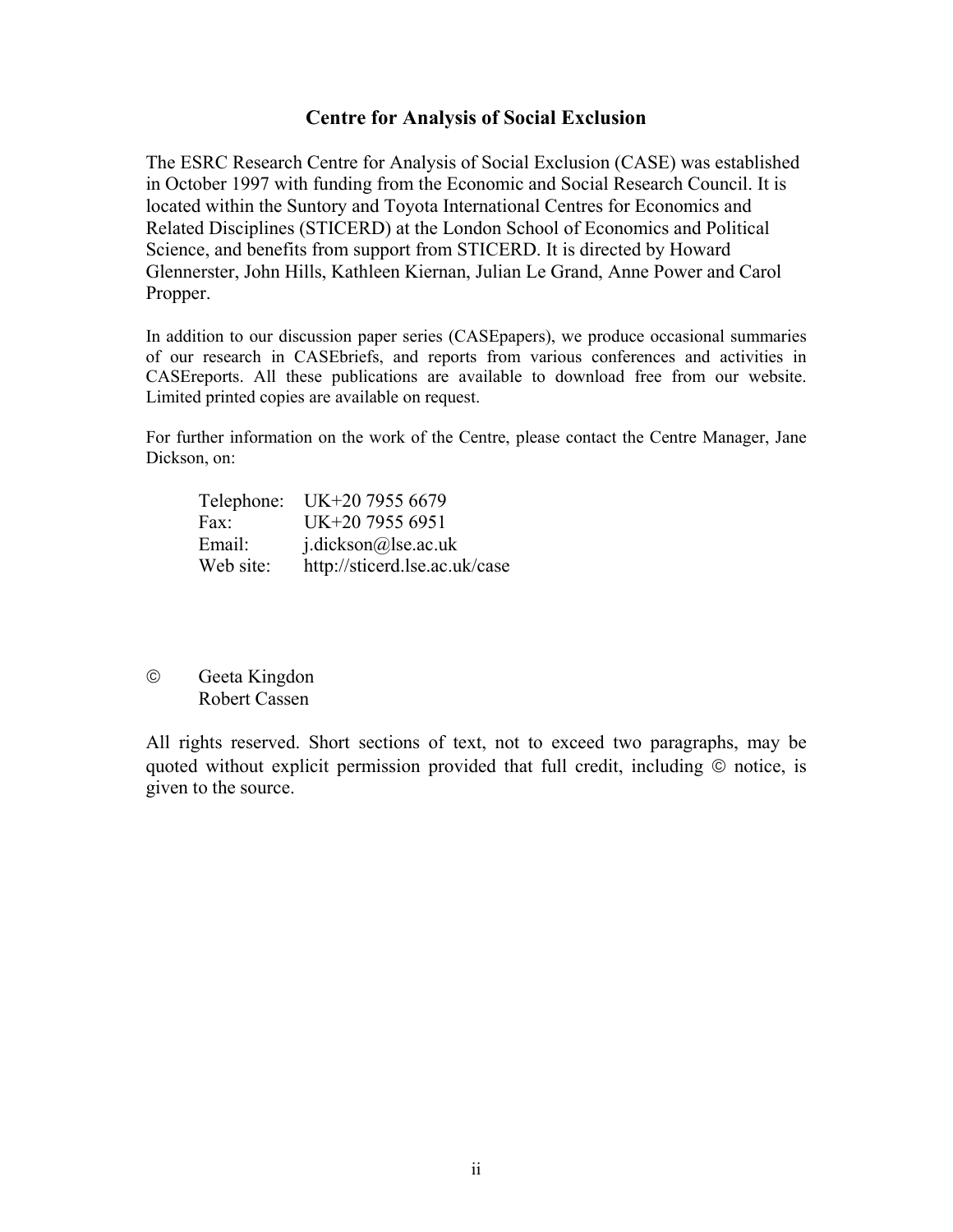### **Editorial Note**

Geeta Kingdon is Research Fellow at the Department of Economics, University of Oxford. Robert Cassen is Professor Emeritus of Social Policy at the London School of Economics, and a CASE Associate. Corresponding author Geeta Kingdon (geeta.kingdon@economics.oxford.ac.uk).

### **Acknowledgments**

We are very grateful to the DFES and Anna Vignoles for providing various datasets for this project, to Kirsty McNay who worked for this project at an early stage and to Florencia Lopez Boo for providing excellent research assistance. We are also grateful to members of the Project Advisory Group, including William Atkinson, Audrey Brown, Leon Feinstein, Martin Johnson, John Mattick, Hilary Steedman and Alison Wolf. James Turner of the Sutton Trust and Helen Barnard of the Joseph Rowntree Foundation also served as valuable members of the Advisory Group. We are indebted to seminar participants at the Institute of Education, London University; Institute of Fiscal Studies, and CASE at LSE for helpful comments on this work. In particular, we are grateful to Becky Allen, Simon Burgess, David Ewens, Steve Gibbons, Howard Glennerster, John Hills, Graham Hobbs, Ramesh Kapadia, Joanne Lukes, Ian McCallum, Steve Machin, Anna Vignoles and Anne West. Finally, we are grateful to Jane Dickson, Gillian Coates and Rose Page for providing administrative support on this project. The project was funded by grants from the Joseph Rowntree Foundation and the Sutton Trust.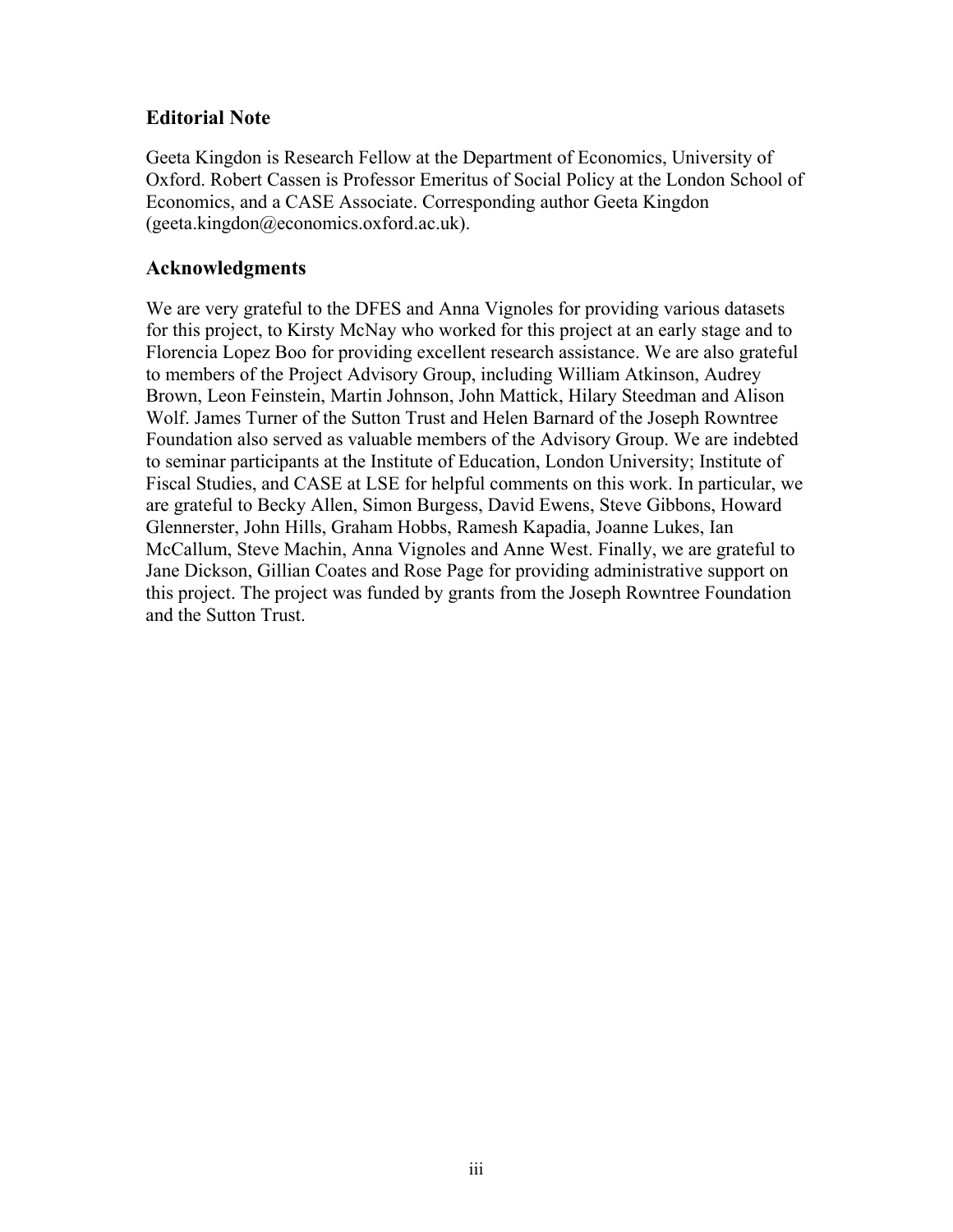### **Abstract**

Tens of thousands of young people leave school with no or very few qualifications in England. This paper seeks to build a fuller picture of Key Stage 4 low achievement and its correlates than available hitherto. We focus on three aspects. Firstly, the role of students' personal characteristics, especially gender, ethnicity and past achievement, in explaining the incidence of low achievement at age 16. Secondly, we investigate the extent to which particular personal characteristics constitute direct risk factors for low achievement and the extent to which they lead to low achievement because of their correlation with unobserved school and neighborhood quality, i.e. the role of sorting into schools and neighborhoods of different quality. We suggest a method of calculating school quality (how effective a school is in helping its pupils to avoid low achievement) which is akin to the value-added concept, and examine which specific observed school characteristics predict this measure of 'school quality'. Thirdly, the paper examines the relationship between school resources – particularly per pupil expenditure – and the avoidance of low achievement, exploiting the panel nature of the National Pupil Database. Going beyond simple discrete choice models, the paper employs school fixed effects regression to reduce endogeneity problems and employs panel data at the student level to analyse school resource effects. A number of interesting findings emerge about the correlates of low achievement and of school quality, and we consider the policy implications of our findings.

JEL classification: I21, I28 Keywords: Low achievement, school fixed effects, panel data, school resources, England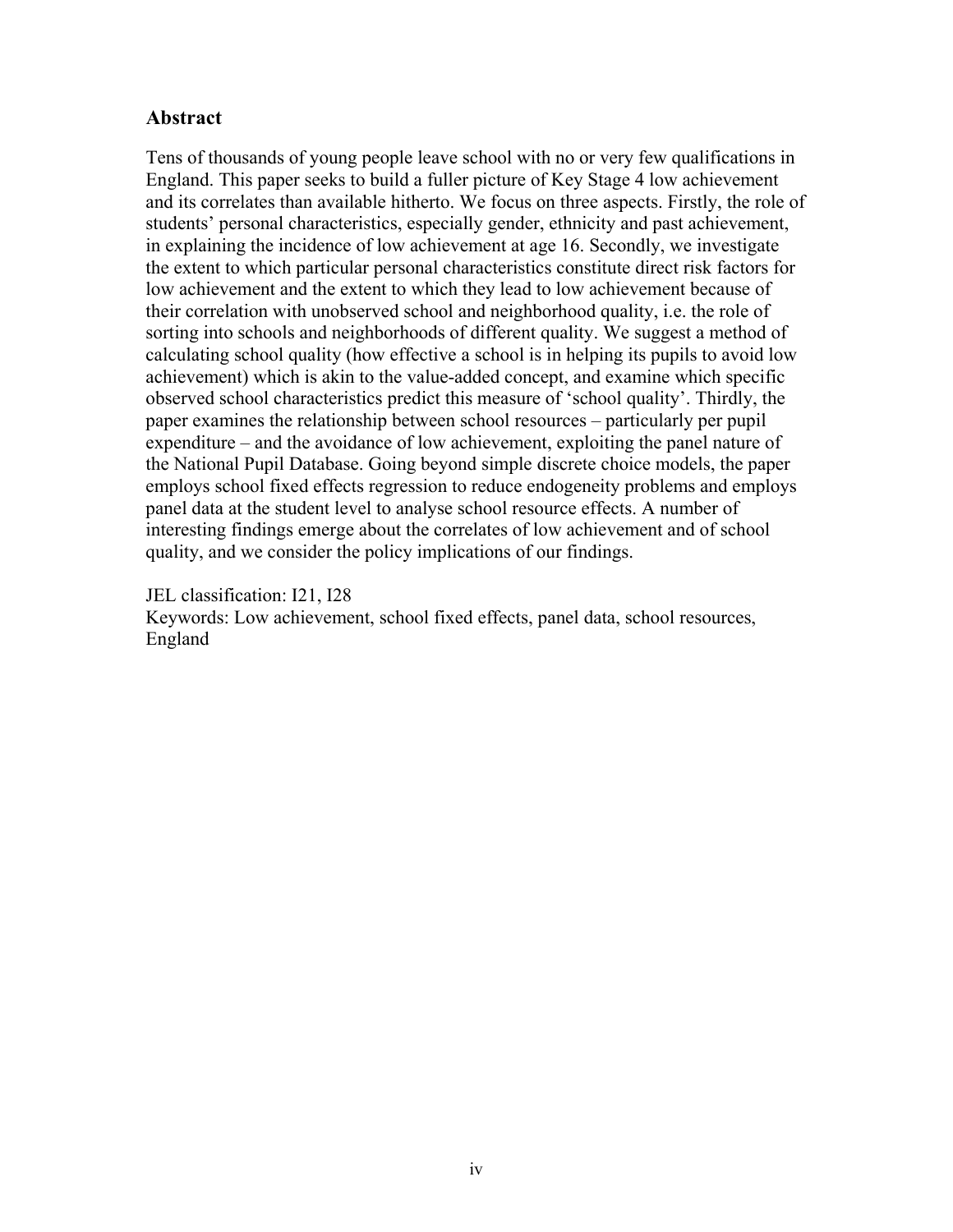### **1. Introduction**

<u>.</u>

The purpose of this paper is to advance understanding of the factors associated with low achievement at Key Stage 4 in England. We seek to do this in three dimensions. Firstly, we analyse the (conditional) correlation of low achievement with risk factors on which data are available. Secondly, we analyse the role played by school quality in explaining students' chances of low achievement. Lastly, we investigate whether and to what extent school resources affect chances of low achievement<sup>1</sup>.

The first part of the paper examines the relationship of KS4 low achievement on the one hand and both exogenous and endogenous characteristics of students. Gender, ethnicity and (to some extent) first language are exogenous as they are immutable and typically not chosen. Less exogenous characteristics are free school meal (FSM) status, special education need (SEN), mover-status, neighbourhood characteristics and past achievement. While the correlations established here may not be interpreted as causal<sup>2</sup>, conditional correlations are informative in building a fuller picture of low achievement. We focus mainly on the exogenous variables – gender and ethnicity. We address several questions in relation to ethnicity. Firstly, is the relationship between ethnicity and achievement symmetrical with the relationship between ethnicity and the incidence of *low* achievement? Secondly, is economic disadvantage an equally large risk factor for low achievement among pupils of all ethnicities? Thirdly, does the way in which ethnicity is related to low achievement vary by peer group, i.e. whether the size of ethnic minority students' achievement disadvantage (or advantage) over the White British students depends on the peer group. Lastly we ask whether the relationship between ethnicity and incidence of low achievement changes with age. We ask similar questions for gender.

The second part of the paper focuses on the role of student sorting into schools, and the role of school quality, in explaining low achievement. Within-school analysis is used to identify whether and to what extent certain risk factors for low achievement (such as FSM or SEN) act via sorting into particular schools rather than only directly. The marginal effect on the dummy variable for each school (known as the 'school fixed effect'), estimated from a fixed effects probit equation of low achievement, may be interpreted (without necessarily implying causation) as the total 'effect' of a school on its students' chances of low achievement, after controlling for pupil intake, i.e.

<sup>1</sup> A less technical summary of the findings of the current paper, with more descriptive statistics, is published in Cassen and Kingdon (2007).

<sup>2</sup> For instance, SEN status could conceivably be jointly determined with low achievement for some students (i.e. causality may run from low achievement to SEN) or it could be that both SEN and low achievement are driven by some unobserved characteristics of the student or their household, such as poor parenting or poor health endowment. In this case, the crosssection correlation between SEN and low achievement does not necessarily reflect causation from SEN to low achievement. Similarly for mover status, neighbourhood (which may be chosen by the household on the basis of unobserved traits such as taste for good education and thus proximity to particular schools), and perhaps to a lesser extent FSM status.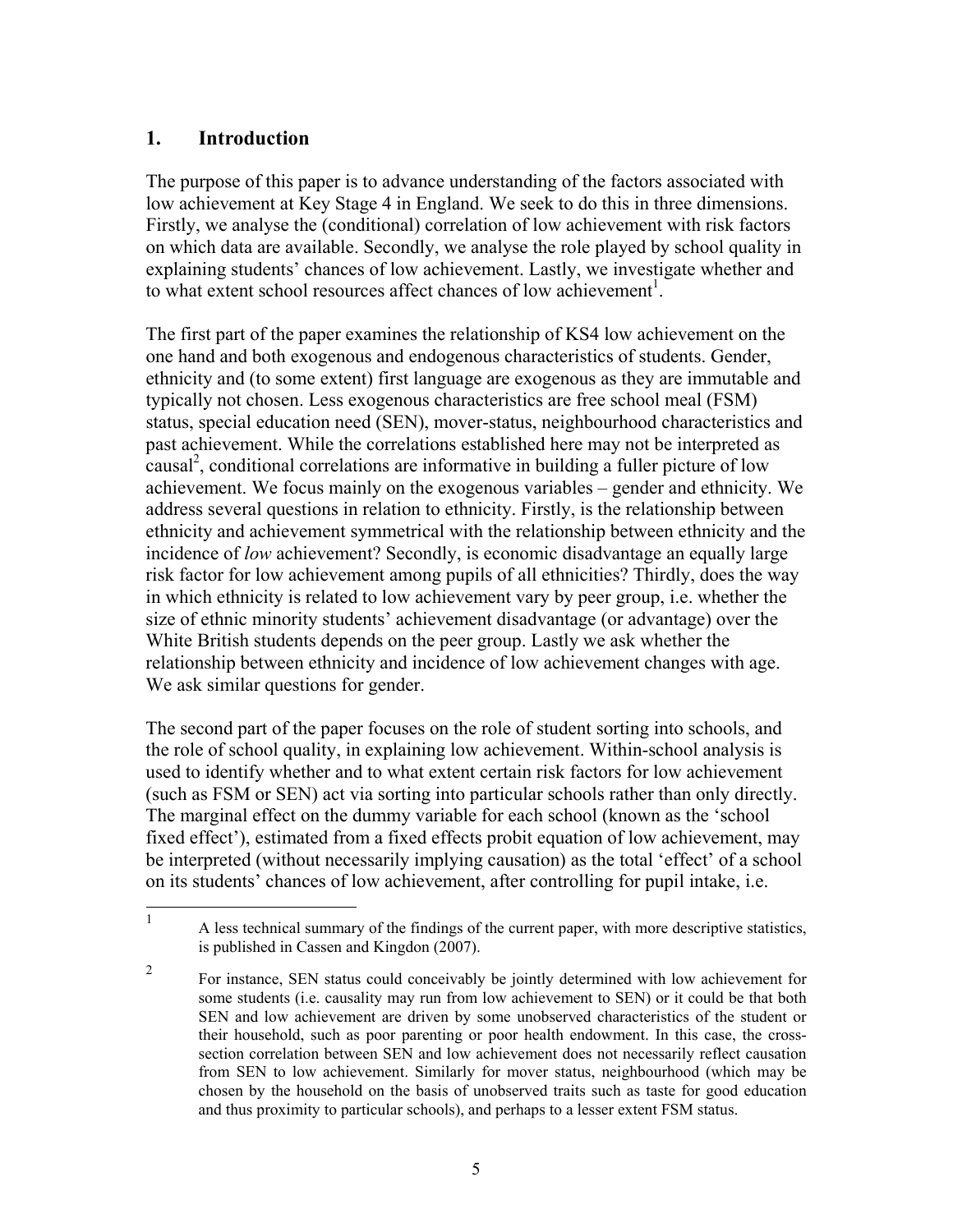after controlling for student characteristics, as well as for past achievement of the students. It is essentially a measure of school value-added and may be interpreted as a measure of a school's effectiveness in helping its pupils to avoid low achievement. In this sense it may be regarded as a measure of school quality. We regress the school fixed effect (school value-added) on observed school characteristics to examine which specific observed school factors are associated with school 'quality'. This also permits us to quantify what proportion of the variation in school 'quality' can be explained by measured school characteristics. Introduction of LA dummies helps us to see what proportion of school quality differences are due to LAs.

The third and last part of the paper attempts to examine the relationship between school resources and students' chances of low achievement using pupil level panel data. This is possible because we have both pupils' marks and their school's characteristics at two points in time, 2001 and 2003 (Key stages 3 and 4). Pupil fixed effects estimation effectively regresses change in a student's low achievement status over time on the change in school resources over the same time period and, as such, it nets out the effect of any (time-invariant) student unobservables such as ability, motivation, ambition etc. Thus, it provides a powerful way of purging the effect of unobserved student characteristics that otherwise undermine the ability to interpret school resource effects, though other sources of bias remain which we attempt to address using an instrumental variables strategy.

### **2. The data**

The data used are the Pupil Level Annual School Census (or PLASC) matched with information on students' achievement at Key Stages 2, 3 and 4 (years 1998, 2001 and 2003) and also matched with data on schools, LAs, and 2001 census data on super output area deprivation indices. While information on student achievement and on school characteristics is available at two points in time, unfortunately, data on student characteristics are available only at one point in time, in 2003, when the student is aged 16. The variables used in the analysis are defined in Appendix Table 1 and their descriptive statistics are presented in Appendix Table 2.

We considered four different measures of low achievement at Key Stage 4 (KS4). The percentage of students who were low achievers by these four measures in 2003 was as shown in Table D1: 'nopass' 5.5%; 'nopass\_em' 8.6%; NOT5EM 13.4%; and NOPASS>D 25.2%. Table D1 also shows another commonly used measure of low achievement, namely not getting at least 5 passes at grades A\*-C (49.4%).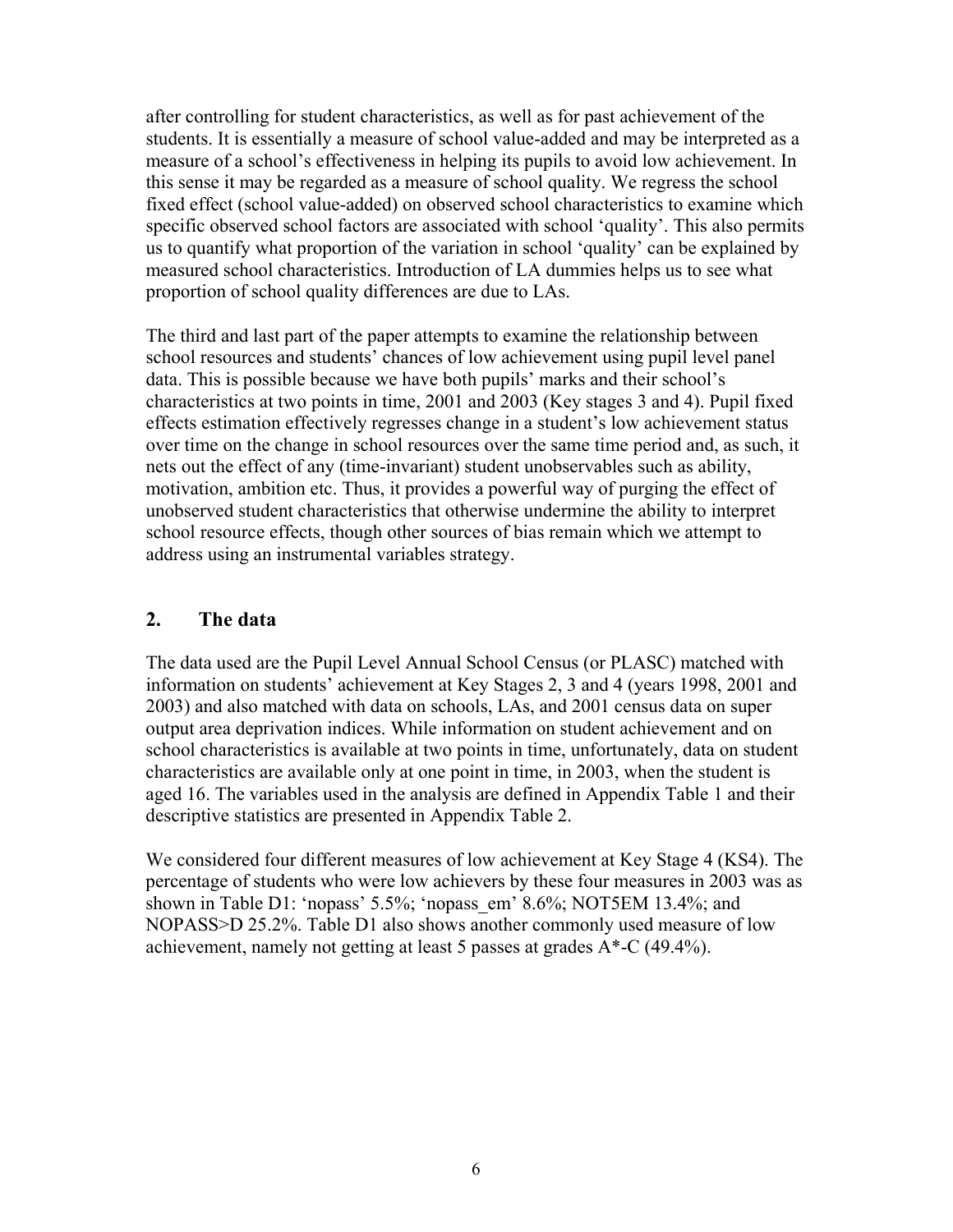| Measure of low achievement at Key Stage 4 i.e. at GCSE<br>level, age 16 | Percentage low achievers<br>by this measure in England<br>in 2003 $(\% )$ |
|-------------------------------------------------------------------------|---------------------------------------------------------------------------|
| No passes in any subject (NOPASS)                                       | 5.5                                                                       |
| No pass in at least one of English or Maths (NOPASS EM)                 | 8.6                                                                       |
| Not at least 5 subjects including English and Maths<br>(NOT5EM)         | 13.4                                                                      |
| No pass at a grade better than D (NOPASS>D)                             | 25.2                                                                      |
| Not at least 5 passes at grades $A^*$ -C                                | 49.4                                                                      |

**Table D1: Percentage of students in low achievement, by alternative definition of low achievement** 

Data on past achievement at age  $11 -$ an important control variable – are missing for about 13% of KS4 takers. Since our equations are fitted on the sub-sample of only those for whom prior achievement at age 11 is available, it is useful to consider the effect of sample selectivity on the estimated marginal effects. Unfortunately, we do not have credible identifying exclusion restrictions with which to correct for the selectivity bias, i.e. we do not have variables which affect the chances of having missing achievement for age 11 but do not affect the chances of being a low achiever at age 16. However, it is possible to sign the selectivity bias, which will downward bias coefficients towards zero<sup>3</sup>.

To our knowledge, no study has considered the impact of missing past achievement on statistical analysis of achievement. Missing past achievement implies that studies using past achievement as a control variable (for ability, for example) are necessarily confined to analysing just the sub-sample of those Key Stage 4 students for whom prior achievement at Key Stage 2 is available. In Appendix Table 3, we analyse the student characteristics associated with missing past achievement. For a fuller analysis of this issue, see Kingdon (2007).

The dependent variable of interest is low achievement. Since this measure is inherently a binary one (low achiever or not), we use the binary probit model for analysis. In order to estimate such an equation, the dependent variable should take the value of 1 for a sufficiently large proportion of the sample – typically 10% or more of the sample. Of the four measures of low achievement which we considered, only one gives a sufficiently large sample of low achievers to permit discrete choice analysis:

 $\frac{1}{3}$  For instance, consider the coefficient on FSM. Appendix Table 3 shows the binary probit of whether prior achievement is missing and shows that FSM raises probability of having missing achievement at KS2. If student motivation is positively related to having non-missing prior achievement (as is likely since absence is an important reason for missing the test), then FSM students with non-missing prior achievement must be more motivated than the average FSM students. Thus, in the sample on which the low achievement equation is fitted, FSM is positively correlated with lowachKS4 and its coefficient will be downward biased since it picks up the negative effect of motivation on lowachKS4.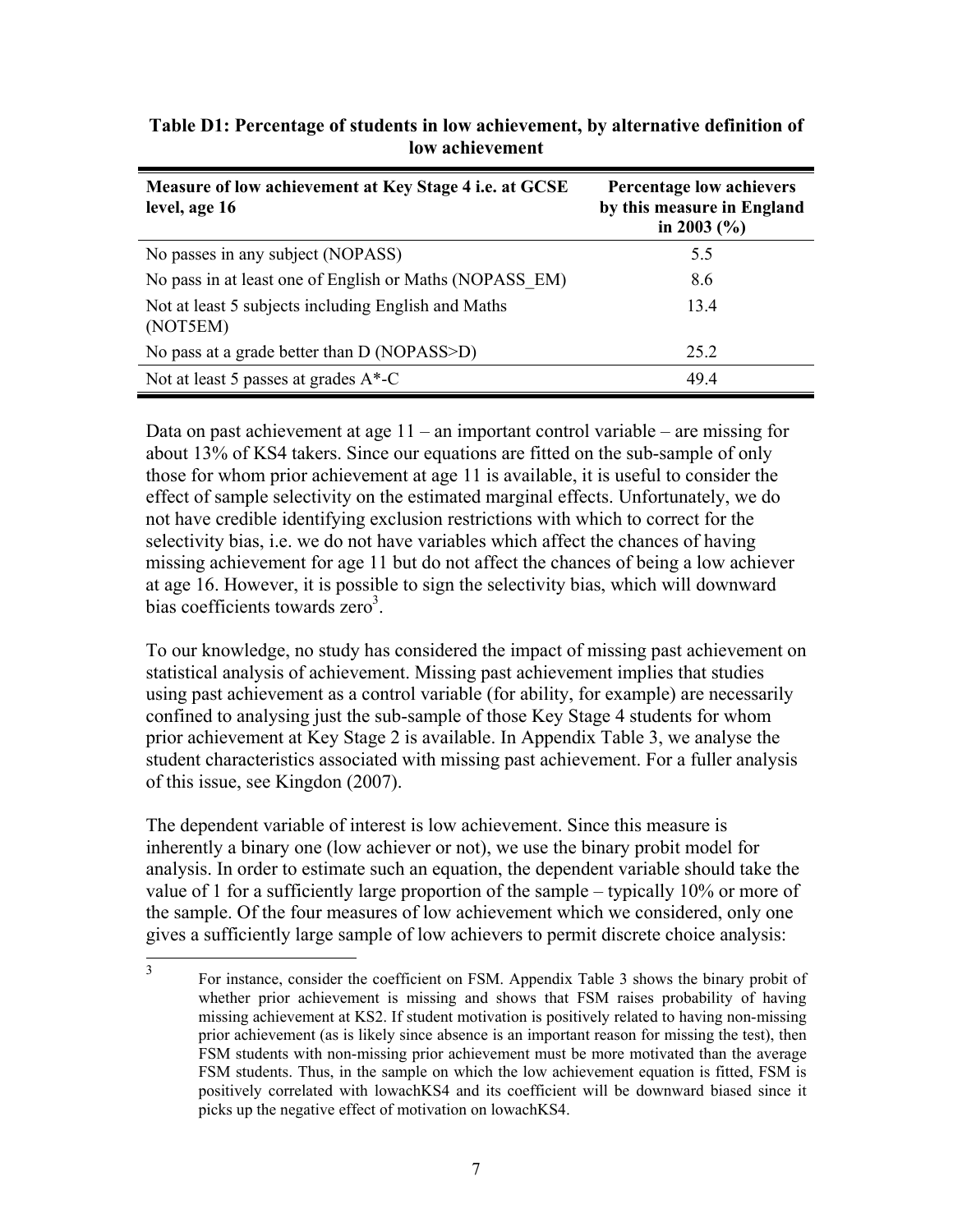"no passes  $> D$ " (NOPASS $> D$ ) which, after observations with missing values are excluded, takes a value of 1 for 17.1% of the population of KS4 takers. The variable 'not at least 5 passes including English and Maths' (NOT5EM) takes a value of 1 for just 6.3% of KS4 takers. Consequently, this paper focuses only on the NOPASS>D measure of low achievement, though we also present results of the NOT5EM measure in some tables.

One thing it is useful to establish at the outset, by means of descriptive analysis, is whether the unconditional relationship between any given risk factor and *low achievement* is simply the opposite of the relationship of that risk factor with *achievement*. To see this, we estimated kernel densities of total point score at KS4 for different groups, to see the distribution of KS4 achievement by FSM status, gender and ethnic group. The one for FSM is shown in Figure 1. It is clear that the FSM non-FSM difference in achievement is much larger at the lower end of the distribution of achievement than in the rest of the distribution. Similarly, the densities by gender and ethnic group (later in the paper) show that gender and ethnicity difference in achievement at the low end of the distribution of achievement differ from those in the rest of the distribution. These clear asymmetries imply that one cannot merely look at the relationship between these risk factors and achievement in order to infer their relationship with the likelihood of low achievement. The way in which they are related to chances of *low* achievement will differ from the way they are related to achievement taken as a whole.



**Figure 1: Kernel density of standardized total points score at KS4, by FSM status**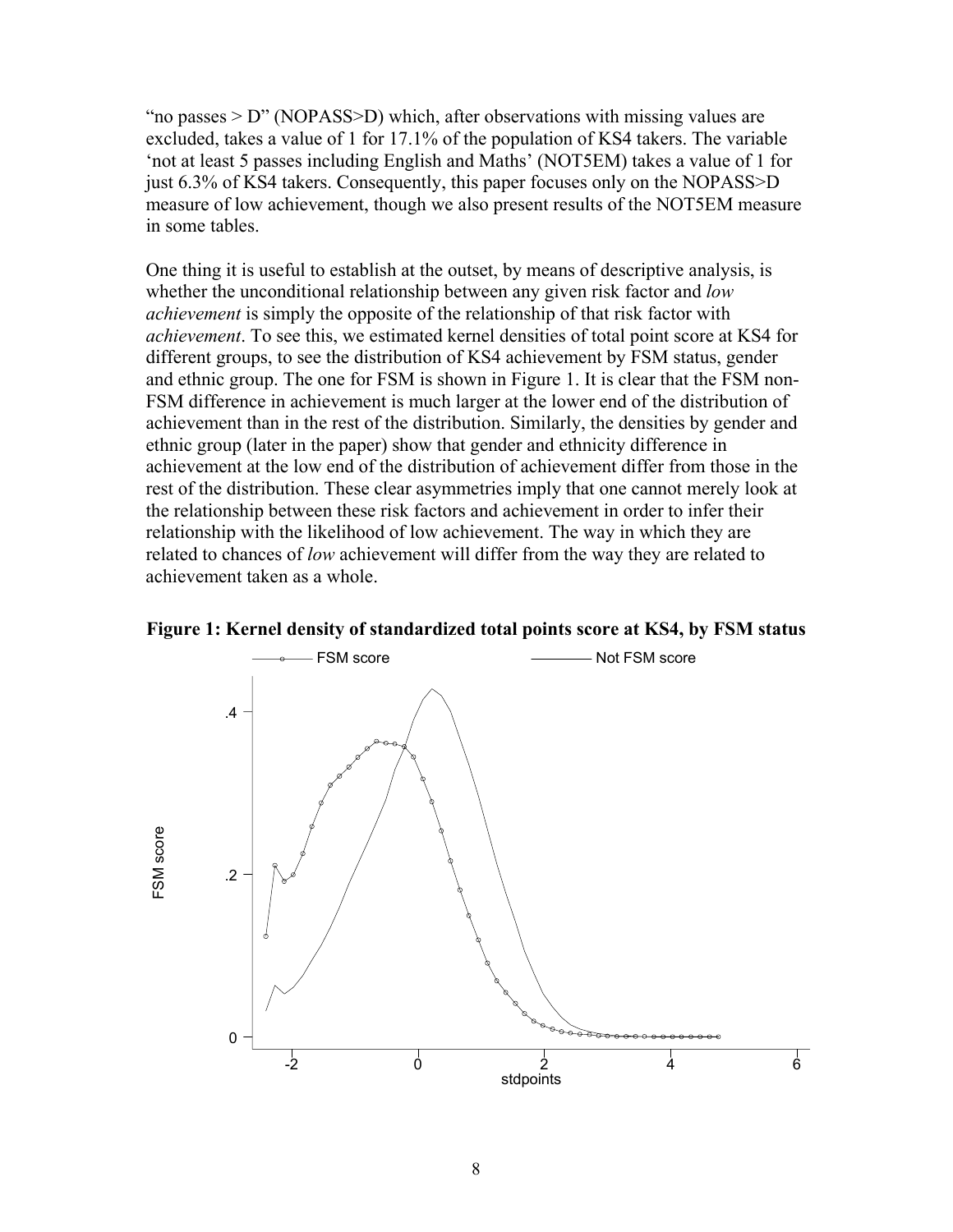### **3. The role of pupil background**

Table 1 examines the basic relationship between the probability of being a low achiever at Key Stage 4, (defined as having no passes above grade D, or 'NOPASS>D') on the one hand, and pupils' personal and neighbourhood characteristics and ability, on the other. Ability is measured by prior achievement at Key Stage 2.

The first column shows the familiar importance of a number of personal characteristics – gender, within-year age (number of months above 15th birthday), moving school, abnormal start (non-September start) at school, ethnicity, SEN, and FSM status – in explaining low achievement. Even so, these characteristics together explain only less than 11% of the variation in the probability of low achievement, unsurprising since no information is available on parental background and the home educational environment, and since the measure for economic status (FSM) is crude. The addition of neighbourhood variables in column 2 raises explanatory power substantially to about 15% and the marginal effects have the expected signs and are very statistically significant. The neighbourhood is defined as the census Super Output Area of the child's residence. As there are on average 400 addresses per Super Output Area in England, this represents a small geographical unit and furnishes a versatile indicator of a child's circumstances. Finally, the last column is a value-added equation. Adding student ability – as measured by achievement point scores at Key Stage 2 – doubles explained variation from 15% to about 30%. We also include a dummy variable for low reading achievement (obtaining Level 3 or less) at KS2 since the qualitative literature emphasises its importance for later achievement. Low reading achievement at age 11 is about half as important a risk factor for low achievement at age 16 as FSM status, suggesting that early attention on reading can avert or powerfully ameliorate later achievement disadvantage. We have chosen low reading achievement at age 11 as against other components of English (choosing writing scores gave similar results) or indeed low achievement in other subjects (maths or science) because, as shown in Appendix 4, after controlling for overall achievement (average point score) at Key Stage 2, prior low achievement in Reading at age 11 is a more important predictor of low achievement at age 16 than either prior low achievement in English as a whole or prior low achievement in maths or science<sup>4</sup>. Table 2 is structured in a similar fashion but the dependent variable there is 'not at least 5 passes including English and maths' (NOT $\overline{5EM}$ )<sup>5</sup>. The results are qualitatively similar in Tables 1 and 2 except the effect of gender, which is discussed in more detail

 $\overline{4}$ Indeed low KS2 achievement in science is curiously associated with smaller chances of low achievement at age 16.

<sup>5</sup> We have not included an indicator for 'English is not the child's first language'. This is because when we include it, it enters with a large and statistically powerful perverse (negative) sign, suggesting that it picks up the effect of ethnicity with which it is strongly correlated.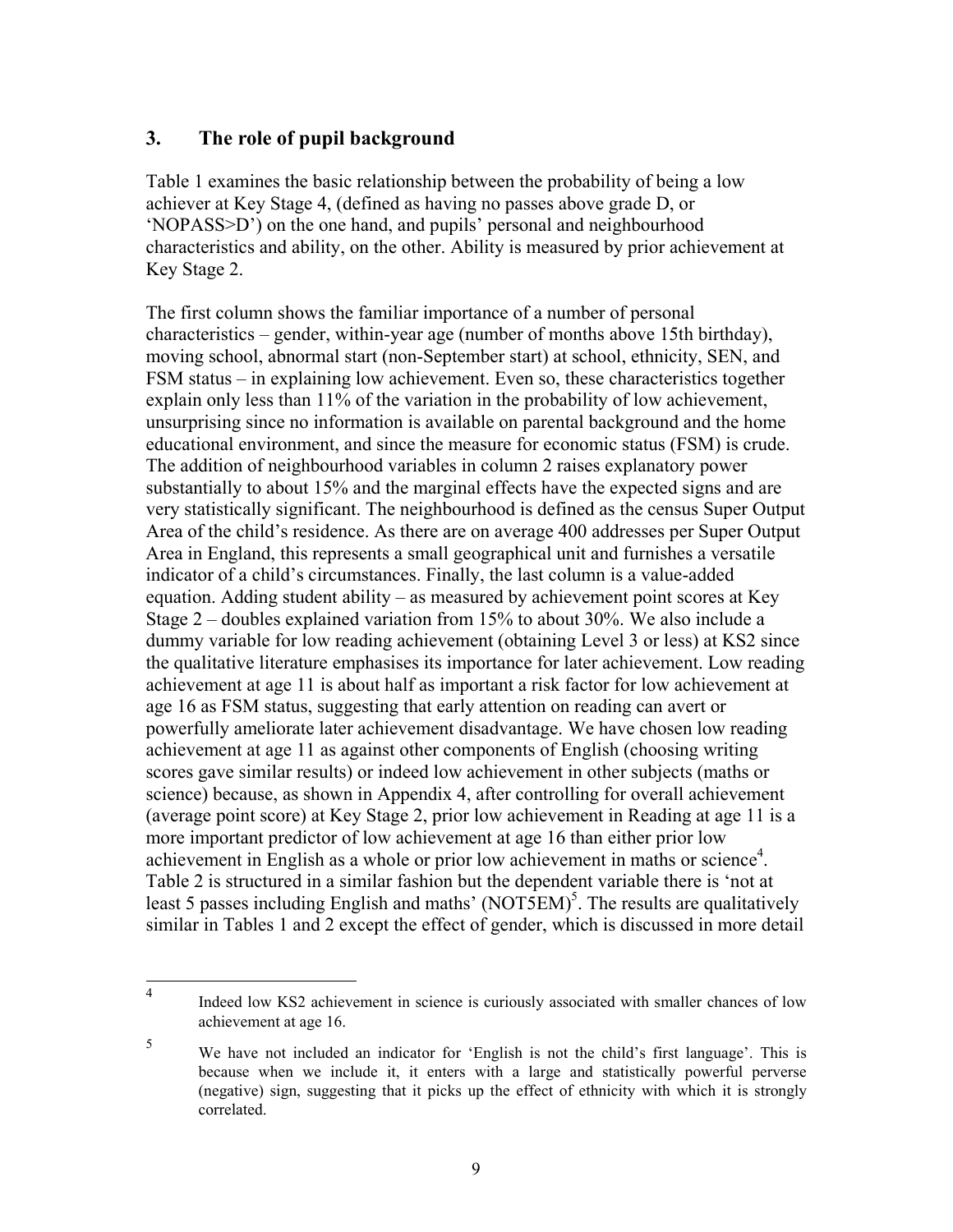in the gender section below. We now examine the roles of ethnicity and gender in more detail.

### *3.1 Ethnicity*

We address several questions. Firstly, is the relationship between ethnicity and achievement symmetrical with the relationship between ethnicity and the incidence of *low* achievement? Secondly, is economic disadvantage an equally large risk factor for low achievement among pupils of all ethnicities? Thirdly, does the way in which ethnicity is related to low achievement vary by peer group, i.e. whether the size of ethnic minority students' achievement disadvantage (or advantage) over White British students depends on the peer group. Lastly we ask whether the relationship between ethnicity and incidence of low achievement changes with age.

#### Symmetry with findings for achievement

It is not inevitable that the relationship between ethnicity and incidence of *low* achievement will be the opposite of the relationship between ethnicity and achievement, since ethnicity and indeed other factors could have a greater (or lesser) association with achievement at the bottom of the distribution than across the rest of the distribution of achievement. Figure 2 shows kernel densities of Key Stage 4 total point score for three ethnicities – White British, Indian and Black Caribbean. It shows that while the White distribution dominates the Black Caribbean distribution over most the range of achievement, the raw achievement advantage of White students over the Caribbeans is much smaller at the bottom end of distribution. Similarly, the Indian achievement advantage over White students is greater nearer the bottom one third of the achievement distribution than in the top half. Thus, in raw achievement data, there is clear asymmetry: the relative performance of the different ethnic groups vis a vis each other at the bottom end of the achievement distribution (which is what we are concerned with in this paper) differs from that at the middle or the top of the distribution.

But what happens to ethnic differences after controlling for background? To see this we compare the raw ethnicity gaps in the incidence of NOPASS>D with the standardized ethnicity gaps i.e. after standardizing for pupils' social and economic background. Table D2 shows that 17.3% of White British students had NOPASS>D. Black Caribbean students are 6 percentage points more likely to have NOPASS>D than the white British students (23.3% rather than 17.3%). However, when we control for economic and social background in column 2 of Table 1a, this 6 point disadvantage disappears and indeed becomes a nearly 1 point advantage, suggesting that when we compare equally economically and socially placed Black Caribbeans and White British, the Caribbean students are no more likely to be low achievers than the Whites. Similarly, compared with the White British low achievement rate of 17.3%, only 12.5% of Black Africans and 14.3% of Bangladeshis had NOPASS>D. Thus, the raw advantage of Black Africans and Bangladeshis over the White British was equal to 4.8 and 3.0 percentage points respectively. When FSM and SEN status and neighbourhood characteristics etc. are controlled (column 2, Table 1a), the advantage of Bangladeshis and Black Africans over White British students *increases*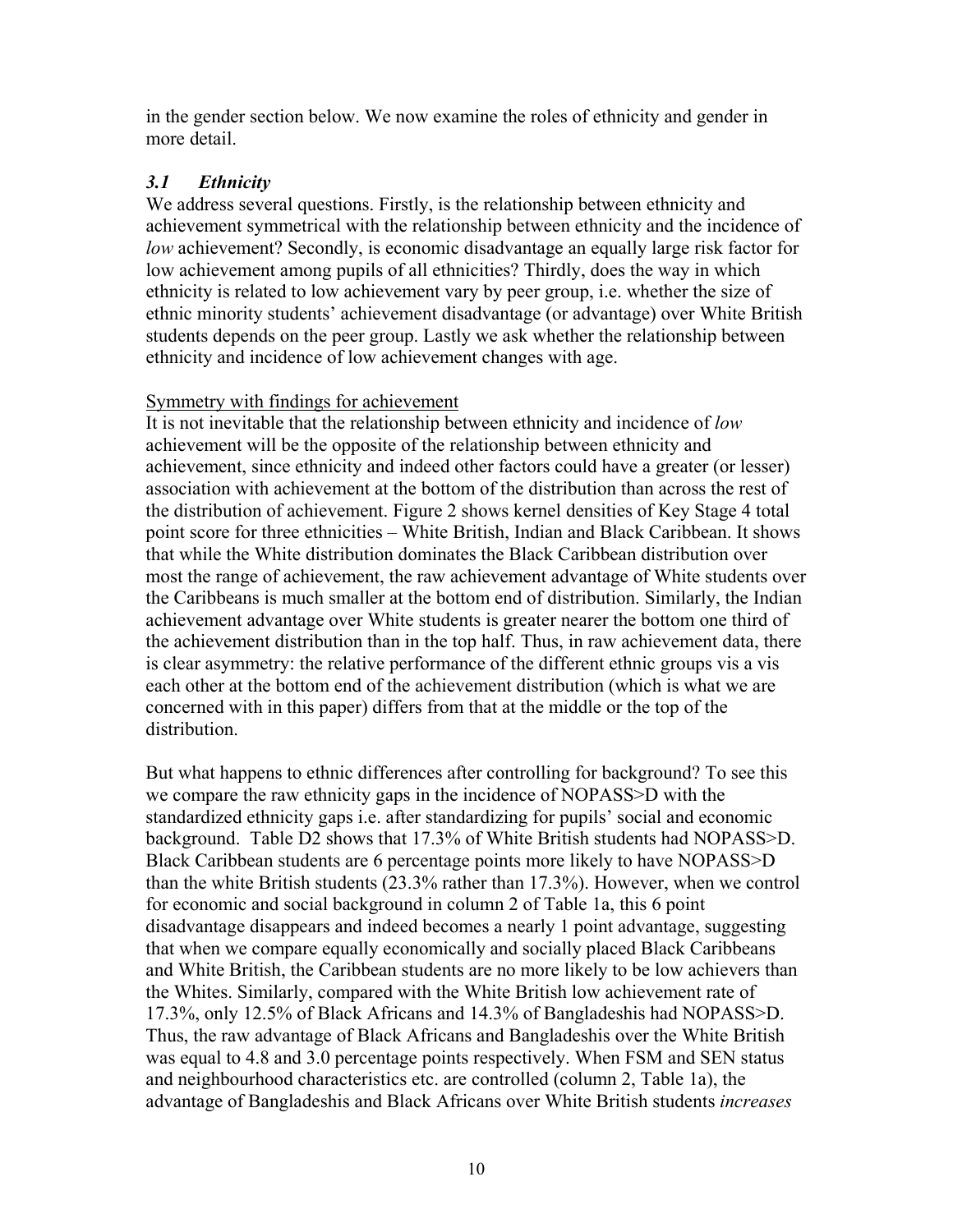from 4.8 and 3.0 points to 8.3 and 8.5 points respectively. Bangladeshis and Black Africans have higher FSM rates and live in more deprived communities; when we take into account their greater socio-economic deprivation in a regression context, their true advantage over the White British becomes visible, and it is large.

**Figure 2: Distribution of Key Stage 4 standardized total points score, by ethnic group** 



The results in Tables 1a and 1b show that controlling for other factors, all ethnic minority (except traveller group) students' chances of low achievement are significantly lower than those of the majority White group. Even Black Caribbean students' ceteris paribus chances of low achievement are significantly smaller than those of the white students. This is different to the findings for *achievement* and thus confirms what we saw in Figure 2 namely that the relationship between ethnicity and achievement is not always symmetrical with the relationship between ethnicity and the incidence of *low* achievement. Previous research finds that children of Black Caribbean, other Black and Pakistani ethnicities have significantly lower achievement scores than white pupils (Wilson, Burgess and Briggs, 2005, Table 6). Bradley and Taylor (2004) using 1990s data find that Afro-Caribbeans perform significantly worse than the white group at KS4. Modood (2003; 2005) finds that Black Caribbean, Pakistani and Bangladeshi children underperform relative to White students.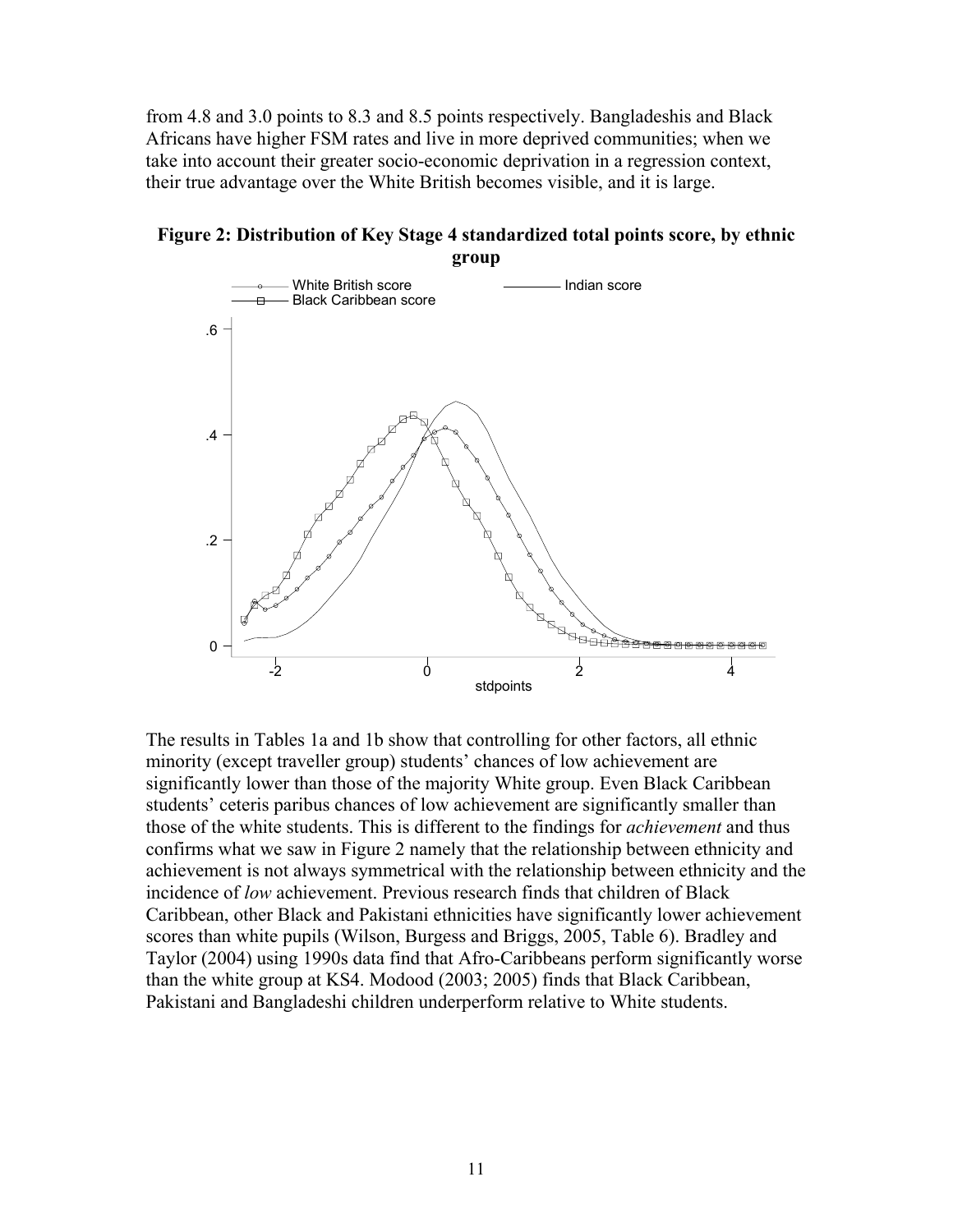| % NOPASS>D           | Race                   | % NOPASS>D             | White British-             |
|----------------------|------------------------|------------------------|----------------------------|
| <b>White British</b> |                        | <b>By Ethnic Group</b> | ethnic group<br>difference |
| 0.173                | Bangladeshi            | 0.143                  | 0.030                      |
| 0.173                | Indian                 | 0.074                  | 0.099                      |
| 0.173                | Pakistani              | 0.166                  | 0.007                      |
| 0.173                | Asian other            | 0.088                  | 0.085                      |
| 0.173                | <b>Black African</b>   | 0.125                  | 0.048                      |
| 0.173                | <b>Black Caribbean</b> | 0.233                  | $-0.060$                   |
| 0.173                | Black other            | 0.256                  | $-0.083$                   |
| 0.173                | Chinese                | 0.035                  | 0.138                      |
| 0.173                | Mixed ethnicity        | 0.153                  | 0.020                      |
| 0.173                | Race missing           | 0.195                  | $-0.022$                   |
| 0.173                | White British          | 0.173                  | 0.000                      |
| 0.173                | White traveller        | 0.273                  | $-0.100$                   |
| 0.173                | White other            | 0.120                  | 0.053                      |

**Table D2: Percentage of students with NOPASS>D, by ethnic group** 

The best way to test the symmetry issue is to estimate an OLS equation of achievement score as well as a binary probit equation of low achievement on the same sample of students using the same identical specification. Table D3 shows such equations and shows that results for incidence of *low achievement* differ from the results for achievement. While Black Caribbean and Black other students have significantly lower achievement scores that white British students (column 1), their chances of being 'low achievers' i.e. of getting no passes above grade D are no different to those of white students. Indeed, when we control for pupils' prior achievement at age 11 (a proxy for ability), Black Caribbean students' chances of low achievement are significantly lower than white British students' (last column, Table 1a).

The findings on low achievement concur with Wilson et al's (2005) results for pupils' progress in achievement between ages 11 and 16: when we control for pupils' prior achievement at age 11 in column 3 of Table 1a, all ethnic minority groups are more successful than white pupils in avoiding low achievement. The ethnic advantage is about 7-8 percentage points in the case of all non-white groups other than Black Caribbeans and Black other heritage, for whom the advantage over white pupils is smaller. A similar story emerges from Table 1b where the dependent variable is NOT5EM.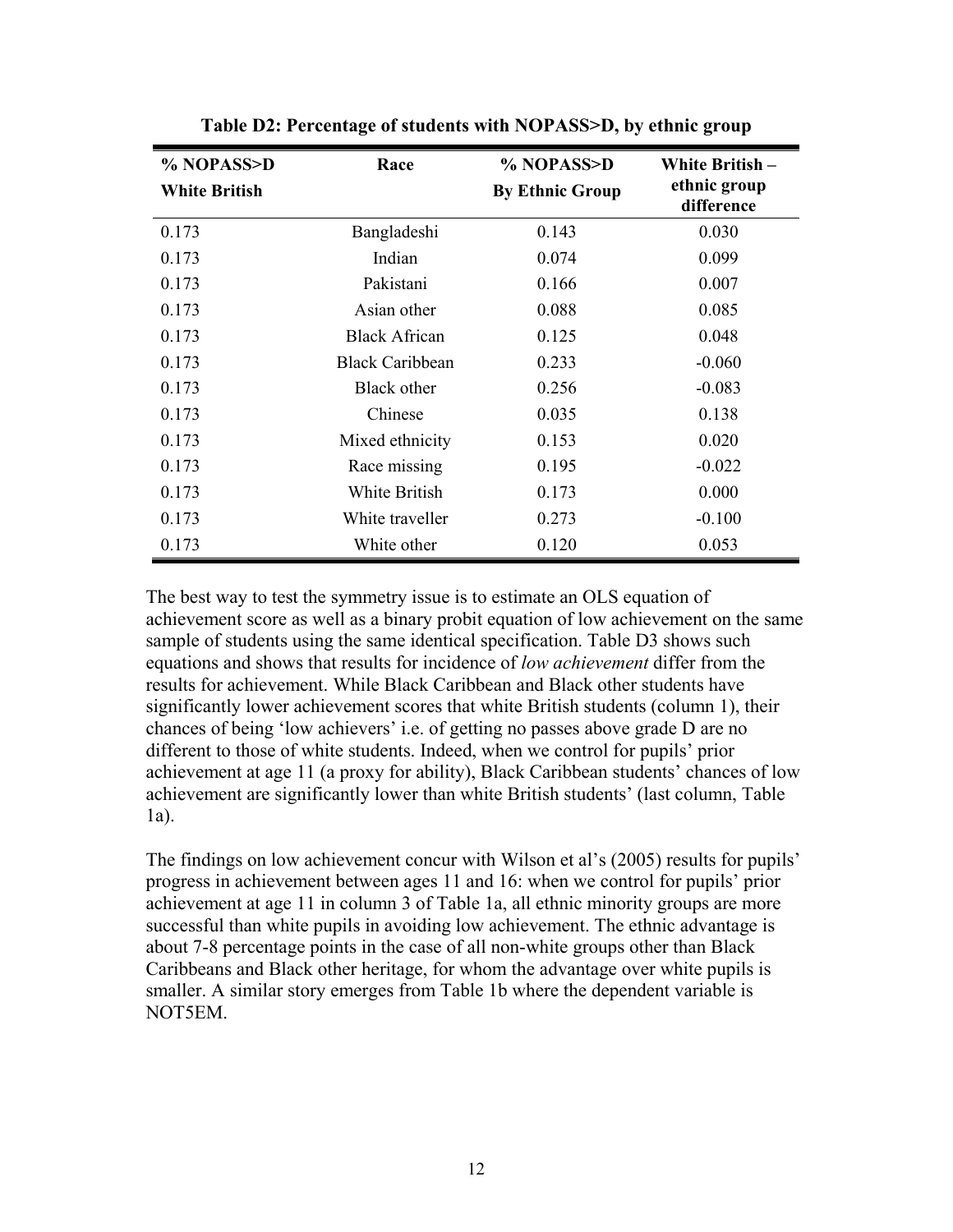|                        | OLS equation of achievement<br>(total points score) |          | <b>Binary probit of Low achievement</b><br>( <b>NOPASS</b> > <b>D</b> ) |          |
|------------------------|-----------------------------------------------------|----------|-------------------------------------------------------------------------|----------|
|                        | coefficient                                         | Robust t | <b>Marginal effect</b>                                                  | Robust t |
| Bangladeshi            | 7.376                                               | 11.2     | $-0.085$                                                                | $-11.4$  |
| Indian                 | 6.297                                               | 19.7     | $-0.084$                                                                | $-17.0$  |
| Pakistani              | 3.456                                               | 9.2      | $-0.056$                                                                | $-10.6$  |
| Asian other            | 7.421                                               | 12.0     | $-0.077$                                                                | $-8.1$   |
| <b>Black African</b>   | 5.898                                               | 14.4     | $-0.083$                                                                | $-12.3$  |
| <b>Black Caribbean</b> | $-1.716$                                            | $-5.8$   | $-0.008$                                                                | $-1.5$   |
| Black other            | $-2.006$                                            | $-4.0$   | 0.008                                                                   | 0.8      |
| Chinese                | 13.307                                              | 26.1     | $-0.116$                                                                | $-11.9$  |
| Mixed ethnicity        | 3.367                                               | 11.7     | $-0.034$                                                                | $-6.6$   |
| Ethnicity missing      | $-1.550$                                            | $-4.8$   | 0.014                                                                   | 3.2      |
| White traveller        | $-3.410$                                            | $-2.7$   | 0.071                                                                   | 2.6      |
| White other            | 4.180                                               | 9.6      | $-0.053$                                                                | $-8.2$   |
| Personal variables     | yes                                                 |          | yes                                                                     |          |
| Output area variables  | yes                                                 |          | yes                                                                     |          |
| N                      | 463,594                                             |          | 463,594                                                                 |          |

**Table D3: Relationship of ethnicity with achievement and with incidence of low achievement at Key Stage 4, 2003** 

Is the effect of economic disadvantage similar for all ethnic groups?

Table D4 presents the percentage of students with NOPASS>D by FSM status. It shows that 35.1% of FSM students but only 14.8% of non-FSM students were low achievers, thus the overall FSM non-FSM difference in the incidence of low achievement was 20.3 percentage points. This is of course driven by the majority group, the White British, for whom the FSM non-FSM difference is a very large 25.1 percentage points. The corresponding difference is very considerably smaller for other ethnic groups. For instance, the FSM non-FSM difference in the incidence of low achievement is only 1.8 points for Bangladeshis, 8 points for Black Caribbeans, 0 points for Chinese and 7.1 points for Black Africans.

What happens when we control for socio-economic background and prior achievement at age 11? To see this we interacted ethnicity with FSM in Table 2a. For white British students, the FSM non-FSM gap falls from a raw gap of 25.1 points to a standardized gap of 6.8 points. For Black Caribbeans, it falls from a raw gap of 8.0 points to a standardized gap of 2.6 points  $(0.068 - 0.042)$ . While for White British pupils, FSM increases the probability of NOPASS>D by 6.8 percentage points, FSM is a smaller risk factor for pupils of all other ethnicities. For instance, among black Caribbean pupils, FSM increases the probability of NOPASS>D by only 2.6 points and among Bangladeshis by just 1.3 points. Thus, almost all ethnic minorities weather economic disadvantage much better than do the White British; poor ethnic minority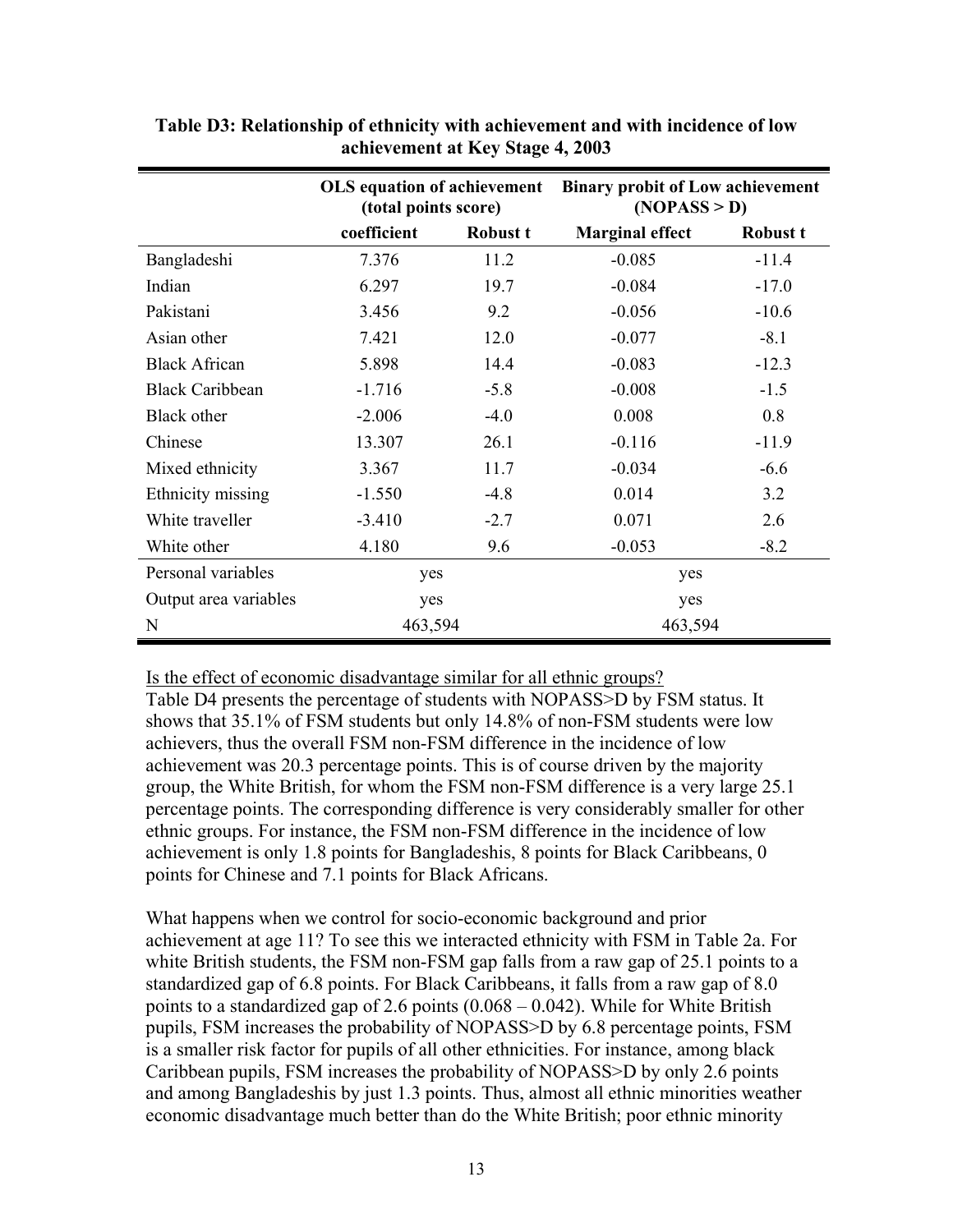students are significantly less susceptible to low achievement than poor white British students.

One explanation for this finding may be that FSM may mean different things for ethnic minorities from what it means for white families. For example, Hobbs and Vignoles (2007) point out that among whites and blacks, FSM is more associated with single parenthood than among Asians. It might also be that the perceived stigma of being FSM is lower for ethnic minorities since a higher proportion of them have FSM status than the White British.

|                        | <b>FSM</b> | <b>Non-FSM</b> | <b>Difference</b> |
|------------------------|------------|----------------|-------------------|
| Bangladeshi            | 0.150      | 0.132          | 0.018             |
| Indian                 | 0.140      | 0.066          | 0.074             |
| Pakistani              | 0.217      | 0.134          | 0.083             |
| Asian other            | 0.164      | 0.071          | 0.093             |
| <b>Black African</b>   | 0.171      | 0.100          | 0.071             |
| <b>Black Caribbean</b> | 0.292      | 0.212          | 0.080             |
| Black other            | 0.350      | 0.219          | 0.132             |
| Chinese                | 0.039      | 0.034          | 0.004             |
| Mixed ethnicity        | 0.318      | 0.117          | 0.201             |
| Race missing           | 0.353      | 0.175          | 0.179             |
| White British          | 0.401      | 0.150          | 0.251             |
| White traveller        | 0.444      | 0.231          | 0.213             |
| White other            | 0.238      | 0.101          | 0.136             |
| Total                  | 0.351      | 0.148          | 0.203             |

**Table D4: Percentage of students with NOPASS>D, by FSM status** 

Similarly, Table 2b shows that low reading achievement at age 11 is a significantly smaller risk factor for most ethnic groups compared with the white British group. Thus, ethnic minority groups are less susceptible to low achievement than whites on account of both economic disadvantage and early reading disadvantage.

#### Does the effect of ethnicity change with age?

Table 4 shows binary probit equations of low achievement at ages 11, 14 and 16. Since 17 percent of the sample are low achievers at KS4, we have taken the bottom 17 percentile of achievers according to total marks at Key Stage 2 and Key Stage 3 to be  $\cdot$ low achiever $\cdot$ <sup>6</sup>. Thus, the mean of the dependent variable is 0.17 in all three equations in Table 4. The top panel presents results without the 'First language is not English'

 $\sqrt{6}$ The bottom  $17<sup>th</sup>$  percentile of total mark (english, maths, science) were used instead of the average point score at KS2 and KS3 since the APS variable is not as continuous as the total mark variable. For instance, APS at KS2 takes only 24 different values (from 15 to 39).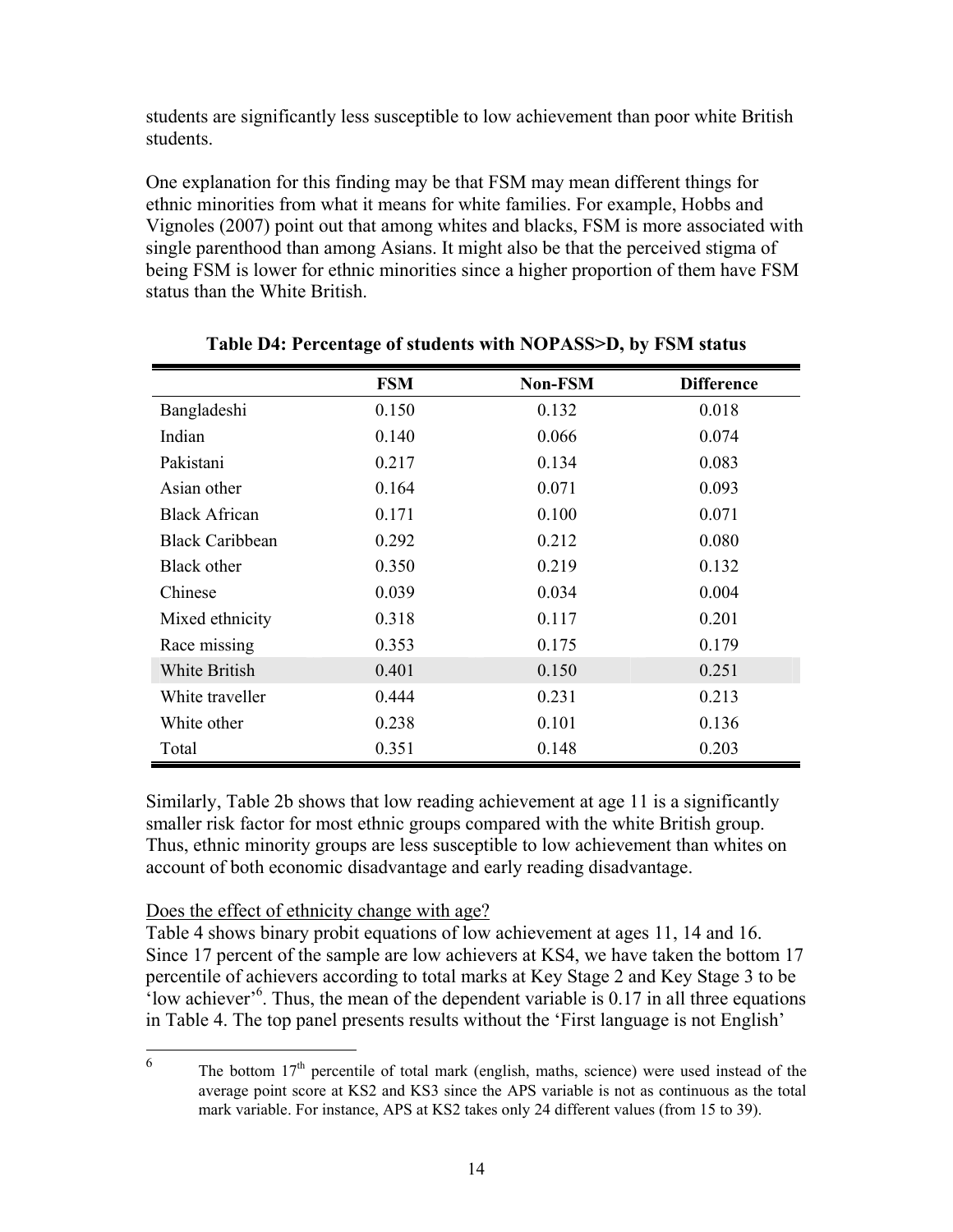dummy variable and the bottom panel with it. At age 11, the probability of low achievement is significantly *higher* for most ethnic groups compared to the White British (the exceptions are Chinese and mixed ethnicity students) and this ethnic disadvantage is particularly large for Pakistani, Bangladeshi and Black other students. However, a large part of this disadvantage is due to language: in the bottom panel where we control for first language, these disadvantages fall greatly or turn into ethnic advantages, and those with English not as their first language are 5.7 percentage points more likely to be low achievers than their opposite numbers. By age 14, the disadvantage becomes smaller for several ethnic groups (but not for Black Caribbeans and Black other) and turns into a positive advantage for Indians and Asian other, and language is roughly only half as important as a determinant of low achievement as it was at age 11. By age 16, however, having English as first language is no advantage at all. Indeed the sign is negative, indicating that having English as first language makes one *more* likely to be a low achiever. Clearly by this age, it represents not the effect of language but probably of ethnicity, with which it is highly correlated.

The top panel of Table 4 shows that between Key Stages 3 and 4, there is dramatic improvement in the position of all ethnicities relative to White British, except for the traveller and missing ethnicity groups. Bangladeshis, for instance, improve their position relative to the White group by 16.7 percentage points, a huge increase given that the low achiever rate is 17%. The corresponding improvement for Pakistanis is 15.5 points, for Indians 11.1 points, for Black Africans 14.7 points, and for Black Caribbeans 10.2 points.

Thus, the story is one of progressively lower disadvantage of ethnic minorities vis à vis the white group when moving from age 11 to 14, and of a transformation from achievement disadvantage to an achievement advantage *vis à vis* the White group when moving from age 14 to 16. These findings for *low achievement* are similar to those in Wilson, Burgess and Briggs (2005) who investigate the relationship between ethnicity and *achievement*.

There are various potential explanations for the improvement of the position of minorities relative to the White group over time and, more generally, for the fact that ethnic minorities weather economic disadvantage and early reading disadvantage significantly better than Whites. While 'first language not English' is a risk factor for low achievement, its effect is strong only at the younger ages and wanes with age. While economic disadvantage may be a factor, our estimations control for it by inclusion of FSM, a crude proxy for socio-economic status (although we have that only at age 16 and its inclusion in all equations in Table 6 supposes that FSM status did not change over time). Two other potential explanations have been suggested in the literature – the importance of Asian values which emphasize education and encourage social mobility (Modood, 2005) and the 'immigrant paradigm' (Winder, 2004) which suggests that immigrants devote themselves more to the acquisition of knowledge than the native population as they lack financial capital. The latter explanation could be tested if we had data on the number of years since the student's family emigrated from its home country. Wilson, Burgess and Briggs (2005) believe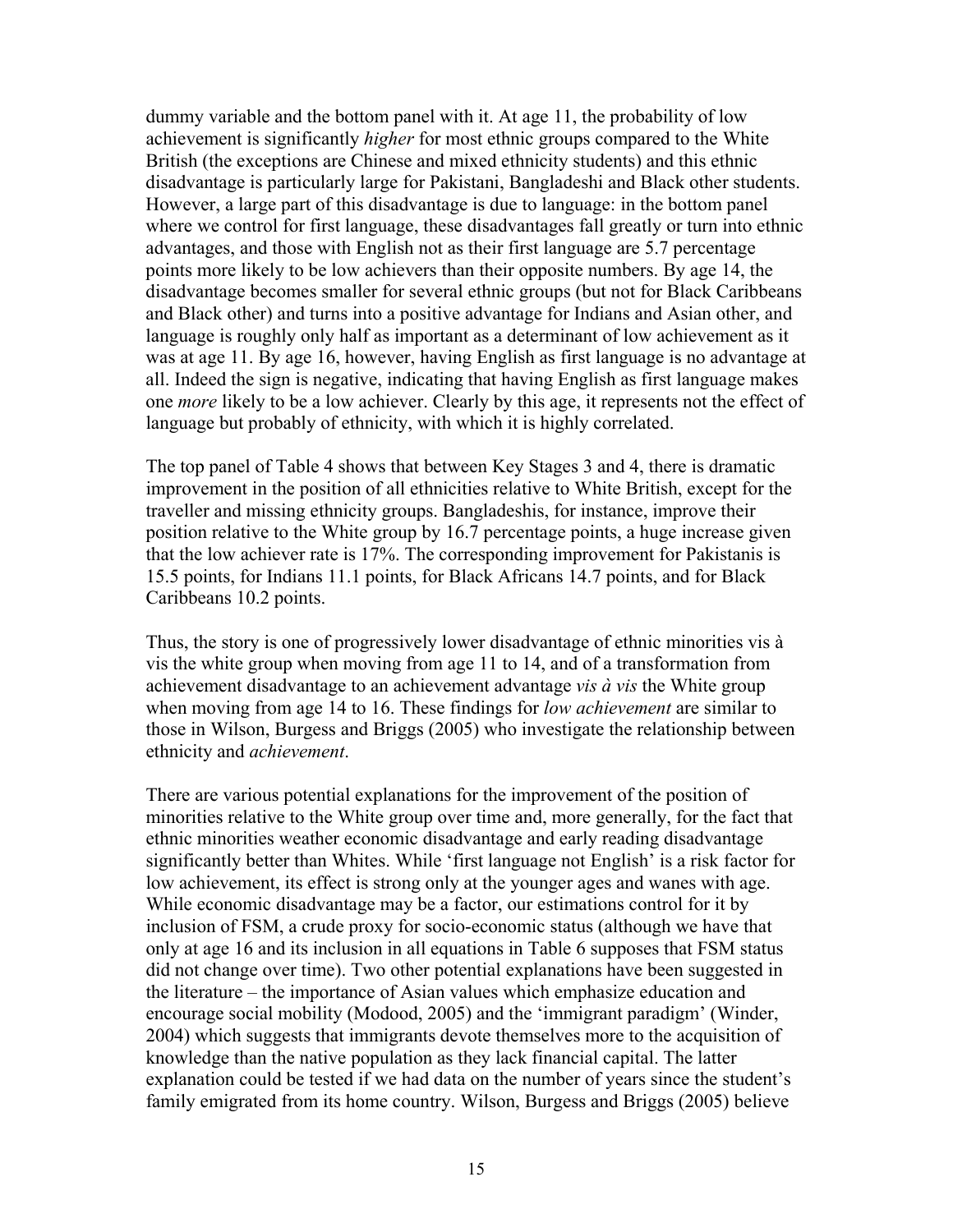that the fact that much improvement in ethnic achievement occurs in the run up to the high-stakes KS4 exams lends support to the explanation that Asians may be more aspirational and seeking to get on in the professions.

One potential but untested explanation for the ethnic minority advantage could be that minorities have a higher rate of taking GNVQs than White British students. We first examined the incidence of low achievement by GNVQ taking. Table 4a shows that the percentage of students with NOPASS>D is 27% for GCSE-only takers but only 20% for GNVQ takers. In other words, GCSE-only takers were 7 percentage points more likely to be low achievers than GNVQ takers for the sample as a whole (though the gap is larger for most minority ethnicities). If the more academically able students do not systematically sort into GNVQ-taking, then the better achievement of GNVQ takers could be because it is easier to get good grades in GNVQ than in GCSE qualifications. Secondly, we asked whether ethnic minority groups are more likely to take the GNVQ qualifications than White British students. Table 4a shows that most minority ethnicity pupils are indeed more likely to take GNVQs than White British pupils. While 21% of White British students took one or more GNVQs, the corresponding figure for Indians was 26%, Pakistanis 30%, Bangladeshis 32%, Black African 24% and Black Caribbean 25%. Thus, one explanation for ethnic minorities' smaller incidence of low achievement than the White British could be their higher rate of taking GNVQs where the rate of passing with grades better than D is higher.

Another explanation for ethnic minorities' advantage could be that they take easier subjects than the White group but this is not supported by the data: rates of taking different subjects do not differ significantly by ethnicity. Yet another explanation could be that minority groups are better at coursework skills. This is potentially testable by asking whether white achievement levels declined more than minority students' achievement levels when GCSE by coursework was introduced in the late 1990s. If it did then this would be similar to Machin and McNally's (2004) finding for gender.

One final potential explanation for the ethnic advantage we consider is that ethnic minority youth may not imbibe any detrimental influences from mainstream media as much as White youth because they may take others of their own ethnic group as their relevant comparators and not the predominantly white characters portrayed on mainstream TV/radio. To test whether ethnicity is a relevant source of identity in forming academic comparator groups, we examined whether a student's probability of low achievement is better related to the average achievement of *others of their own ethnicity* within the Super Output Area (and LA) than to the average achievement of *all others* in their Super Output Area (and LA). The results in Table 2c show that ethnicity is an important source of identity within both the output area and the LA: a student's achievement is positively and significantly related to own ethnicity group's mean achievement in the output area or LA, and unrelated to mean achievement of *all* KS4 takers in the output area or LA. Thus, ethnicity is a relevant source of identity for forming academic comparator groups. This phenomenon may insulate ethnic minority students from any detrimental effects of the media but its disadvantage is that equally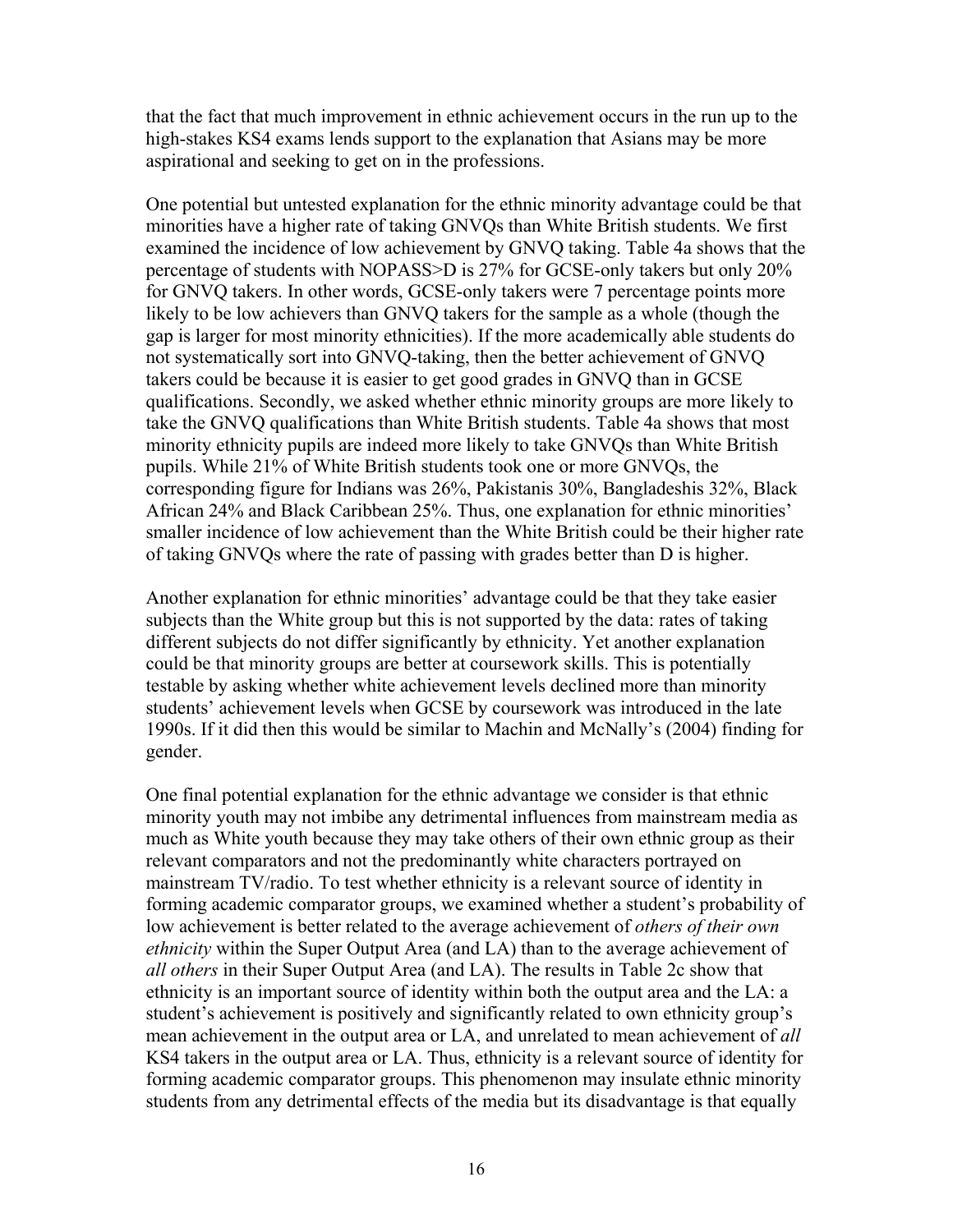it prevents less well performing ethnic groups to learn from the better performing groups.

#### Does the effect of ethnicity differ by peer group

Table 5 investigates the effect of peer groups and finds that being in a poor peer group (whether an economically poor peer group or an academically badly performing peer group) does not affect the different ethnicities differentially. We first created two peer group variables: 'Poorest 20% of schools by %FSM pupils' and 'Worst performing 20% of schools by %NOPASS>D'. The first column of table 5 interacts 'Poorest 20% of schools' with ethnicity dummies and the second column interacts 'Worst performing 20% of schools' with ethnicity dummies.

The size of the ethnic advantage is generally unchanged when the peer-group is really poor, barring a few exceptions. For instance, Indians and 'ethnicity missing' students weather economically disadvantaged peer groups better than do the White British.

A student's FSM eligibility itself is a significantly smaller risk factor for low achievement when the percentage of FSM students in her peer group is high. The first column in Table 5 shows that a FSM student is 7.3 percentage points more likely to be a low achiever than a non-FSM student but that within the poorest 20% of schools (where percentage of FSM students is high), a FSM student is only 4.6 points more likely to be a low achiever than a non-FSM student. There are two potential explanations of this result. Firstly, if FSM status demotivates a person due to perceived stigma, then it could be that one's own FSM status has a less depressing effect on motivation when a high proportion of others in one's school are also FSM students. Thus, position *vis à vis* others in one's school seems to matter to achievement. The second explanation is that the differing effect of FSM by peer group could be the effect of endogenous selectivity, but this does not hold because it is unlikely that more motivated or more able FSM students are systematically selecting into high FSM schools.

### *3.2 Gender*

It is well known that girls outperform boys not just in England but also in other countries, as seen from the PISA. The relative underperformance of boys is a matter of serious concern. Machin and McNally (2005) show that the gender gap problem has become worse over time in the UK even though overall achievement for both boys and girls has improved. One question we ask is whether the gender gap is substantially different at the low end of the achievement distribution than in the rest of the distribution of achievement, and whether the gender gap differs equally for different measures of low achievement. We also ask whether the gender gap in the chances of low achievement varies by ethnicity and by age.

Descriptive statistics show that the incidence of low achievement varies strongly by gender, irrespective of the measure of low achievement used. Table 1 shows that boys are about 6 percentage points more likely to have NOPASS>D than girls of the same personal and neighbourhood characteristics. However, boys' disadvantage is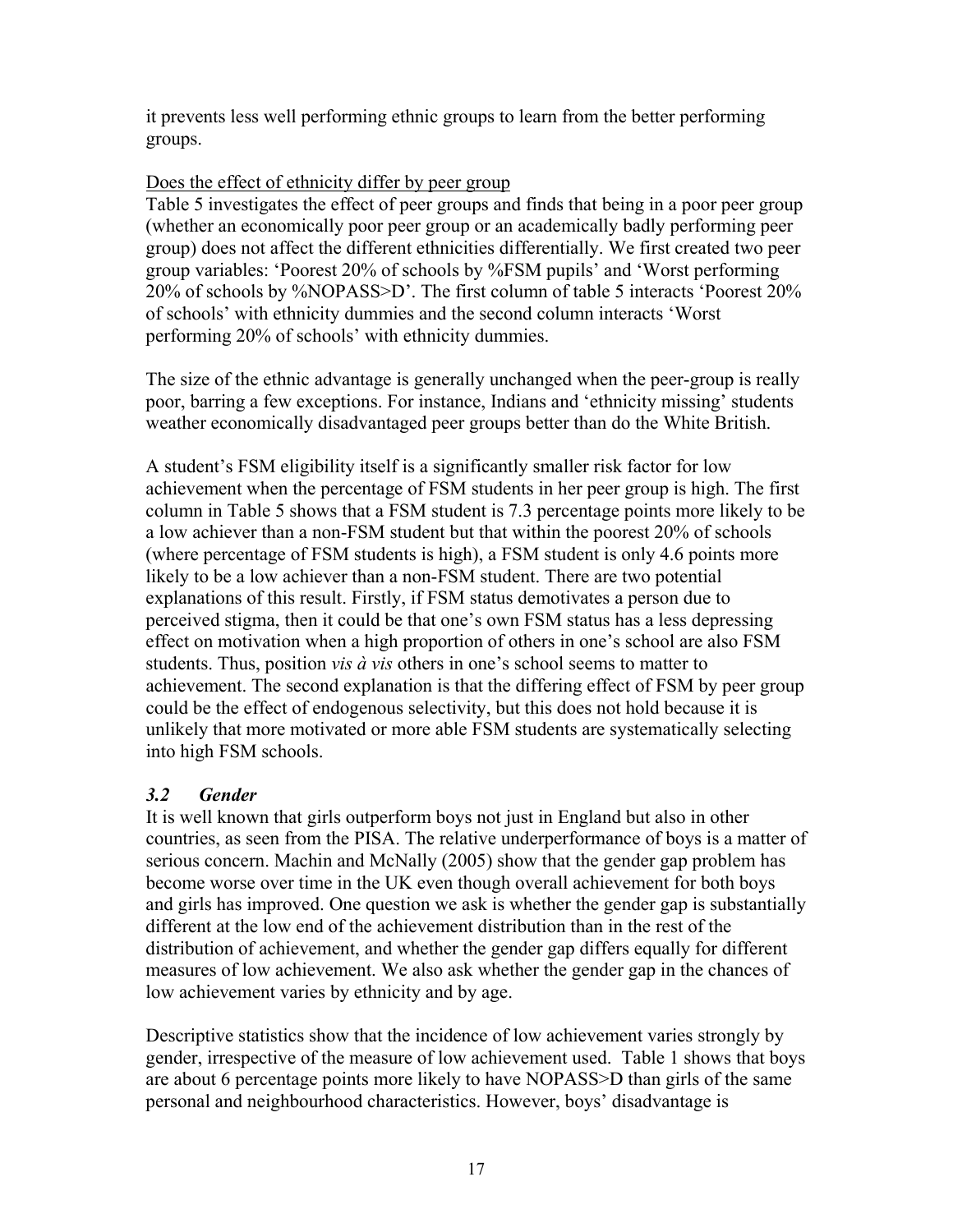considerably lower in the NOT5EM measure of low achievement. One potential explanation for this could be that girls are less likely to take or pass maths at KS4. However, this does not stand up to scrutiny since 4.1% of boys but only 3.6% of girls have no pass in maths. The inference seems to be rather that boys' disadvantage relative to girls comes not from failure to pass an adequate number of GCSEs but rather from gaining poorer grades than girls in the GCSEs passed.



**Figure 3 Standardised total points score at Key Stage 4 in 2004, by gender** 

Is the effect of economic disadvantage and ethnicity similar for both genders? Table 3a presents interaction terms for gender. It shows that the role of FSM is not significantly different for girls and boys once other factors are controlled. Indeed, apart from the effects of ethnicity and prior achievement, none of the marginal effects differs significantly by gender<sup>7</sup>.

Gender and ethnicity interact powerfully. Table 3a shows that the gender gap in the probability of low achievement is significantly larger for most Asian and Black ethnic groups than for the White group. Among the White British, boys are 8.5 percentage points more likely than girls to have NOPASS>D but this gender gap for Bangladeshi, Pakistani and Black African ethnic groups is 15.7, 16.1 and 14.9 percentage points respectively (obtained in each case by adding the marginal effect on Male to the

<sup>—&</sup>lt;br>7 The story is somewhat dissimilar for the NOT5EM measure of low achievement. Here, the negative association between SEN and low achievement is significantly larger for boys than girls.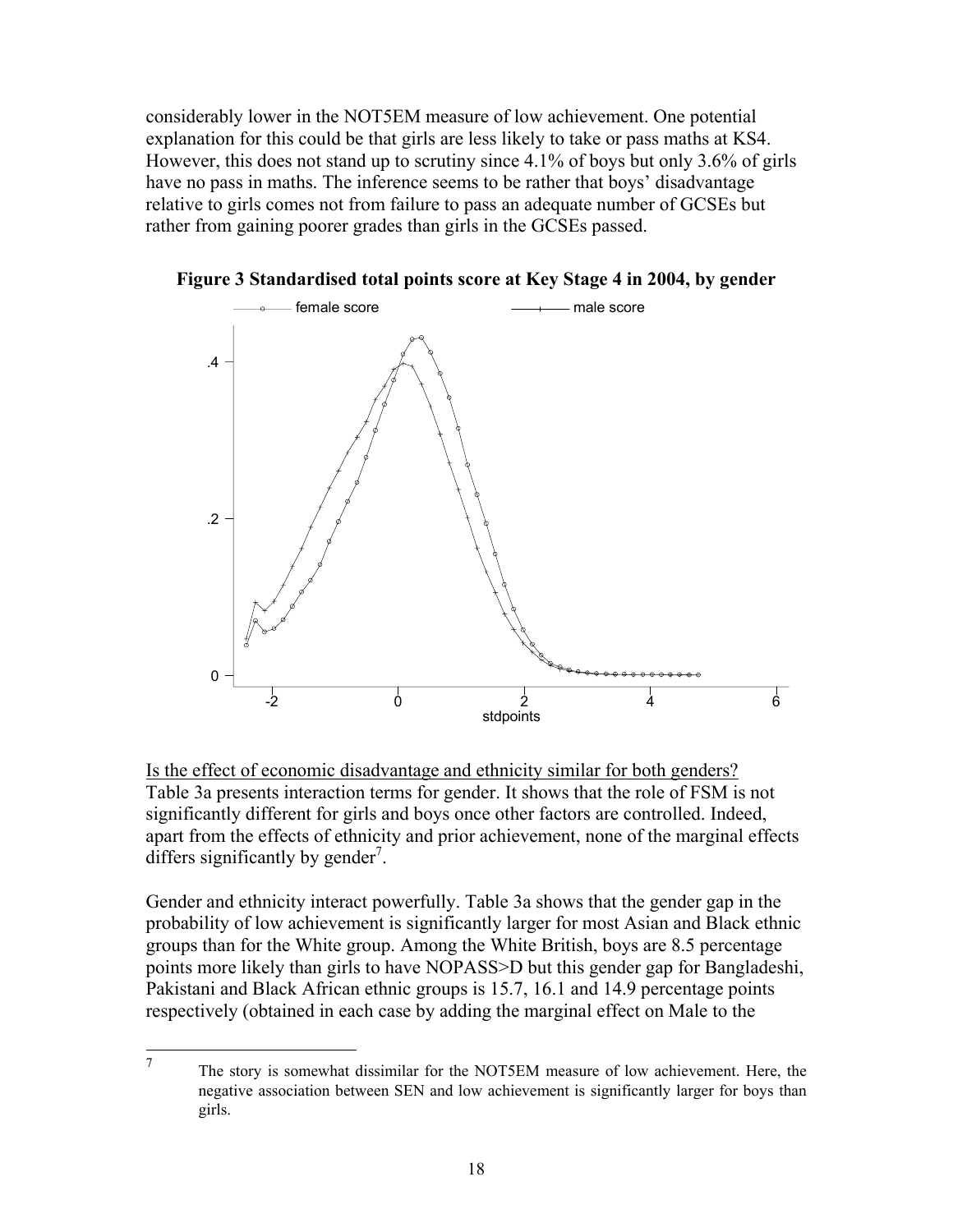marginal effect on the interaction term Male\*ethnicity dummy). However, this does not carry through to the NOT5EM measure of low achievement in Table 3b. Here, except for Pakistani and Black Caribbean children, the gender gap is not larger for ethnic minorities than for Whites. This says that while minority ethnicity girls are very substantially better than minority ethnicity boys at avoiding NOPASS>D, they are not so differentially advantaged in terms of avoiding NOT5EM.

Gender also interacts with past achievement. Higher achievement at age 11 reduces the chances of low achievement at age 16 very slightly more for boys than girls (by 0.1 percentage points; 0.033 for boys and 0.032 for girls). Low reading achievement at age 11 increase a girl's chances of being a low achiever at age 16 by 3.1 points but a boys' by 2.4 percentage points. Prior low achievement in reading is less of a risk factor for boys and they recover from it somewhat better than do girls.

#### Symmetry with findings for achievement

Is the association of gender and *low* achievement symmetrical with the association of gender and achievement? By standardized total points score, the raw achievement advantage of girls over boys at KS4 is 0.24 SDs. When we estimate an OLS equation of standardized points score with the same specification as for low achievement (not reported), we find that conditional on other factors girls' achievement advantage over boys falls to 0.20 SD. Since mean of total point score at KS4 is 44.2 and SD 18.9, a 0.2 SD disadvantage for boys is equal to 3.8 score points, which is equal to 9% of overall mean achievement. Boys' disadvantage *vis à vis* girls in terms of *low achievement* status is considerably larger. Table 1a shows that boys are 6.7 points more likely to be low achievers than girls. This is equal to 39% of the mean of the dependent variable (17.1). In other words, taking the distribution of achievement as a whole, boys' disadvantage *vis à vis* girls is smaller than when looking at the bottom part of the distribution of achievement. This is borne out in Figure 3 which shows that at about 2 SDs below mean achievement, boys' disadvantage is much larger than at 2 SDs above the mean, and more generally boys' disadvantage is greater in the bottom half of the distribution than in the top half.

#### Does the effect of gender change with age?

Table 4 shows that boys' disadvantage *vis à vis* girls in terms of low achievement (being in the bottom 17 percentiles of achievement) emerges only at age 16. At ages 11 and 14, boys have no higher probability of being low achievers than girls. This finding for low achievement is similar to that for *achievement* by Wilson, Burgess and Briggs (2005). They find that while boys have no strong advantage or disadvantage *vis à vis* girls in achievement at either age 11 or 14, by age 16 they have a substantial disadvantage of 0.19 SD. The findings in Table 4 are also consistent with Table 1 which shows that the gender gap does not change much when we control for past achievement. This suggests that policy has to address problems at secondary school as well and cannot rely solely on focusing remedies at primary school age.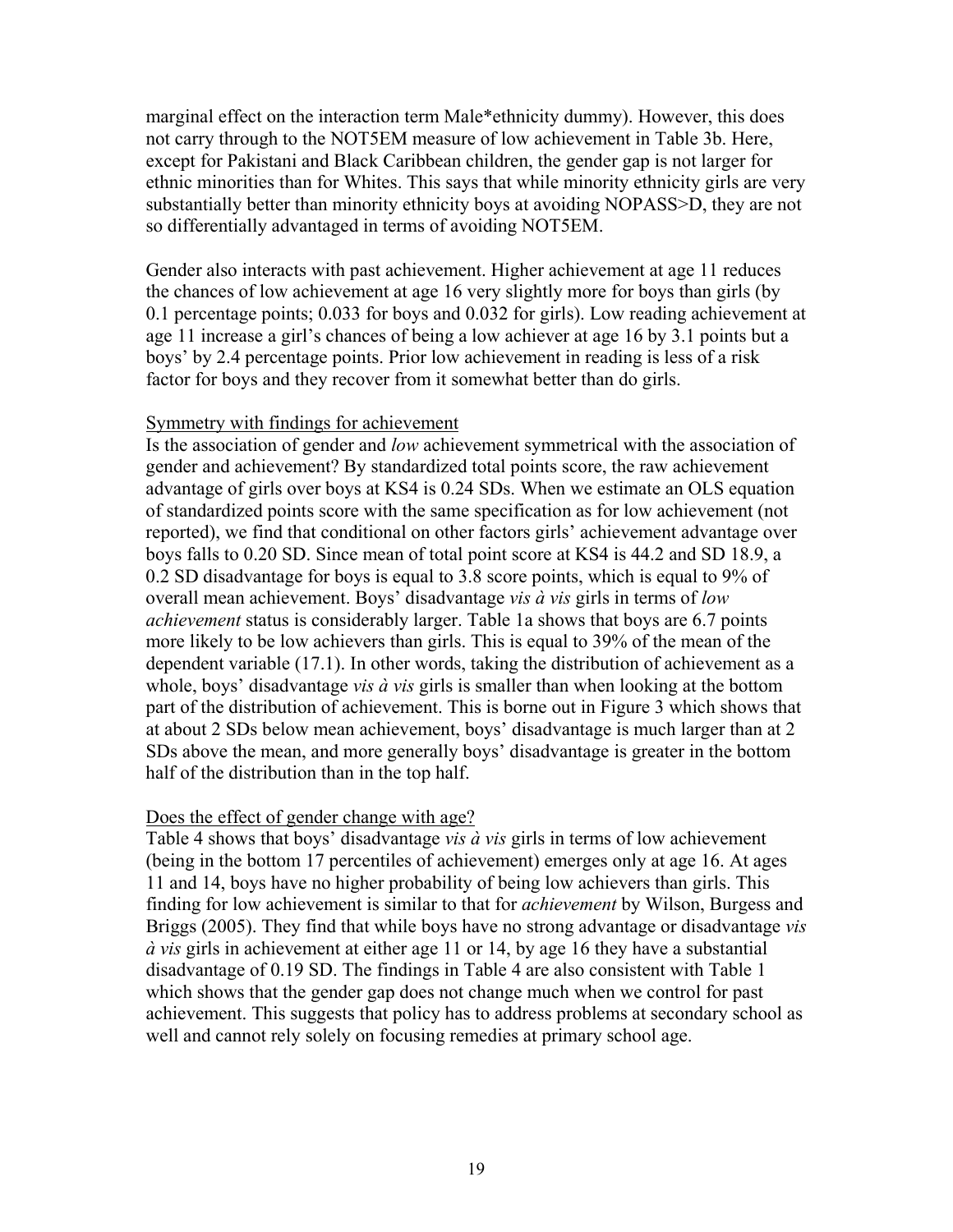### Does the role of gender differ by peer group

Table 5 shows that boys' disadvantage *vis à vis* girls is not significantly different in high-FSM schools compared with that in all schools, according to the NOPASS>D measure. Thus, having a disadvantaged peer group does not hurt boys more than it hurts girls. Similarly, being in a worse performing peer group does not affect boys differently from the way it affects girls. The interaction of 'worst performing 20% of schools' with male is statistically insignificant and the marginal effect is also very small.

The addition of school variables (equation not shown) does not alter the marginal effect on gender much either in the NOPASS>D equation or the Not5em equation, though since the gender effect is so precisely estimated, even a tiny change in the marginal effect is *statistically* significant. This suggests that school quality does not differentially affect girls and boys. However, we can include only the observed school quality measures. It may be that *unobserved* ways in which schools treat boys and girls differently do matter for achievement<sup>8</sup>.

Overall our findings for gender suggest that explanations for the gender gap in achievement at age 16 cannot be found in the experience of girls and boys in the primary school years. Our findings suggest that boys are not more affected than girls by adverse circumstances such as being in economically disadvantaged peer groups, though there is some suggestion that SEN boys have higher chances of being low achievers by the NOT5EM measure than SEN girls.

Other explanations in the literature for *achievement* could not be tested for low achievement here. Thomas Dee (2005) finds that in the US, girls' achievement benefits from having female teachers and boys' from having male teachers. It is not known whether this effect operates here and we do not have data on the percentage of teachers in secondary school that are male. This would be an interesting line of research. Machin and McNally (2005) find that the change in gender gap at age 16 coincided exactly with the introduction of GCSE examinations which require coursework. This suggests that the assessment system rewards skills which girls are better at.

### **4. Role of sorting into schools, LAs and neighbourhoods, and measuring school value-added**

### *4.1 Role of sorting into schools, LAs and neighbourhoods*

Any given characteristic can act on a student's chances of low achievement either directly or because it makes a student more likely to attend poorer quality schools/LAs, or both. It is of interest to understand to what extent the total effect of any given risk factor is a direct effect and to what extent an indirect effect working via

-8

E.g. at the primary school level both the National Literacy and National Numeracy strategies have had a differential impact (on achievement) by gender (Machin and McNally, 2005).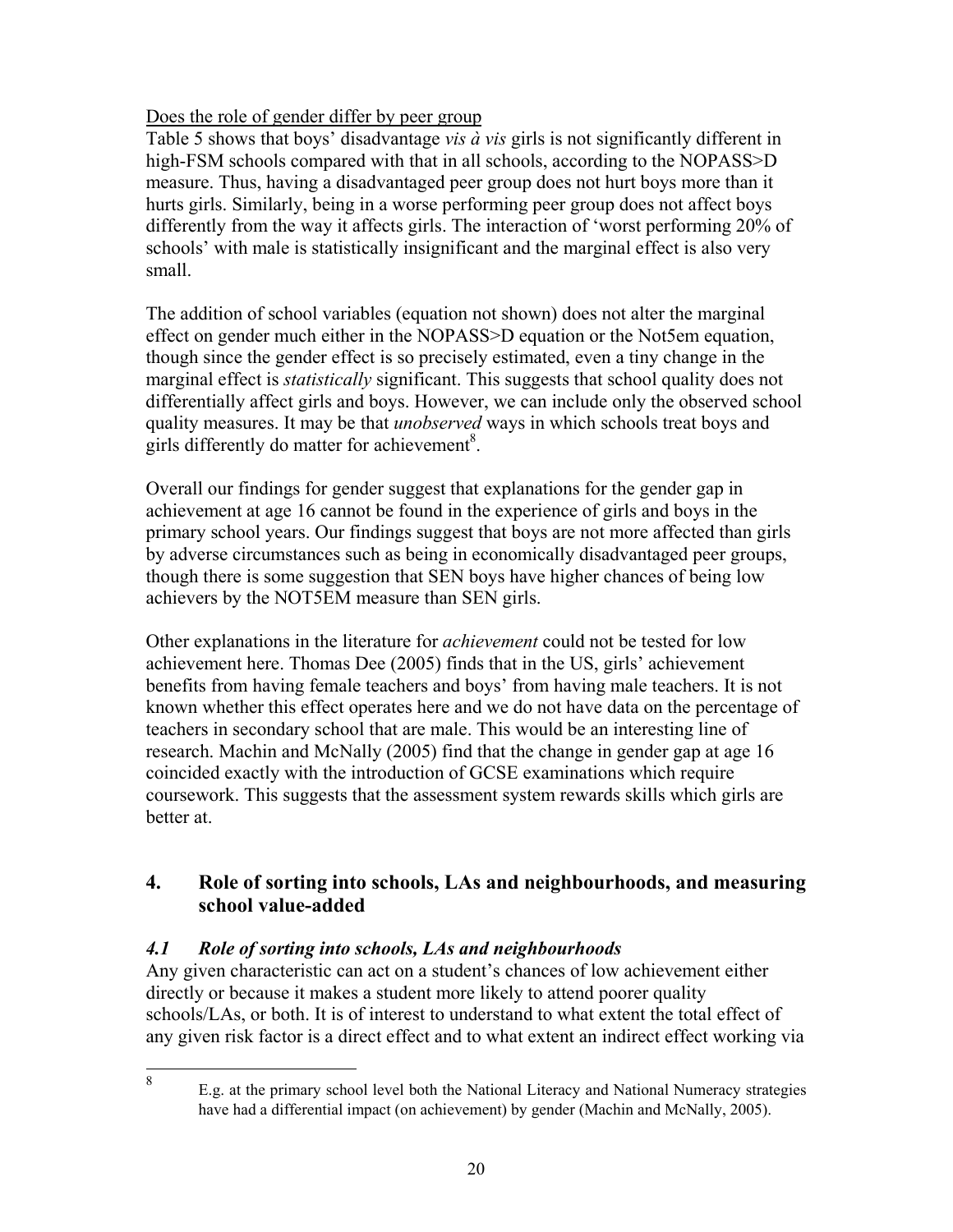sorting into good or bad schools/LAs. To distinguish these two channels, we estimate school fixed effects and LA fixed effects equations. These permit within-school (and within LA) analysis which we can compare with across-school (and across LA) analysis. If the within-school effect of a variable differs from its across-school effect, this suggests that its coefficient in the across school equation is biased because it is capturing the effect of school unobserved characteristics, with which the variable is correlated. For instance, the detrimental effect of FSM on probability of low achievement at KS4 may be over-estimated if FSM acts on low achievement not directly but mostly by making a student more likely to attend worse quality schools.

Adding LA fixed effects (results not shown) did not increase the pseudo R-square of the low achievement equations for NOPASS>D or NOT5EM. Moreover, the marginal effects of most of the variables did not change statistically significantly due to the inclusion of LA fixed effects.

#### Sorting into schools

While there are only 149 LAs, there are more than 3000 secondary schools in England. STATA cannot handle fixed effects probits of that size. This is a commonly encountered problem and it has become standard to use the familiar OLS (called linear probability model or LPM) with discrete  $0/1$  dependent variables<sup>9</sup>. LPM permits estimation of school fixed effects and also other statistical procedures. However, while use of the LPM is expedient, it is not unproblematic: the marginal effects of several variables in a LPM differ significantly from those in the probit model in across school analysis $10$ . We found that LIMDEP now permits estimation of fixed effects probits with up to 20000 groups. Consequently we have used that to estimate our school fixed effects model of low achievement.

Table 6a presents the across- and within-school models of low achievement (NOPASS>D). It shows that the marginal effects of several variables change significantly when moving from across-school (OLS) to within-school (fixed effects) estimation. For example, FSM status acts on low achievement partly via making a child more likely to attend worse quality schools. The marginal effect of FSM in the first column is 0.9 percentage points higher than in the second column and the difference is statistically significant. This 0.9 point change *ceteris paribus* is small compared with when FSM is the only included variable, when the change is equal to 5 percentage points. While these results support the notion that FSM students attend worse quality schools, as found in Burgess and Briggs (2006), only about 6% (0.009/0.142) of the association between FSM and low achievement is due to FSM

<sup>–&</sup>lt;br>9 E.g. see Machin, McNally and Meghir (2006) whose dependent variable is whether a child 'achieves level 5 or above in Key Stage 3 exams' or not; also Burgess and Briggs (2006) whose dependent variable is whether a school is 'high quality or not'.

<sup>10</sup> Appendix Table 5 shows that the marginal effects of several variables in a probit model differ significantly from the coefficients in a LPM and that this continues when we compare marginal effects from a fixed effects probit to those from a fixed effects OLS (LPM) of low achievement.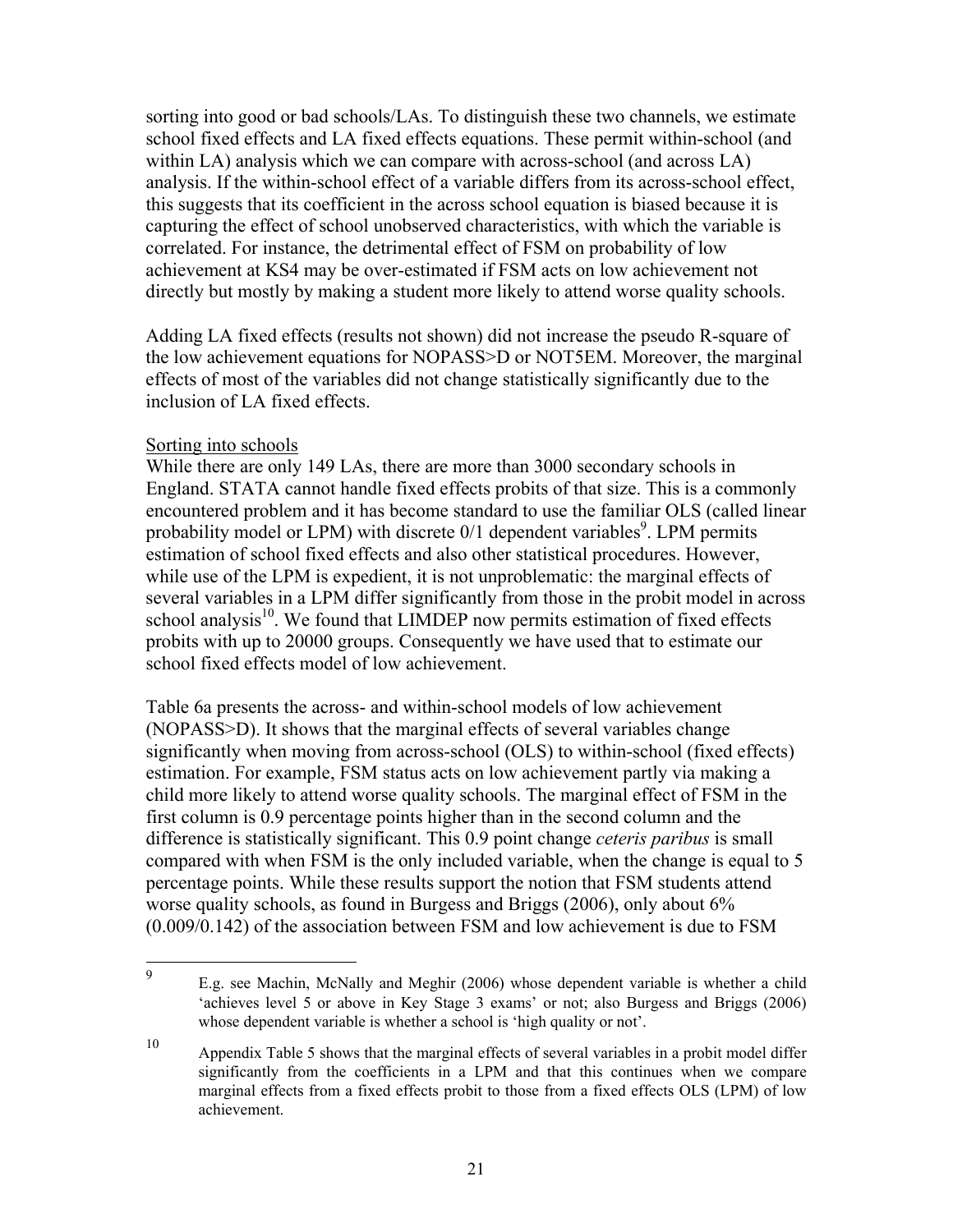students attending worse quality schools; the bulk of the effect of FSM is the direct effect of being in FSM status.

The change in marginal effects is larger for other risk factors. Within school the marginal effect of non-statemented SEN is 11.3 percentage points but across schools it is 14.2 percentage points. Thus, about 20% of the total association between SEN and low achievement is due to SEN being associated with attendance at poorer quality schools.

The changes in the marginal effects of ethnicity are economically very large in size. For instance, the marginal effect on Bangladeshi ethnicity changes from -0.076 to - 0.127 and for the Chinese it nearly doubles from -0.083 to -0.157. The changes are also large for Indian, Pakistani, Asian other and black African ethnic groups. This suggests that part of the reason for low achievement among children from these ethnic groups is that they tend to attend significantly worse quality schools than the white British students. These results are somewhat at odds with those in Burgess and Briggs (2006, p21) who find that children from minority ethnic backgrounds tend to attend better schools than white students, i.e. they are significantly more likely to attend schools in the top tercile of the distribution of schools by 'proportion of takers in the school with  $\geq 5A^*$ -C grades'.

The marginal effects of neighbourhood variables also change when moving from across to within school estimation in Table 6a. The detrimental effect of 'Percentage of adults without any qualifications' and of 'Percentage of single parent homes' in the student's census Super Output Area both are larger across schools than within school. Coming from such a neighbourhood raises the chances of low achievement but its effect works partly via children from such neighbourhoods being more likely to attend lower quality schools.

The pseudo R-square at the bottom of Table 6a increases from 29.7% to 33.8%. A chi square test based on the likelihood ratios shows that the school fixed effects are jointly highly significant at the 0.001 percent level. These findings further suggest that schools do make a difference to students' low achievement status, i.e. school quality matters.

#### Sorting into neighbourhoods

What is the role of sorting into particular neighbourhoods? Different neighbourhoods have different characteristics such as public amenities, opportunities for youth activities, crime rates , unemployment rates, community environment, etc. and all of these could affect child learning outcomes. While we have already included some of these community characteristics (census output area variables), data are not available on all of these and thus they are unobserved and in the error term of the low achievement equation. People often choose to live in particular localities not only on the basis of locality characteristics but also on the basis of their own goals/preferences. Families with a higher taste for good quality education may move to neighbourhoods with better schools or with better peers. If such taste and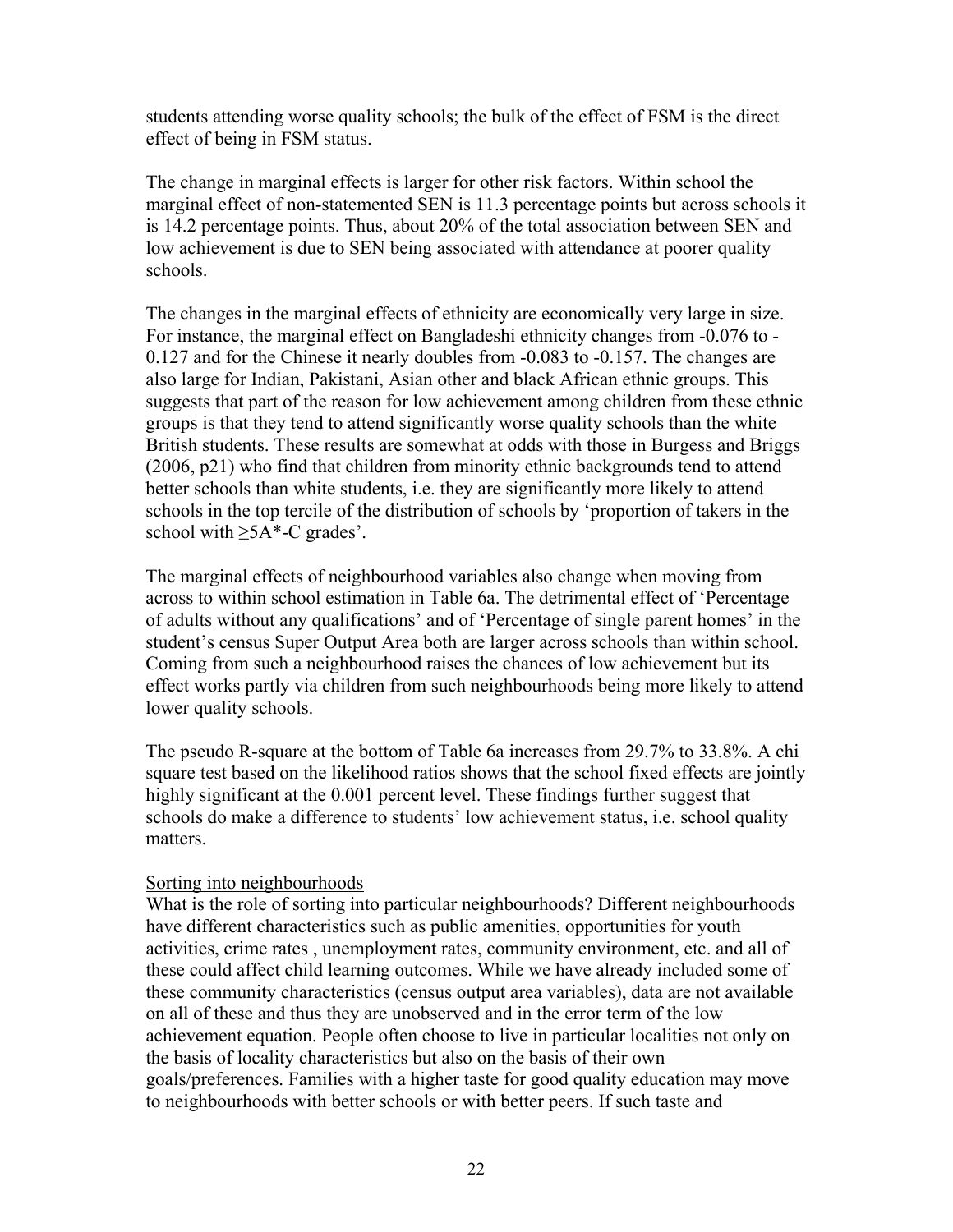preferences are or unobserved community characteristics are systematically correlated with included student characteristics such as ethnicity or FSM, then the marginal effects of these characteristics on the probability of low achievement will be biased due to their correlation with unobserved traits, which are in the error term of the equation. We estimate a neighbourhood fixed effects equation to help us to get closer to the true causal effect of particular characteristics, purged of the confounding effect of locality amenities, community environment, and preferences with which a characteristic may be correlated.

There are about 143,000 census super output areas in England. Thus, an output area fixed effects probit equation is not possible with any existing statistical package. Table 6b shows neighbourhood fixed effects OLS equations of low achievement estimated using output area fixed effects. When the effect of neighbourhood is taken out i.e. when estimation is within neighbourhood, the marginal effect of FSM falls and that of ethnicity increases, as in the school fixed effects equation. In other words, economically disadvantaged students are more likely to be low achievers than nondisadvantaged students not only because of their economic disadvantage per se but also because they are more likely to be living in poorer quality neighbourhoods, e.g. where the educational environment is not salubrious. Similarly, ethnic minorities' advantage over the White British group is far bigger within neighbourhoods than across, suggesting they live in considerably poorer quality neighbourhoods than the White British. However, somewhat surprisingly, the marginal effects of SEN and mover status become bigger in second column. As this is an OLS rather than a probit equation, some caution is warranted in interpreting these results.

#### *4.2 Explaining school value-added*

Having estimated the school fixed effect, it is of interest to ask whether and how much measured school characteristics explain it. The school fixed effect (FE) is the coefficient on a dummy variable for the school in the student-level equation of low achievement. As such, it is the total 'effect' of a school on the probability of low achievement, after controlling for the background characteristics of the school's pupils. It is a measure of everything about the school that matters to the avoidance of low achievement. Since our dependent variable is probability of low achievement, the school fixed effect is a measure of the opposite of school quality and might be thought of as school 'disquality'.

Figures 4 and 5 show the kernel density of the school FE calculated without and with prior achievement in the low achievement equation, and they show that the school FE is normally distributed. We regress this measure of (the opposite of) school quality on measured school characteristics and the results are presented in Table 6c. This shows that about 41% of total school disquality is explained by observed school characteristics (first column) when disquality is measured from the NOPASS>D equation without control for student ability. When we use school disquality estimated from an equation that includes student ability (which is akin to a value-added measure), the proportion of explained variation in school quality (column 2) falls to about half – only 23%. More than 75% of what makes schools effective is not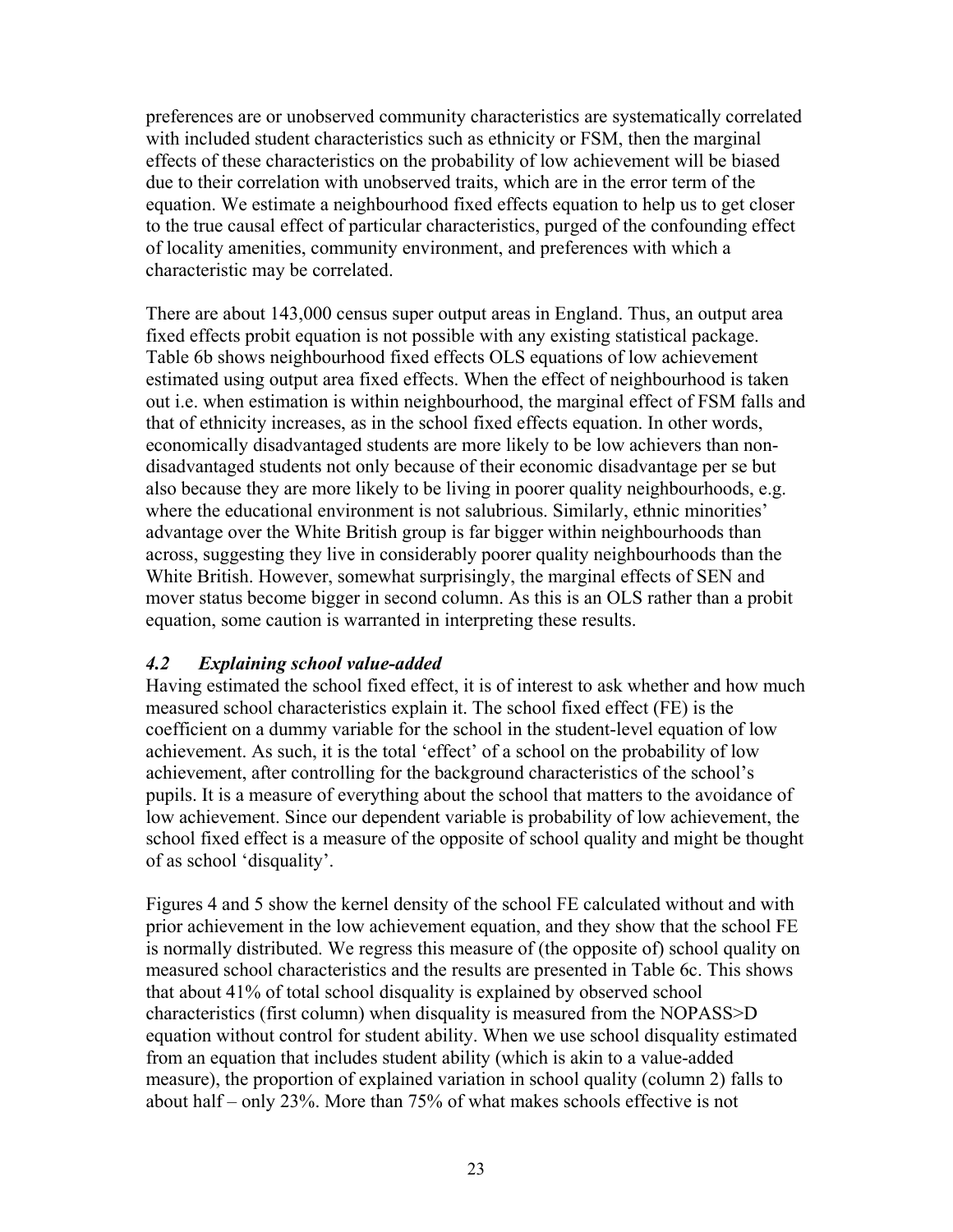observed/measured. Results from the NOT5EM equation were weaker – only less than 20% of school disquality is explained by observed school characteristics. These small proportions of explained variation highlight the importance of unmeasured factors such as school processes, head-teacher leadership, school ethos, etc.

The results in Table 6c are themselves interesting too, though clearly they establish only correlations and not causation. School resources are associated with school quality: higher per pupil expenditure is associated with lower school disquality (i.e. with higher school quality) and when we include pupil teacher ratio instead of per pupil expenditure (results not shown), it comes in with a positive and significant coefficient. The composition of the student body is also related to overall school quality. A poorer student body (higher proportion of FSM students) lowers school quality. A higher percentage of abnormal starters (those who started their current school in a month other than September) is associated with higher school quality and this may reflect that higher quality schools attract those wishing to move from other (presumably less good) schools. The ethnic composition of the school has only a weak association with school quality. Grammar schools are strongly higher quality than non-Grammar schools in terms of helping their students to avoid low achievement. Voluntary aided schools are of better quality than community schools which is the base school governance category. Specialist schools are of higher quality than nonspecialist and schools in Special Measures are – understandably – of sharply lower quality. Schools which have adopted various policy initiatives (other than leadership incentive grant schools) are higher quality schools, which is encouraging news from the point of view of this crude impact evaluation. The positive association of these schools with school quality is unlikely to represent the effect of endogeneity or omitted variable bias since, if anything, these schools have are in disadvantaged areas or are for disadvantaged students.

The final column of Table 6c presents a binary probit equation of a school 'being in the best 10% of schools' i.e. having the lowest 10 percent of the school fixed effects. Schools with higher per pupil expenditure, greater proportion of non-September starters, Grammar schools, Voluntary aided schools, Specialist schools and schools with several of the policy initiatives are significantly more likely to be in the top 10% of schools in terms of helping their students to avoid low achievement. Tables 6d and 6e show the school and LA codes of the top 1 percent of schools by our measure of school quality.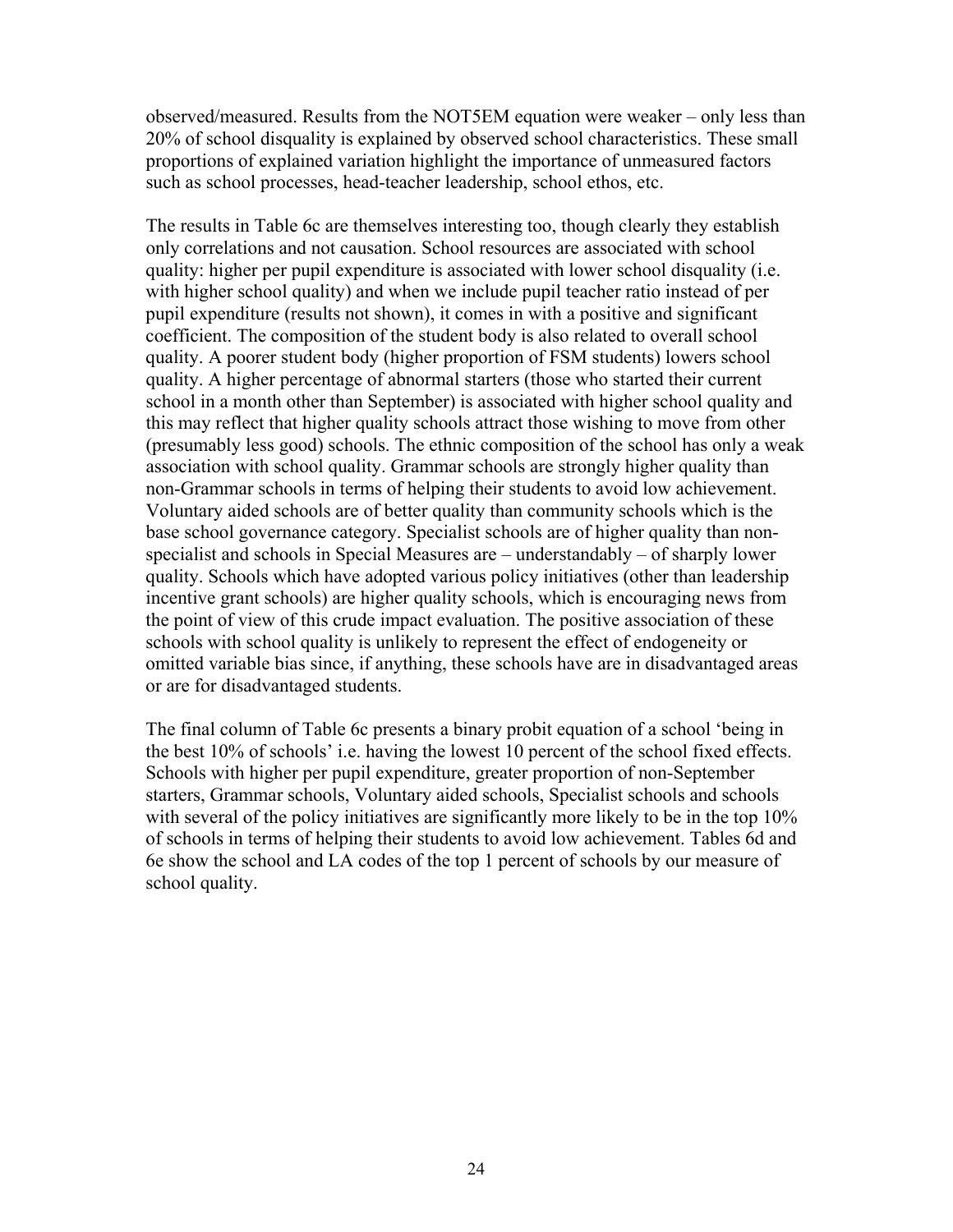**Figure 4: Kernel density of School Fixed Effect estimated from binary probit of Nopass>D (without prior achievement)** 



**Figure 5: Kernel density of School Fixed Effect estimated from binary probit of Nopass>D (with prior achievement)** 

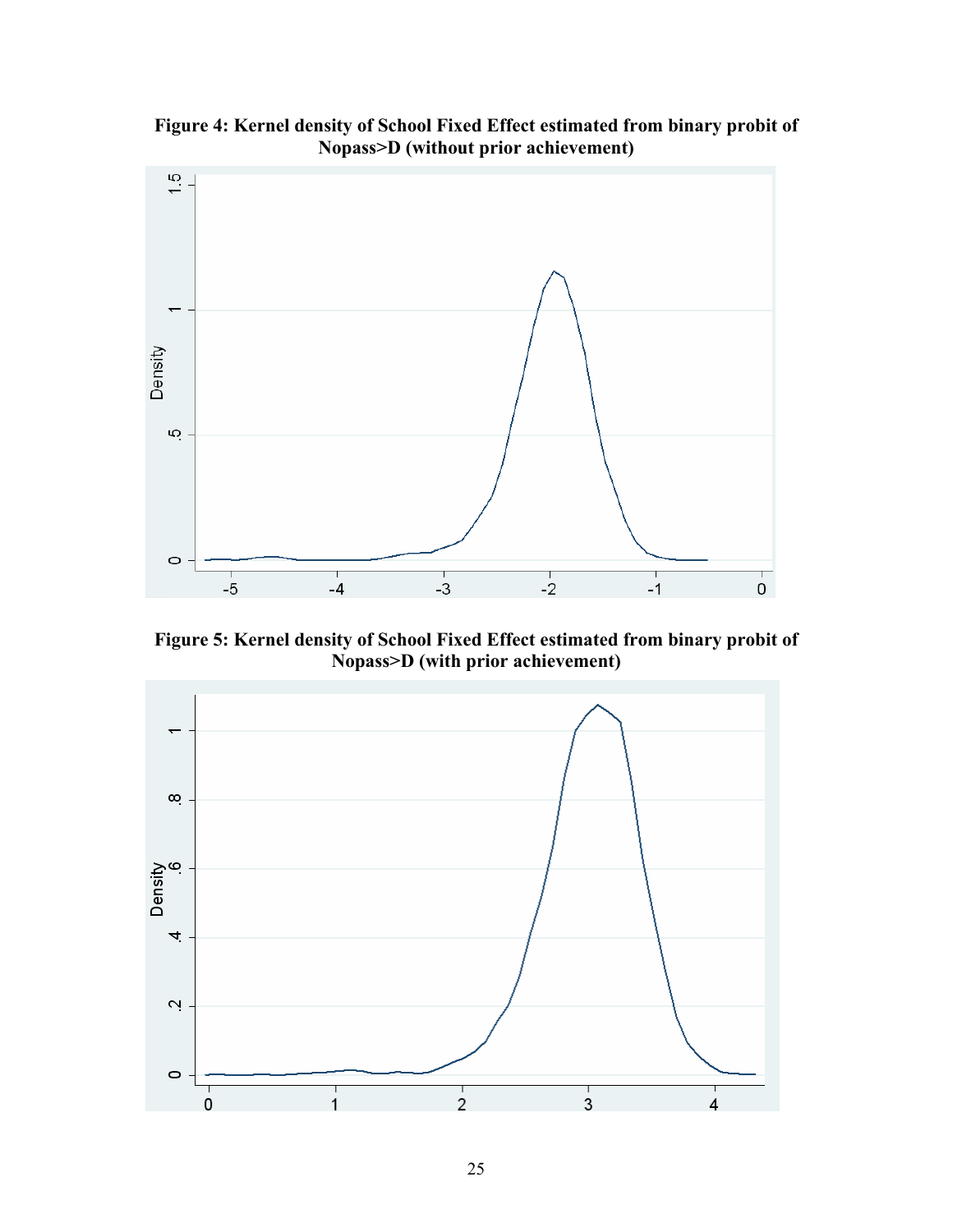### **5. The effect of school resources**

Whether resources matter in addressing low achievement is a question of considerable policy interest in education because school resources are arguably more policy amenable than the home environment (economically and educationally). Whether additional resources can improve the learning outcomes of the 'hard to reach' students whose achievement levels are low and whose numbers are sizeable in England, is an important question.

Whether school inputs matter is controversial. Hanushek (2003) produces evidence from nearly 400 estimates of the 'achievement production function' to show that school resources do not consistently raise achievement levels. However, his metaanalysis is criticized by Krueger (2003) on the basis of faulty methodology. In the international literature, a randomized experiment study for the US by Krueger (1999), a discontinuity design study for Israel by Angrist and Lavy (1999) and an achievement production function study for South Africa by Case and Deaton (1999) each find that class-size *does* matter to student achievement when the researcher carefully addresses various potential sources of bias.

In the UK there is also some evidence on the effect of pupil teacher ratios (PTR) on student achievement but a mixed picture emerges. For instance, Bradley and Taylor (1998) find that PTR has no effect on the level of exam performance at age 16, though change in PTR does have a very small effect on change in exam performance. Dearden, Ferri and Meghir (2002) and Feinstein and Symons (1999) find that PTR has no impact on educational qualifications. Levacic, Jenkins, Vignoles, Steele and Allen (2005) find that while teacher pupil ratio and per pupil expenditure both raise student achievement, the effects are small and subject specific. Graddy and Stevens (2006) using a dataset of private schools in UK find that PTR has a consistent negative effect on examination results at age 18.

We ask the question whether resources matter to the incidence of low achievement, for both our measures of low achievement – NOPASS>D and NOT5EM. In addition, we are interested particularly to ask whether school resources matter differentially for different gender, economic and ethnic groups.

#### Obstacles to identifying causal effects of resources

There are two main obstacles to identifying the effects of school resources such as per pupil expenditure (PPEXP). Firstly, omitted variable bias. Suppose ability, motivation and ambition matter to achievement and for the sake of simplicity we refer to them as simply 'ability'. If more able students systematically choose schools with higher resources and if they are also less likely to be low achievers, then in an equation of low achievement, the (anticipated negative) coefficient on PPEXP will suffer from downward bias, i.e. the estimated coefficient on PPEXP will be a bigger negative than the true causal coefficient. This 'ability bias' problem arises because ability is omitted, i.e. it is in the error term. A similar problem of omitted variable bias arises if schools deliberately give low ability students higher resources. In this case, ability is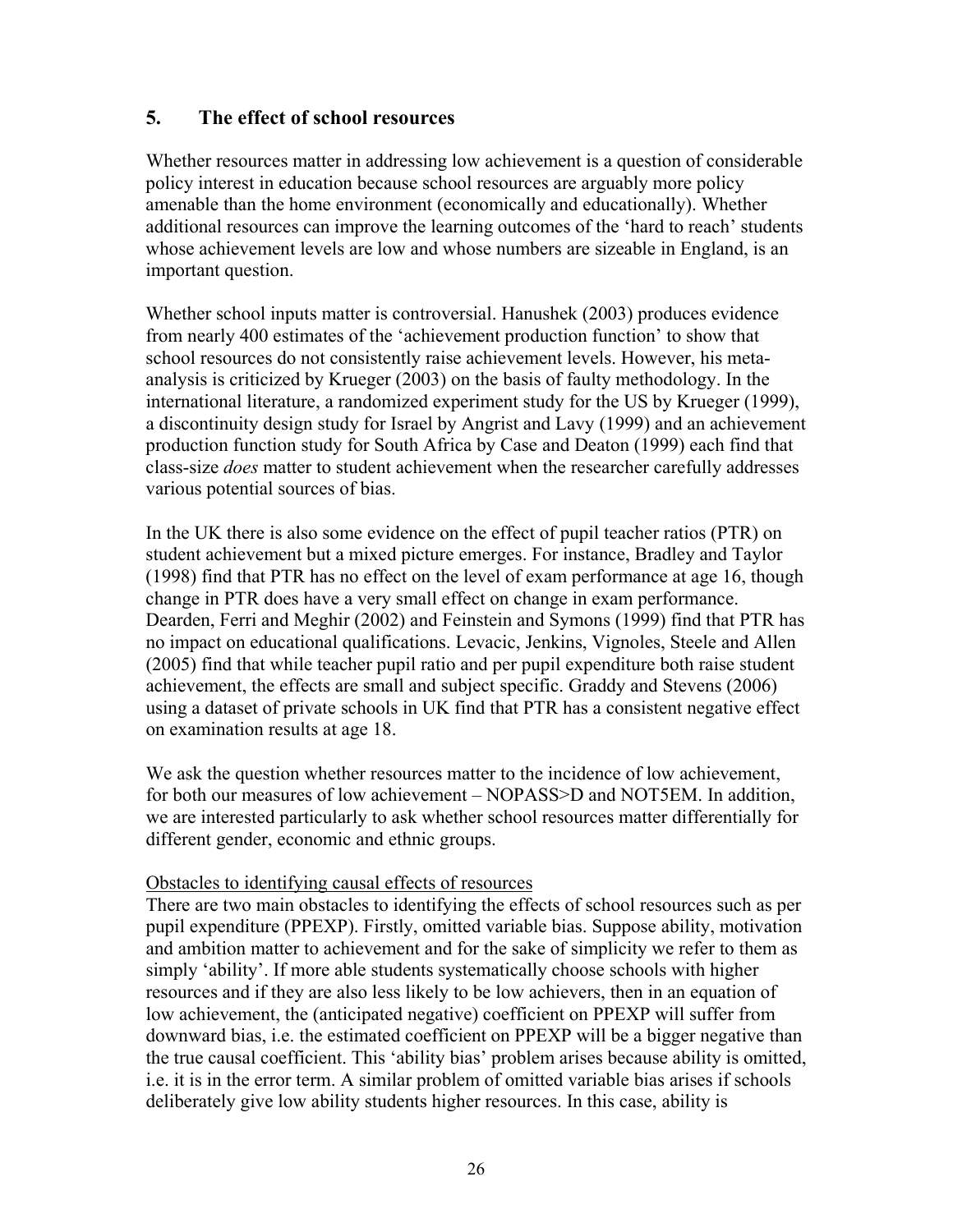negatively correlated to PPEXP and any negative impact of PPEXP on the probability of low achievement will be upward biased towards zero, i.e. it will be a smaller negative than the true causal effect of PPEXP. Which of these two opposing biases dominates, i.e. whether net omitted variable bias is upward or downward, is an empirical question.

The second obstacle to identifying the causal effect of school resources on the probability of low achievement is simultaneity bias. If resources are allocated to schools in a compensatory fashion, i.e. if schools with a higher proportion of low achievers receive larger resources, then this positive correlation will undermine the ability to measure any true negative impact of resources on the probability of low achievement. That is, the (anticipated negative) coefficient on PPEXP, for example, will be a smaller negative than the true causal coefficient.

#### Strategy for addressing endogeneity

We use pupil fixed effects estimation to net out the effect of ability (dealing with omitted variable bias), and will use instrumental variable estimation to address simultaneity bias and any measurement error bias. It was possible to construct a pupil level panel data by using information on two waves of student achievement data: in 2001 (at Key Stage 3) and again on the same students in 2003 (at Key Stage 4). We matched that with school- and LA-level resourcing variables and also constructed peer-group variables at the school level, e.g. percentage of students of particular ethnicities in the school, percentage of FSM students in the school etc. Since data on the same students is available at two points in time, the only reason why a student's peer group (by ethnicity, gender, FSM etc) can change over time is due to movers. About 5% of students moved between Key Stages 3 and 4. Among pupils for whom data on past achievement is available, 17% had no passes above grade D at KS4 in 2003. We define these as 'low achievers' in 2003. To create a matching low achievement variable for 2001, we take those as low achievers who were in the bottom 17th percentile of the distribution of total marks at Key Stage 3.

Pupil fixed effects is a powerful way of dealing with the effects of student and school unobservable factors. It differences out time-invariant ability and school quality. Since no existing statistical package can handle a pupil fixed effects probit model with more than 400,000 groups, we use the linear (OLS) model.

Table 7a presents the first set of results. PPEXP, adjusted for area cost of living differences, comes in with a tiny and statistically insignificant negative coefficient in the OLS equation of the first column. Percentage of students with FSM and SEN both increase the probability of low achievement substantially. When we use pupil Fixed Effects estimation instead of OLS in the next column, the identification of effects relies entirely on the way in which a *change* in PPEXP affects *change* in low achievement status. The Pupil FE equation powerfully controls for all the timeinvariant unobserved characteristics of students and schools. The fact that the negative coefficient on PPEXP becomes statistically significantly larger in pupil FE than in OLS regression (t-value of difference in the coefficients is 4.3) is consistent with the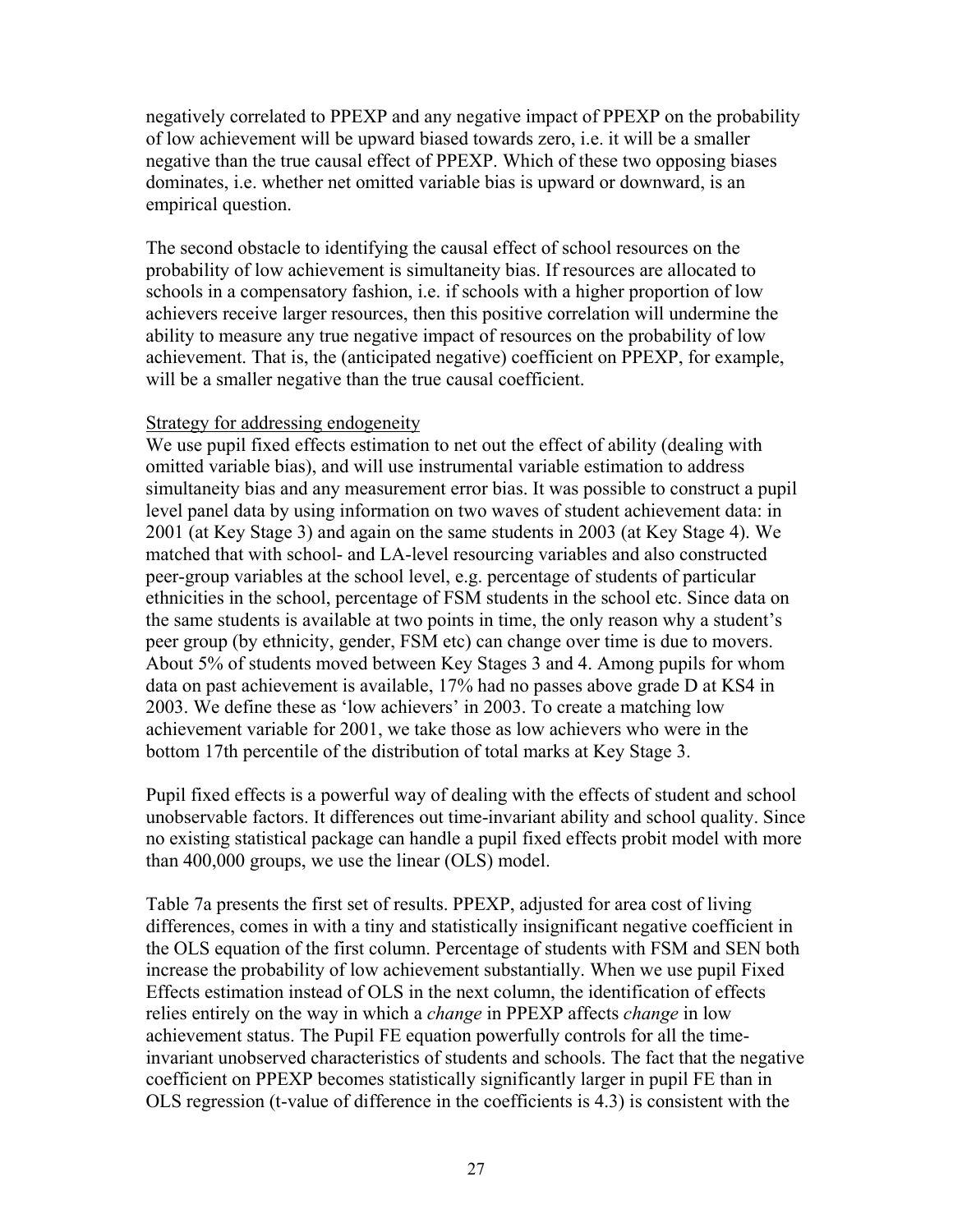story that schools allocate resources in a compensatory fashion, i.e. devote more resources to less able students. Thus, even if there is selection by able students into the higher PPEXP schools, the upward biasing effect of that is more than counteracted by the schools' compensatory allocation policies. Table 7b first column includes variables percentage of ethnicity minority students in the school and this reduces the coefficient on PPEXP somewhat. This size of effect implies that increasing per pupil expenditure by £1000 from its mean level would reduce the incidence of low achievement by 1.2 percentage points. Given that 17% of students are low achievers at Key Stage 4 (NOPASS>D), this is a very small reduction in low achievement incidence for a large implied increase in expenditure. However, as we show later when discussing Table 7d, the effect of PPEXP is much larger for certain student groups and it would not be a high return activity to increase PPEXP uniformly across the board.

One final source of bias is simultaneity bias. If schools with higher proportions of low achievers are given higher resources, this positive correlation between low achievement and PPEXP undermines the ability to identify the otherwise causal negative relationship between PPEXP and low achievement. That is, the coefficient on PPEXP (-0.012) is biased towards zero because of the positive feedback effect from low achievement to PPEXP. In order to address this issue (and also the issue of any attenuating measurement error bias which is exacerbated in panel data models), we use two stage least squares estimation in the context of pupil fixed effects. The middle column of Table 7b presents the results and it shows that the coefficient on PPEXP does indeed become a bigger negative (-0.032) with 2SLS estimation. The identifying instruments used for school PPEXP were indicators of the political party in control of the LA lagged by three years as well as the school's full time equivalent students lagged by 2 years, i.e. using the longest lags available in our dataset.

The first stage pupil fixed effects equation of per pupil expenditure (last column of Table 7b) shows that the identifying instruments are statistically very significant in explaining PPEXP. Under the maintained hypothesis of the exogeneity of our instruments, the size of effect of resources is modest. It implies that a £1000 increase in per pupil expenditure would reduce the probability of low achievement by 3.2 percentage points. A 1 SD increase in PPEXP (1 SD = £530 in year 2003) reduces the probability of low achievement by 1.7 percentage point. A £120 increase in PPEXP – which is equal to the extra money given per pupil to schools that participate in the 'Excellence in Cities' policy initiative, for instance – reduces the incidence of low achievement by 0.4 percentage points (coefficient -0.033 x  $0.12 = -0.004$ )<sup>11</sup>.

We believe, a priori, that our instruments for school resources are exogenous since the party in control of the LA lagged by 3 years is decided in elections in which low achievement of secondary students is unlikely to be the only voting issue and because school size of two years previous should not affect current student achievement except through being positively correlated with current school resources. Table 7c last

11

We use 0.120 rather than 120 since PPEXP in the equation is divided by 1000.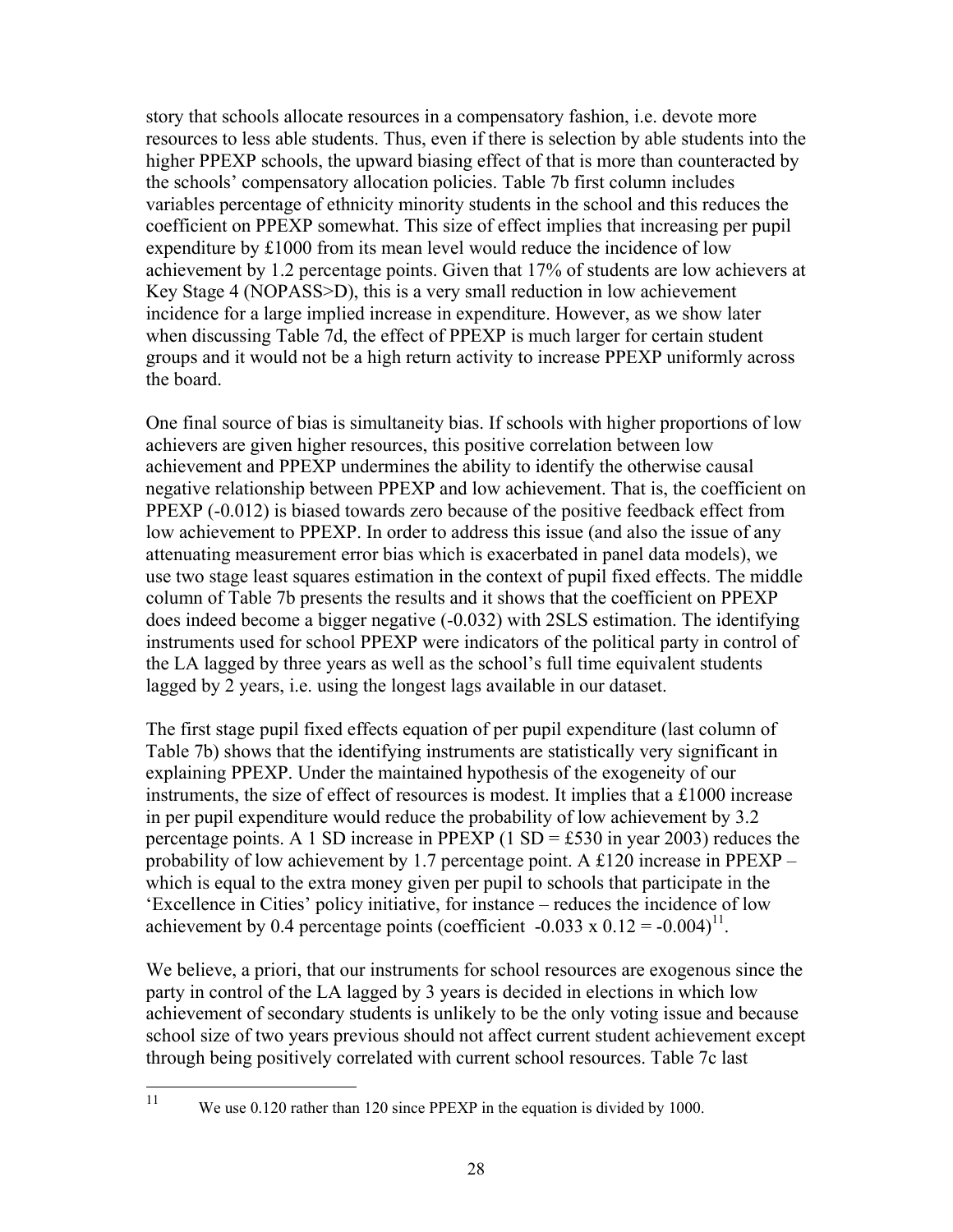column presents a reduced form pupil fixed effects equation of low achievement and it shows that the instruments affect the incidence of low achievement. Compared with the omitted category (other party or no party in overall control), Conservative and Labour party control are both associated with a significantly greater likelihood of low achievement, though the detrimental effect of Conservative party is 67% larger and the difference is statistically significant. The first two columns present the same equation with each of the endogenous variables (PPEXP and PTR) included. For the instruments to be valid, they must not affect the chances of low achievement other than through their effect on the endogenous variable. However, we see that party in control of the LA (even lagged by 3 years) does exert a direct effect on NOPASS>D even after the inclusion of PPEXP and PTR. This could be because party control can affects student achievement not only via increasing school resources but also through institutional policy changes that may affect teacher incentives, for instance.

Since the test of overidentifying restrictions is not passed, we cannot pronounce the estimated effect of PPEXP in the second column of Table 7b as the true causal effect. What we *can* say is that the coefficient on PPEXP of -0.012 in the first column of Table 7b is likely downward biased towards zero both due to simultaneity bias and measurement error bias and that instrumentation ought to (and does) raise it to a bigger negative. Though we cannot be confident about how big the true effect is, we can take -0.012 as the lower bound estimate of the causal effect of PPEXP on the probability of low achievement.

We also examined the effect of pupil teacher ratio (PTR) on student achievement and find that our instruments are again not accepted as valid which is unsurprising, given the results of Table 7c. The effect of class size is very small. We do not report the full equations for PTR.

The existence of a resource effect from per pupil expenditure is consistent with the findings in Machin, McNally and Meghir (2006) who use a propensity score matching technique for identification of causal effects of school resources given as part of the Excellence in Cities and associated programmes. It is also consistent with findings in Levacic et. al. (2005) who use a similar IV strategy in the context of cross-section data. Their IV effects from PPEXP to KS3 *achievement* are smaller than ours for *low achievement* at KS4. It may be that resources are more effective at the lower end of the achievement distribution than overall. However, Levacic found small effects from PTR as well which we do not, for most student groups.

Reducing low achievement by means of resource increases is not cheap: a 3.2 point reduction in the low achievement rate (e.g. from the mean of 17% to 14% NOPASS>D) will require PPEXP to increase by 32% if the intervention is applied to all students<sup>12</sup>. Of course it may not make sense to apply it equally across all students if certain groups profit more from increased resources than others.

 $12$ 

Mean PPEXP in 2003 was £3117, an increase of £1000 reduces low achievement incidence by 3.2 percentage points and  $1000/3317 = 32\%$  of mean PPEXP.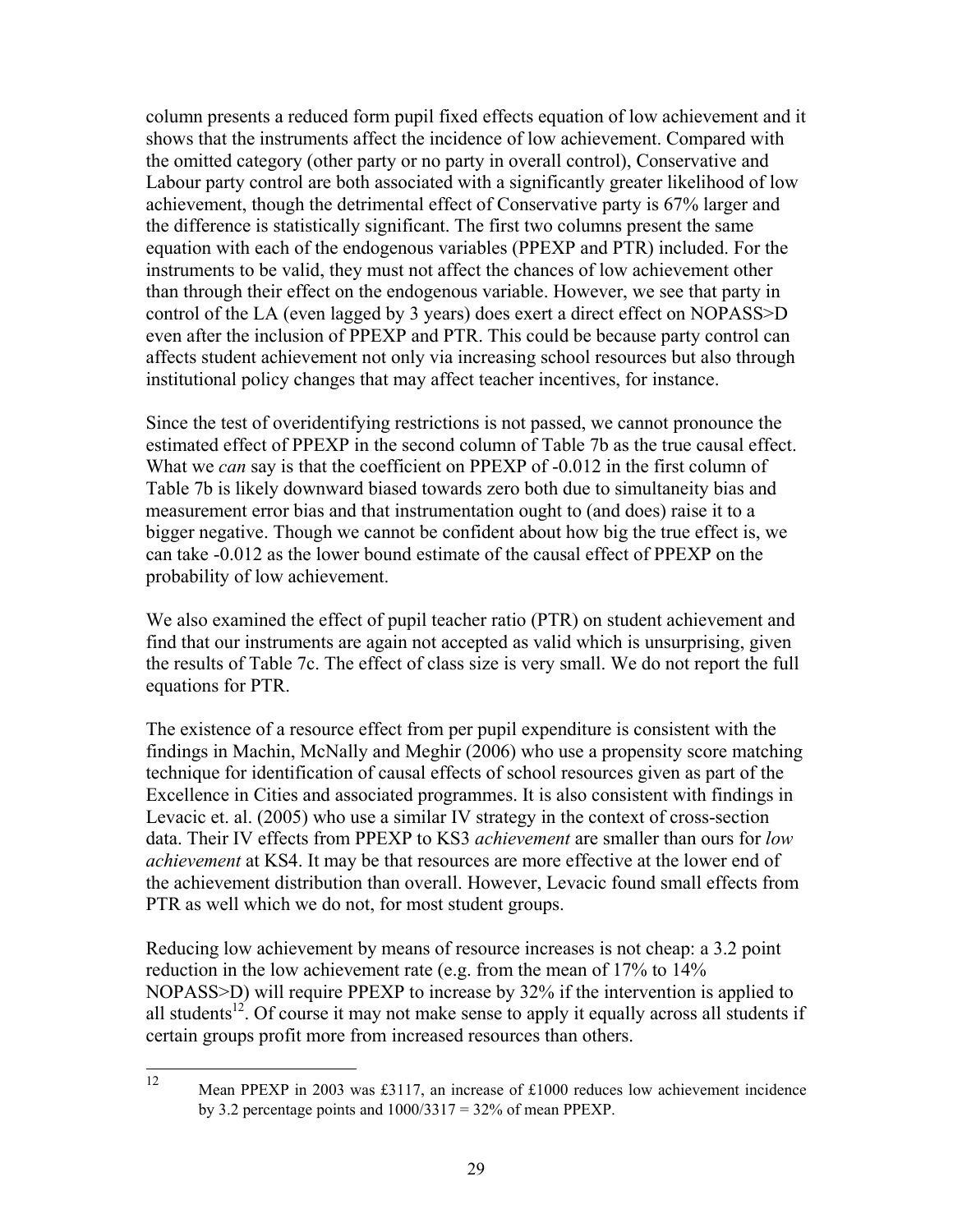Table 7d shows the impact of PPEXP and PTR on achievement separately for different groups. The second column, which gives lower bound estimates of the impact of PTR, shows that reducing pupil teacher ratios would have only tiny effects on incidence of low achievement, though as we have said, these are lower bound estimates.

The first column of Table 7d gives lower bound estimates of the effect of per pupil expenditure, taken from the pupil FE equation of low achievement without correction for simultaneity or measurement error bias (i.e. without instrumentation). It shows important differences between groups in terms of the extent to which their chances of low achievement respond to additional resources. The low achievement status of students with some description of disadvantage (FSM and SEN) is generally much more amenable to remedy via increased resources than of their opposite numbers. For instance, among FSM students, an increase of PPEXP by £1000 reduces chances of low achievement by 4.9 percentage points and this is a lower bound estimate, while for non-FSM students the effect is small (only 0.9 percentage points) though even that is statistically significantly different from a zero effect. The fact that disadvantaged groups profit more from resources is clearly good news. White students' low achievement status is far less responsive to increased resources than that of ethnic minority groups. Resources matter twice as much to girls as to boys. If this boy-girl difference is due to differences in motivation levels by gender and if the White non-White difference is also due to differential motivation by ethnicity, then it could be said that extra resources benefit students with higher motivation levels. This of course has the disappointing implication that male and White low achievers are 'harder to reach', at least by means of resource based policies.

There are two clear policy messages. Firstly, increased resources can reduce the incidence of low achievement, particularly for those from economically disadvantaged backgrounds and with Special Education Needs. Secondly, low achieving white students, the majority group, constitute the 'hard to reach' whose academic disadvantage is less addressable by input based policy interventions.

#### **6. Conclusions**

Tens of thousands of young people leave school with no or very few qualifications in England. This wide-ranging paper has sought to build a fuller picture of low achievement and its correlates than available hitherto. We have focused on three aspects. Firstly, we examined the role of students' personal characteristics, especially gender, ethnicity and past achievement, in explaining the incidence of low achievement. Secondly, we investigated the extent to which particular personal characteristics constituted direct risk factors for low achievement and the extent to which they led to low achievement because of their correlation with unobserved school and neighborhood quality, i.e. the role of sorting into schools and neighborhoods of different quality. We also suggested a method of calculating school quality which is akin to the value-added concept of school quality, and examined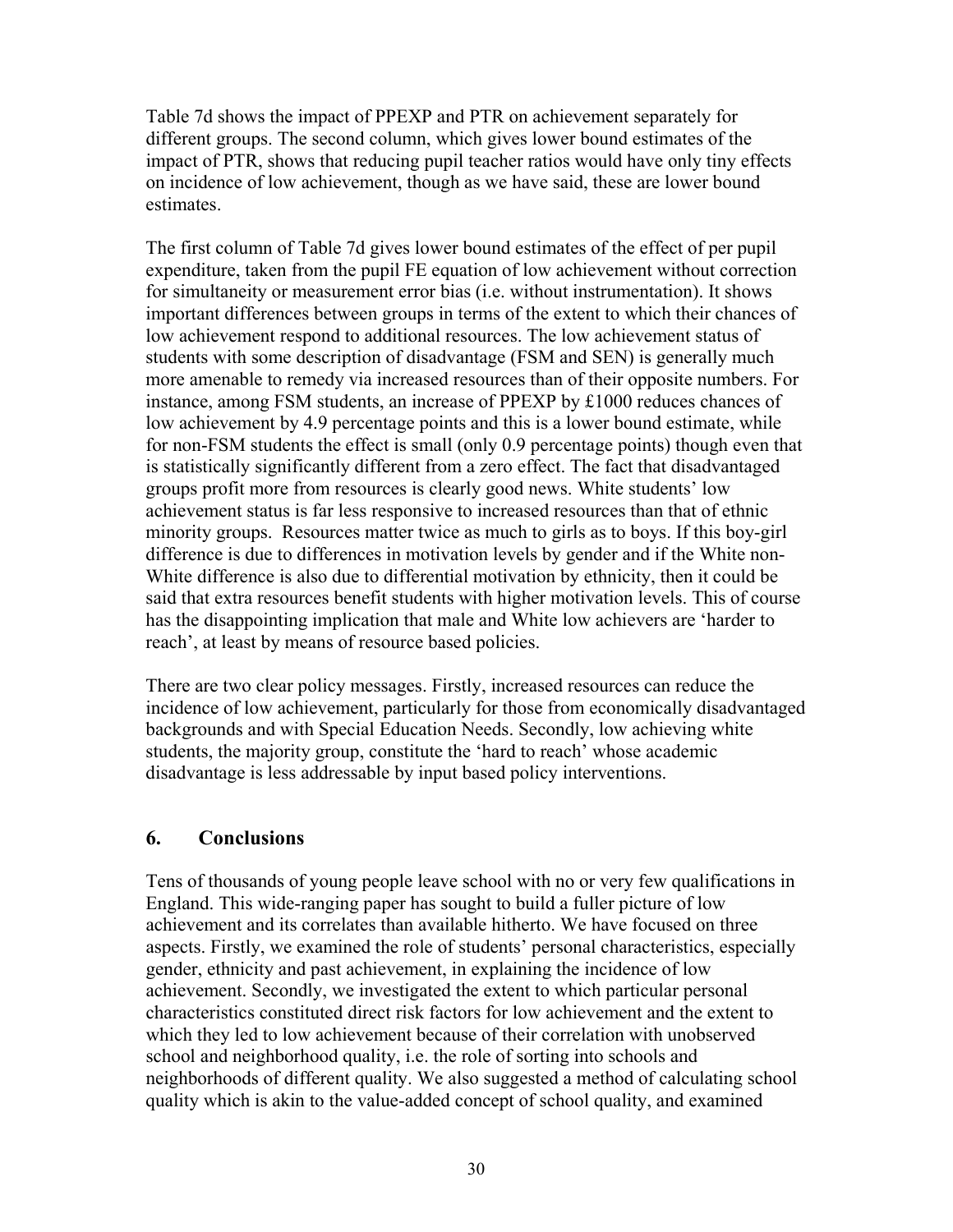which specific observed school characteristics predicted this measure of 'school quality'. Thirdly, the paper examined the relationship between school resources – particularly per pupil expenditure – and the avoidance of low achievement, exploiting the panel nature of the National Pupil Database.

While we go well beyond descriptive statistics and simple regressions, the analysis here does not necessarily establish causality, and much of the analysis is about correlations and not about *effects* (despite the use of the econometric term 'marginal effect'). We employ school fixed effects regression to reduce endogeneity problems and utilize panel data at the student level to analyse school resource effects.

We have a number of interesting findings. Firstly, we find that the way in which student characteristics are related to achievement in the lower part of the distribution of achievement often differs from the way they are related to achievement in the remainder of the distribution of achievement. This asymmetry means that one cannot infer the relationship between a given factor and *low* achievement from knowing the relationship between that factor and achievement.

Secondly, we have a number of interesting findings in relation to ethnicity. Controlling for observed personal, home background and neighborhood characteristics and for ability, most ethnic minority group students including Black Caribbeans have significantly smaller chances of being low achievers (NOPASS>D) than White British students. Ethnic minority students also weather economic disadvantage better than White British students in the sense that being in receipt of free school meals is a significantly lesser risk factor for low achievement for them. While belonging to an ethnic minority is associated with greater chances of being a low achiever at age 11 (largely due to first language not being English), by age 16 this language and ethnic disadvantage is powerfully reversed. It appears that ethnic minority students choose others of their own ethnicity as their academic comparator groups and thus may apply different standards and work ethics and be more insulated from external influences than their White counterparts who follow mainstream mores and study habits.

Thirdly, the way in which most personal and background factors are associated with the chances of low achievement does not vary much by gender. However, we have two interesting findings on gender in relation to low achievement. Gender interacts powerfully with ethnicity. The gender gap in the chances of being a low achiever is far greater for the ethnic minorities than it is for the White British. Also, the gender gap in likelihood of being a low achiever emerges only at age 16, with the policy implication that remedies for ameliorating the gender gap in achievement need to address what happens in secondary school between ages 14 and 16 and not only at fixing problems in primary school attainment.

Fourthly, we find that sorting of students into low and high quality schools and neighbourhoods plays an important part in explaining low achievement. In particular, characteristics such as ethnic minority status, special education needs status and free school meal status affect the chances of being in low achievement partly via making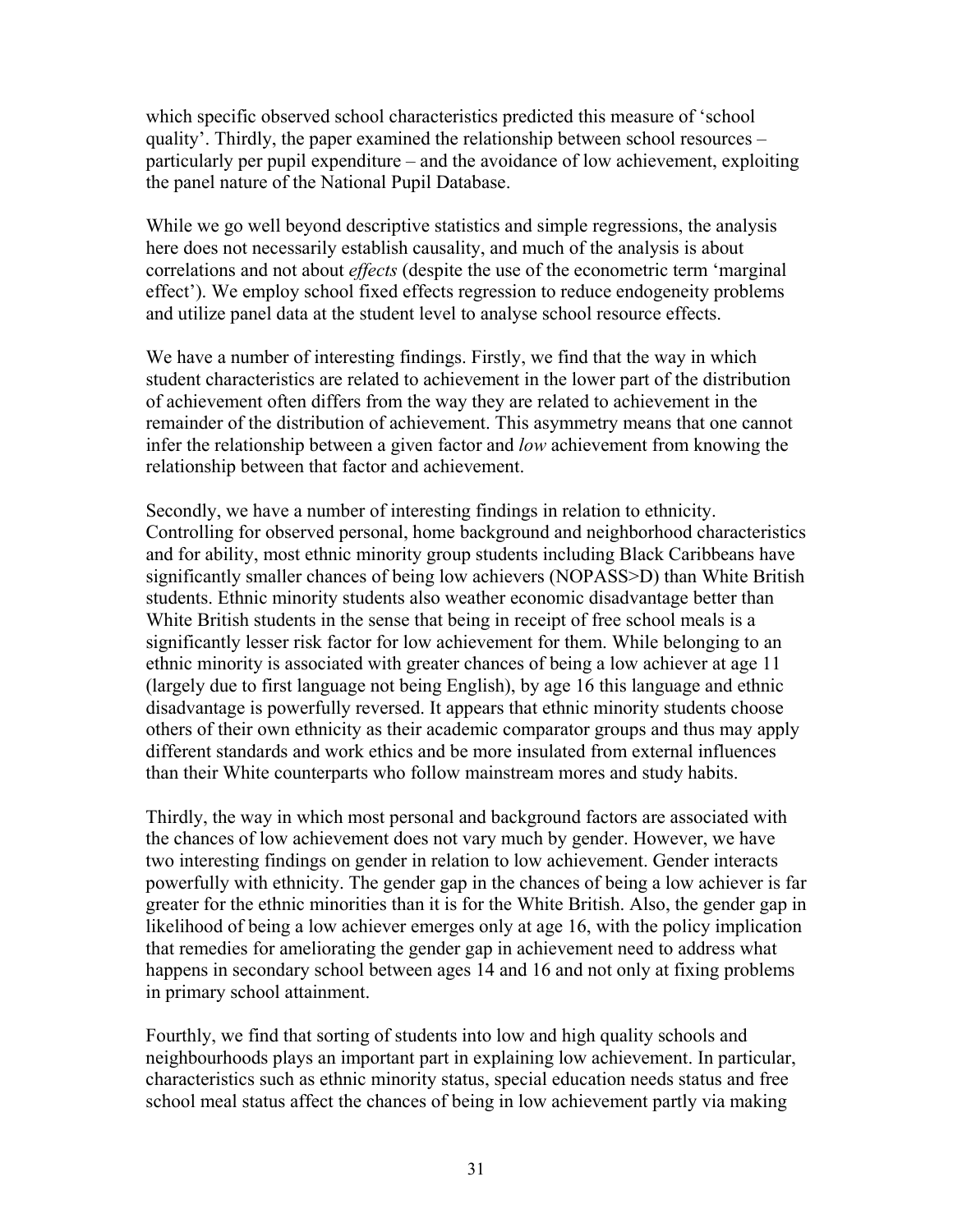such students more likely to attend worse quality schools. We devised a way of calculating school quality which is akin to a value-added measure and showed how school characteristics on which we have data are associated with this measure of school value-added (in terms of schools helping their students to avoid low achievement). The expected correlations are found with per pupil expenditure and grammar school and voluntary status. Interestingly, various school policy initiatives are associated with higher school quality, which is encouraging news for education policy makers. Even so, the results suggest that our rich set of observed school characteristics explain only at best about 30% of school quality, suggesting that 70% of what makes a school high quality is unobserved, consisting perhaps of headmaster and teacher quality, school ethos, and school working practices and processes, factors on which no data are available.

Fifthly, we find that higher per pupil expenditure reduces the chances of low achievement by a small amount but that the size of the effect is larger for certain groups of students. In particular, girls, ethnic minority students and students with some description of disadvantage (such as FSM or SEN) benefit much more from increased school resources than their opposite numbers. This suggests that targeted resource increases can help to reduce the incidence of low achievement but it also implies that some hard-to-reach groups' low achievement status may not be amenable to remedy through increased school resources.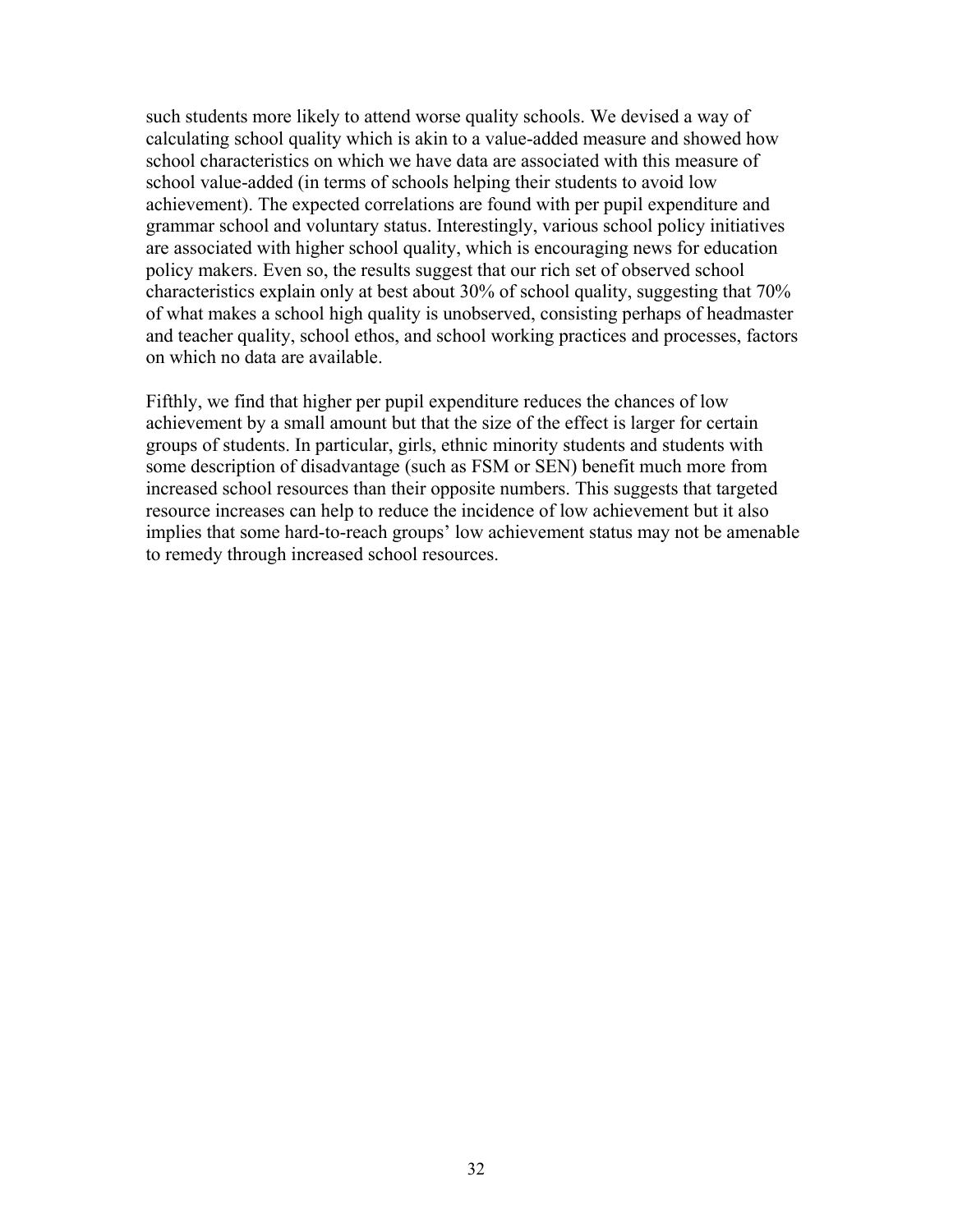#### **References**

- Angrist, J. and V. Lavy (1999) 'Using Maimonides' Rule to Estimate the Effect of Class Size on Scholastic Achievement', *Quarterly Journal of Economics* 114:2, pp. 533-75.
- Bradley, S. and J. Taylor (2004) 'Ethnicity, educational attainment and the transition from school', *Manchester School*, University of Manchester, 72:3, pp. 317-346, 06.
- Burgess, S. and Briggs, A. (2006) 'School Assignment, School Choice and Social Mobility', *CMPO Working Paper* 157, CMPO, University of Bristol.
- Case, A. and A. Deaton (1999) 'School Inputs and Educational Outcomes in South Africa', *Quarterly Journal of Economics* 114:3, pp. 1047-84.
- Cassen, R. and G. Kingdon (2007) *Tackling Low Educational Achievement*, Joseph Rowntree Foundation Report.
- Dearden, L., J. Ferri and C. Meghir (2002) 'The effect of school quality on educational attainment and wages', *Review of Economics and Statistics* 84, pp. 1-20.
- Dee, T. (2005) 'Teachers and the Gender Gaps in Student Achievement', *NBER Working Paper* No. W11660, Cambridge MA: National Bureau of Economic Research.
- Feinstein, L. and J. Symons (1999) 'Attainment in secondary school', *Oxford Economic Papers* 51, pp. 300–21.
- Graddy, K. and M. Stevens (2006) 'The Impact of School Inputs on Student Performance: An Empirical Study of Private Schools in the United Kingdom', *Economics Series Working Papers* 146, University of Oxford: Department of Economics.
- Hanushek, E. (2003) 'Improving the quality of schools: The failure of input-based policies', *Economic Journal*, 113: 485, pp 64-98.
- Hobbs, G. and A. Vignoles (2007) 'Is Free School Meal Status a Valid Proxy for Socio-Economic Status (in Schools Research)?' *Centre for Economics of Education Discussion Paper* No. 84, CEE, London School of Economics.
- Kingdon, G. (2007) 'Analysing patterns of missing prior achievement in the National Pupil Database', mimeo, University of Oxford.
- Krueger, A. (1999) 'Experimental Estimates of Education Production Functions', *Quarterly Journal of Economics* 114:2, pp. 497-532.
- Krueger, A. (2003) 'Economic considerations and class size', *Economic Journal* 113:485, pp. F34-63.
- Levacic, R., A. Jenkins, A.Vignoles, Steele and Allen (2005) 'Estimating the Relationship between School Resources and Pupil Attainment at GCSE', *Research Report* RR 727, London: DfES.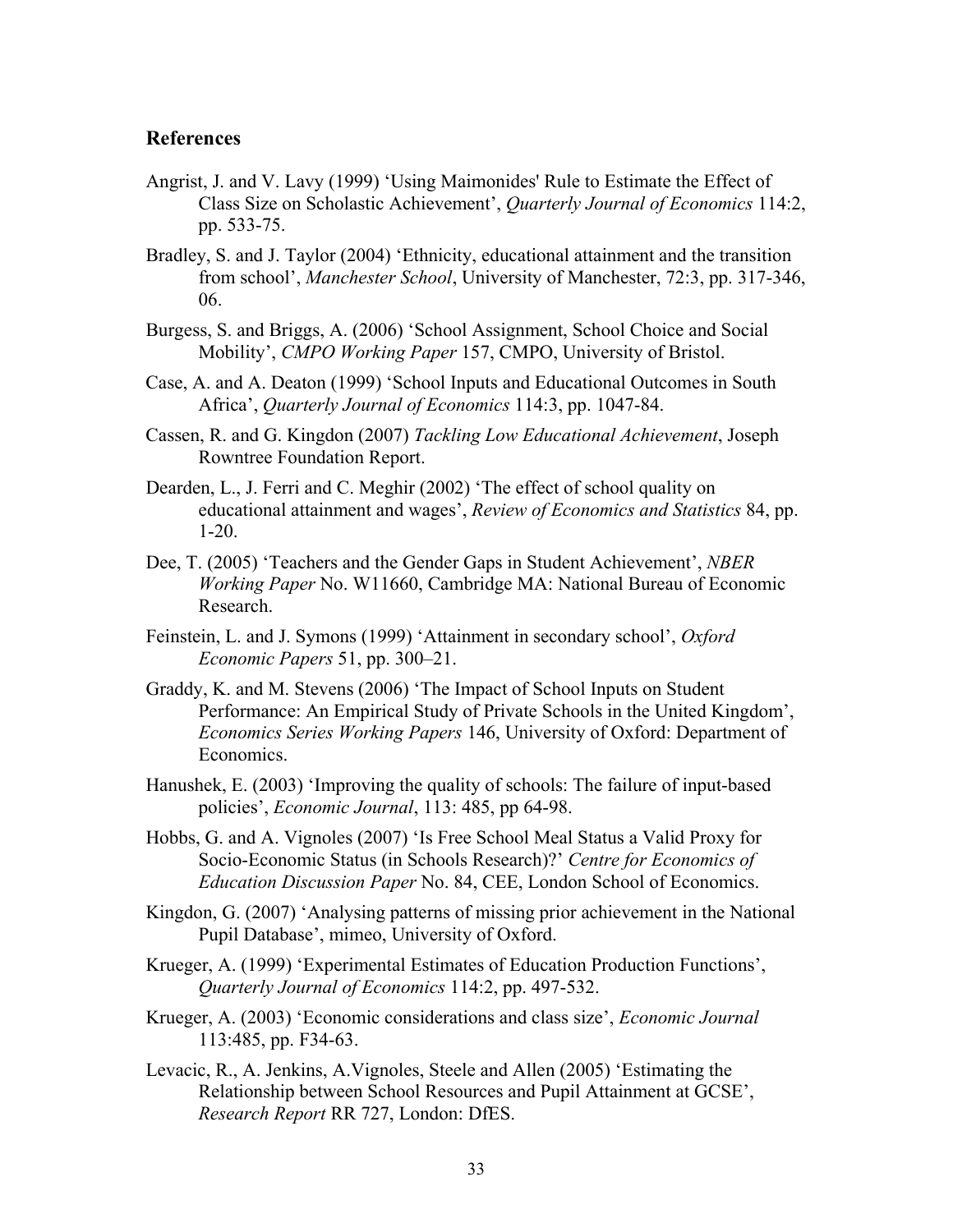- Machin, S. and S. McNally (2004) 'The literacy hour', *CEE Discussion Paper* 0043, London: LSE, Centre for the Economics of Education.
- Machin, S. and S. McNally (2005) 'Gender and student achievement in English schools', *Oxford Review Of Economic Policy*, 21:3, pp. 357-372.
- Machin, S., S. McNally and C. Meghir (2006) 'Resources and standards in urban schools', London: UCL.
- Modood, T. (2003) 'Ethnic Differentials in Educational Performance'. in Mason, D. (ed.), *Explaining Ethnic Differences: Changing Patterns of Disadvantage in Britain*. Bristol; The Policy Press.
- Modood, T. (2005) 'The educational attainments of ethnic minorities in Britain', in G. Loury, T. Modood and S. Teles (eds.), *Ethnicity, Social Mobility, and Public Policy*, Cambridge: Cambridge University Press, pp. 288-308.
- Wilson, D., S. Burgess and A. Briggs (2005) 'The dynamics of school attainment of England's ethnic minorities', *CMPO Working Paper* No. 05/130, Bristol: Centre for Market and Public Organisation.
- Winder, R. (2004), *Bloody Foreigners: The Story of Immigration to Britain*, London: Abacus.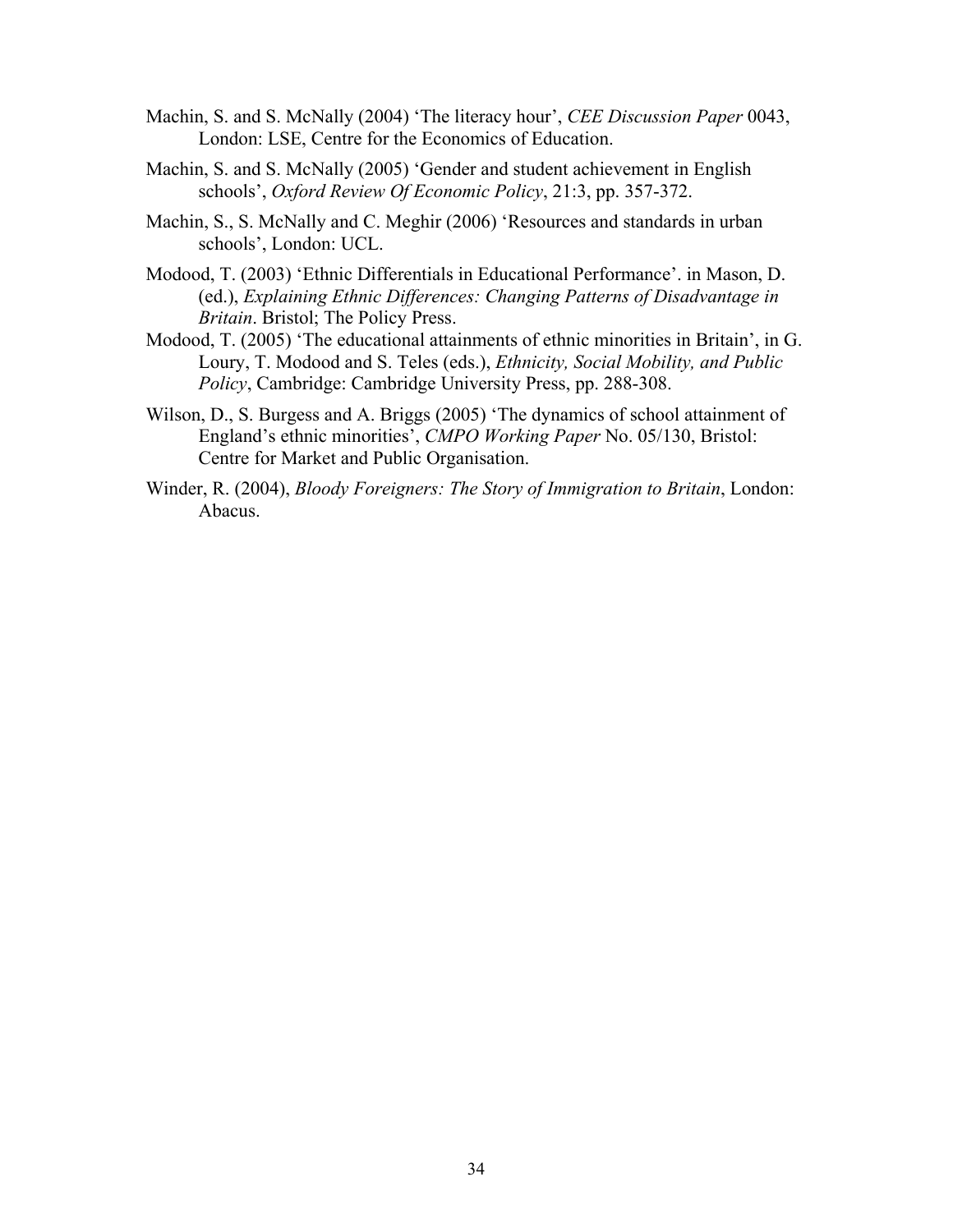|                              | <b>Personal variables</b><br>Plus output area<br>variables |          |           |          | <b>Plus prior</b><br>achievement |          |
|------------------------------|------------------------------------------------------------|----------|-----------|----------|----------------------------------|----------|
|                              | ME                                                         | Robust-t | <b>ME</b> | Robust-t | <b>ME</b>                        | Robust-t |
| Male                         | 0.064                                                      | 38.0     | 0.067     | 43.9     | 0.055                            | 47.0     |
| Age at start 02-03           | $-0.002$                                                   | $-10.4$  | $-0.002$  | $-12.7$  | 0.002                            | 17.0     |
| <b>SEN</b> statement         | 0.279                                                      | 42.0     | 0.279     | 43.0     | 0.076                            | 16.4     |
| SEN non-statement            | 0.335                                                      | 101.1    | 0.314     | 97.4     | 0.142                            | 56.4     |
| <b>FSM</b>                   | 0.188                                                      | 69.1     | 0.097     | 46.1     | 0.056                            | 33.8     |
| Mover                        | 0.099                                                      | 10.7     | 0.096     | 13.1     | 0.076                            | 13.3     |
| Abnormal start               | 0.055                                                      | 12.5     | 0.045     | 11.7     | 0.033                            | 11.3     |
| <b>Ethnicity variables</b>   |                                                            |          |           |          |                                  |          |
| Bangladeshi                  | $-0.091$                                                   | $-12.5$  | $-0.085$  | $-11.4$  | $-0.076$                         | $-14.7$  |
| Indian                       | $-0.095$                                                   | $-17.7$  | $-0.084$  | $-17.0$  | $-0.075$                         | $-21.7$  |
| Pakistani                    | $-0.055$                                                   | $-10.4$  | $-0.056$  | $-10.6$  | $-0.068$                         | $-20.2$  |
| Asian other                  | $-0.089$                                                   | $-9.3$   | $-0.077$  | $-8.1$   | $-0.065$                         | $-9.9$   |
| <b>Black African</b>         | $-0.088$                                                   | $-11.9$  | $-0.083$  | $-12.3$  | $-0.071$                         | $-15.9$  |
| <b>Black Caribbean</b>       | 0.004                                                      | 0.6      | $-0.008$  | $-1.5$   | $-0.025$                         | $-6.3$   |
| Black other                  | 0.025                                                      | 2.4      | 0.008     | 0.8      | $-0.011$                         | $-1.6$   |
| Chinese                      | $-0.126$                                                   | $-12.7$  | $-0.116$  | $-11.9$  | $-0.083$                         | $-10.8$  |
| Mixed ethnicity              | $-0.038$                                                   | $-6.8$   | $-0.034$  | $-6.6$   | $-0.021$                         | $-5.0$   |
| Ethnicity missing            | 0.009                                                      | 1.9      | 0.014     | 3.2      | 0.011                            | 3.2      |
| White traveller              | 0.067                                                      | 2.5      | 0.071     | 2.6      | 0.043                            | 2.0      |
| White other                  | $-0.064$                                                   | $-8.4$   | $-0.053$  | $-8.2$   | $-0.045$                         | $-8.4$   |
| <b>Output area variables</b> |                                                            |          |           |          |                                  |          |
| % ethnicity black            |                                                            |          | $-0.032$  | $-1.6$   | $-0.022$                         | $-1.3$   |
| % ethnicity asian            |                                                            |          | $-0.025$  | $-2.5$   | $-0.010$                         | $-1.3$   |
| % unemployed                 |                                                            |          | 0.414     | 11.1     | 0.247                            | 8.0      |
| % no qualifications          |                                                            |          | 0.372     | 45.4     | 0.192                            | 28.8     |
| % lone parent families       |                                                            |          | 0.168     | 25.3     | 0.107                            | 19.6     |
| <b>Prior achievement</b>     |                                                            |          |           |          |                                  |          |
| Average point score KS2      |                                                            |          |           |          | $-0.033$                         | $-140.1$ |
| Low reading ach. at KS2      |                                                            |          |           |          | 0.026                            | 20.3     |
| N                            |                                                            | 463589   | 463589    |          |                                  | 463589   |
| Pseudo R-sq                  |                                                            | 0.1113   |           | 0.1519   |                                  | 0.2972   |
| Mean of dependent var        |                                                            | 0.171    | 0.171     |          | 0.171                            |          |

**Table 1a: Binary probit of 'Nopass >D"** 

**Note:** ME is marginal effects. The t-values are based on standard errors that are corrected for clustering at the school level.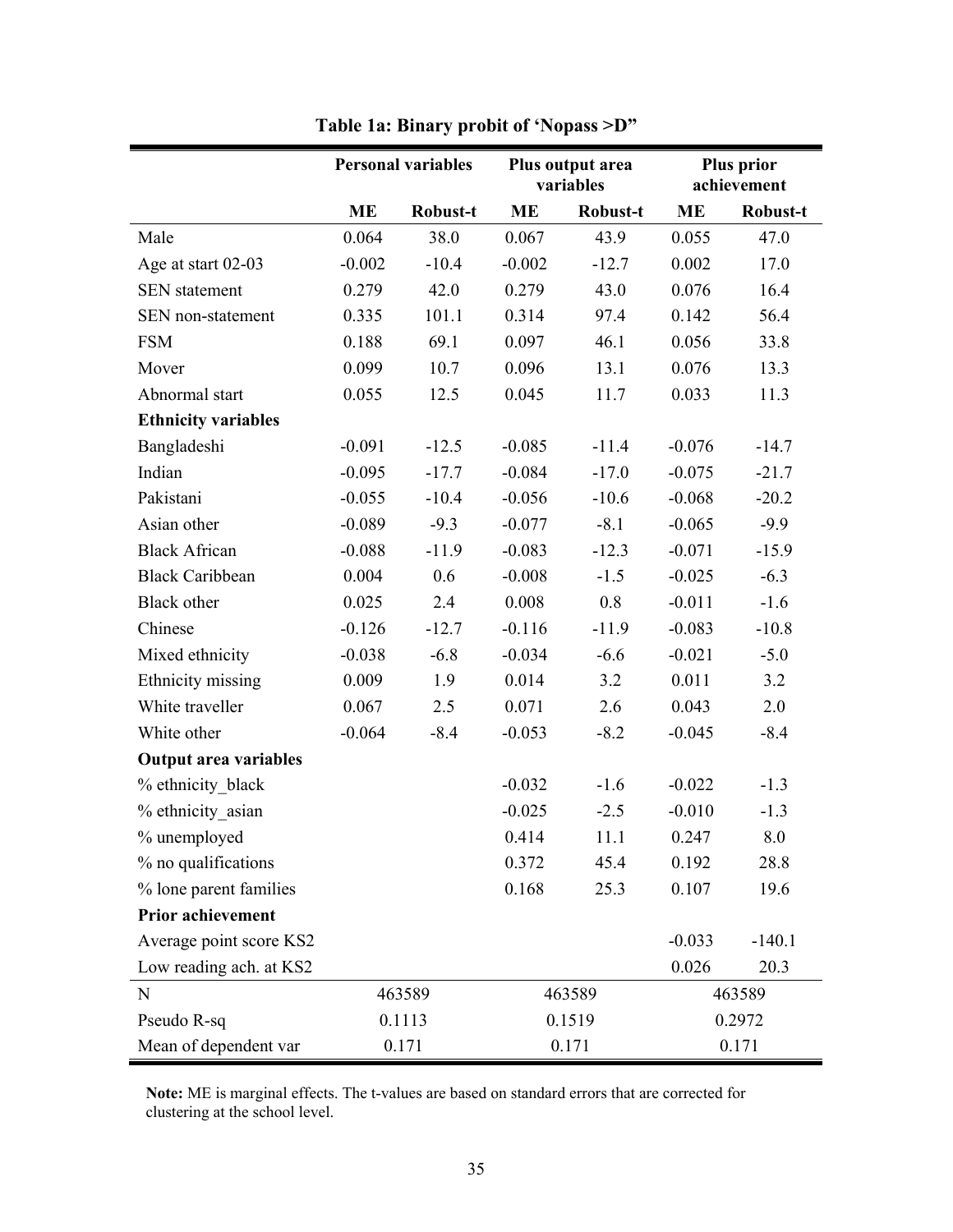|                              | <b>Personal variables</b> |          |           | Plus output area<br>variables |           | <b>Plus prior</b><br>achievement |
|------------------------------|---------------------------|----------|-----------|-------------------------------|-----------|----------------------------------|
|                              | <b>ME</b>                 | Robust-t | <b>ME</b> | Robust-t                      | <b>ME</b> | Robust-t                         |
| Male                         | 0.008                     | 10.1     | 0.009     | 12.3                          | 0.008     | 11.5                             |
| Age at start 02-03           | 0.001                     | 11.3     | 0.001     | 9.8                           | 0.002     | 19.8                             |
| <b>SEN</b> statement         | 0.148                     | 32.6     | 0.142     | 33.0                          | 0.077     | 22.9                             |
| SEN non-statement            | 0.155                     | 74.7     | 0.136     | 70.6                          | 0.086     | 51.9                             |
| <b>FSM</b>                   | 0.083                     | 53.2     | 0.040     | 34.3                          | 0.029     | 29.4                             |
| Mover                        | 0.059                     | 11.5     | 0.056     | 13.1                          | 0.049     | 13.0                             |
| Abnormal start               | 0.031                     | 13.5     | 0.026     | 13.1                          | 0.022     | 13.0                             |
| <b>Ethnicity variables</b>   |                           |          |           |                               |           |                                  |
| Bangladeshi                  | $-0.035$                  | $-11.0$  | $-0.033$  | $-11.3$                       | $-0.031$  | $-12.2$                          |
| Indian                       | $-0.034$                  | $-13.7$  | $-0.032$  | $-14.4$                       | $-0.030$  | $-15.6$                          |
| Pakistani                    | $-0.031$                  | $-13.3$  | $-0.031$  | $-13.2$                       | $-0.031$  | $-16.2$                          |
| Asian other                  | $-0.031$                  | $-6.1$   | $-0.028$  | $-6.0$                        | $-0.026$  | $-6.3$                           |
| <b>Black African</b>         | $-0.033$                  | $-9.6$   | $-0.032$  | $-11.2$                       | $-0.029$  | $-12.0$                          |
| <b>Black Caribbean</b>       | $-0.001$                  | $-0.4$   | $-0.010$  | $-4.0$                        | $-0.012$  | $-5.6$                           |
| <b>Black</b> other           | 0.011                     | 2.0      | $-0.001$  | $-0.2$                        | $-0.004$  | $-1.0$                           |
| Chinese                      | $-0.042$                  | $-7.6$   | $-0.038$  | $-7.4$                        | $-0.033$  | $-6.8$                           |
| Mixed ethnicity              | $-0.004$                  | $-1.4$   | $-0.005$  | $-1.9$                        | $-0.003$  | $-1.2$                           |
| Ethnicity missing            | 0.011                     | 4.3      | 0.011     | 5.0                           | 0.010     | 5.1                              |
| White traveller              | 0.035                     | 2.5      | 0.035     | 2.6                           | 0.028     | 2.4                              |
| White other                  | $-0.007$                  | $-1.6$   | $-0.005$  | $-1.3$                        | $-0.005$  | $-1.5$                           |
| <b>Output area variables</b> |                           |          |           |                               |           |                                  |
| % ethnicity black            |                           |          | 0.010     | 0.9                           | 0.009     | 1.0                              |
| <b>%ethnicity</b> asian      |                           |          | 0.008     | 1.6                           | 0.009     | 2.2                              |
| % unemployed                 |                           |          | 0.163     | 8.7                           | 0.129     | 7.7                              |
| % no qualifications          |                           |          | 0.109     | 23.0                          | 0.072     | 17.0                             |
| % lone parent families       |                           |          | 0.071     | 19.7                          | 0.058     | 17.9                             |
| <b>Prior achievement</b>     |                           |          |           |                               |           |                                  |
| Average point score KS2      |                           |          |           |                               | $-0.007$  | $-50.3$                          |
| Low reading ach. at KS2      |                           |          |           |                               | 0.004     | 5.2                              |
| N                            |                           | 463589   | 463589    |                               | 463589    |                                  |
| Pseudo R-sq                  |                           | 0.1088   |           | 0.1398                        |           | 0.1713                           |
| Mean of dependent var        |                           | 0.063    | 0.063     |                               | 0.063     |                                  |

**Table 1b: Binary probit of 'Not at least 5 passes including English & maths"** 

**Note:** ME is marginal effects. The t-values are based on standard errors that are corrected for clustering at the school level.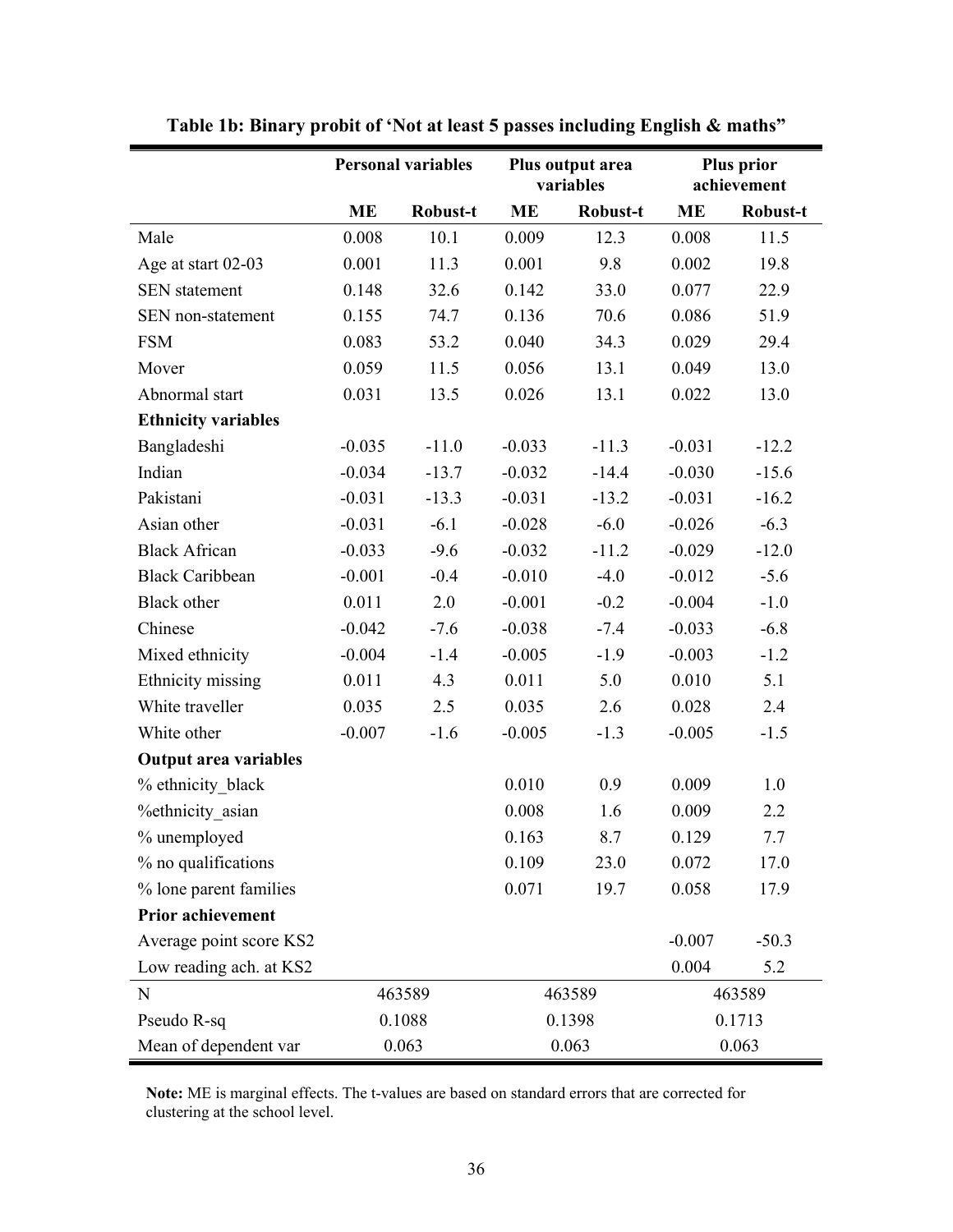|                              | No passes $> D$        |          | Not at least 5 passes including<br><b>English and Maths</b> |          |  |
|------------------------------|------------------------|----------|-------------------------------------------------------------|----------|--|
|                              | <b>Marginal effect</b> | Robust-t | <b>Marginal effect</b>                                      | Robust-t |  |
| Bangladeshi                  | $-0.059$               | $-7.1$   | $-0.026$                                                    | $-6.5$   |  |
| Indian                       | $-0.074$               | $-20.0$  | $-0.029$                                                    | $-14.0$  |  |
| Pakistani                    | $-0.064$               | $-16.0$  | $-0.028$                                                    | $-12.0$  |  |
| Asian other                  | $-0.061$               | $-7.6$   | $-0.025$                                                    | $-5.1$   |  |
| <b>Black African</b>         | $-0.064$               | $-11.3$  | $-0.025$                                                    | $-7.1$   |  |
| <b>Black Caribbean</b>       | $-0.015$               | $-3.0$   | $-0.007$                                                    | $-2.6$   |  |
| <b>Black</b> other           | $-0.007$               | $-0.8$   | $-0.001$                                                    | $-0.3$   |  |
| Chinese                      | $-0.077$               | $-9.1$   | $-0.030$                                                    | $-5.8$   |  |
| Mixed ethnicity              | $-0.023$               | $-4.8$   | $-0.005$                                                    | $-1.7$   |  |
| Ethnicity missing            | 0.017                  | 5.0      | 0.014                                                       | 6.3      |  |
| White traveller              | 0.053                  | 2.1      | 0.028                                                       | 1.9      |  |
| White other                  | $-0.038$               | $-7.5$   | $-0.003$                                                    | $-0.8$   |  |
| <b>FSM</b>                   | 0.068                  | 36.8     | 0.034                                                       | 30.7     |  |
| FSM* Bangladeshi             | $-0.055$               | $-5.8$   | $-0.018$                                                    | $-3.3$   |  |
| FSM* Indian                  | $-0.021$               | $-2.1$   | $-0.011$                                                    | $-1.9$   |  |
| FSM* Pakistani               | $-0.030$               | $-5.1$   | $-0.015$                                                    | $-4.2$   |  |
| FSM* Asian other             | $-0.039$               | $-2.6$   | $-0.008$                                                    | $-0.7$   |  |
| FSM* Black African           | $-0.041$               | $-4.5$   | $-0.020$                                                    | $-3.3$   |  |
| FSM* Black Caribbean         | $-0.042$               | $-5.9$   | $-0.017$                                                    | $-4.3$   |  |
| FSM <sup>*</sup> Black other | $-0.020$               | $-1.6$   | $-0.009$                                                    | $-1.2$   |  |
| FSM* Chinese                 | $-0.076$               | $-3.3$   | $-0.030$                                                    | $-2.0$   |  |
| FSM* Mixed ethnicity         | 0.003                  | 0.3      | 0.005                                                       | 0.9      |  |
| ESM* Ethnicity missing       | $-0.033$               | $-6.9$   | $-0.012$                                                    | $-5.1$   |  |
| FSM*White traveller          | $-0.031$               | $-0.8$   | $-0.001$                                                    | 0.0      |  |
| FSM*White other              | $-0.044$               | $-4.5$   | $-0.012$                                                    | $-2.2$   |  |
| $\mathbf N$                  | 463,589                |          | 463,589                                                     |          |  |
| Pseudo R-square              | 0.2978                 |          | 0.1718                                                      |          |  |
| Mean of dependent var        | 0.171                  |          | 0.063                                                       |          |  |
| Individual level variables   | yes                    |          | yes                                                         |          |  |
| Output area variable         | yes                    |          | yes                                                         |          |  |
| Prior achievement            | yes                    |          |                                                             | yes      |  |

**Table 2a: Binary probit model of low achievement, with interaction of ethnicity and FSM** 

**Note:** The estimated equation contained all variables as in the final column of Table 1 but also includes interaction terms between FSM and ethnicity dummies. The marginal effects of all variables are not reported.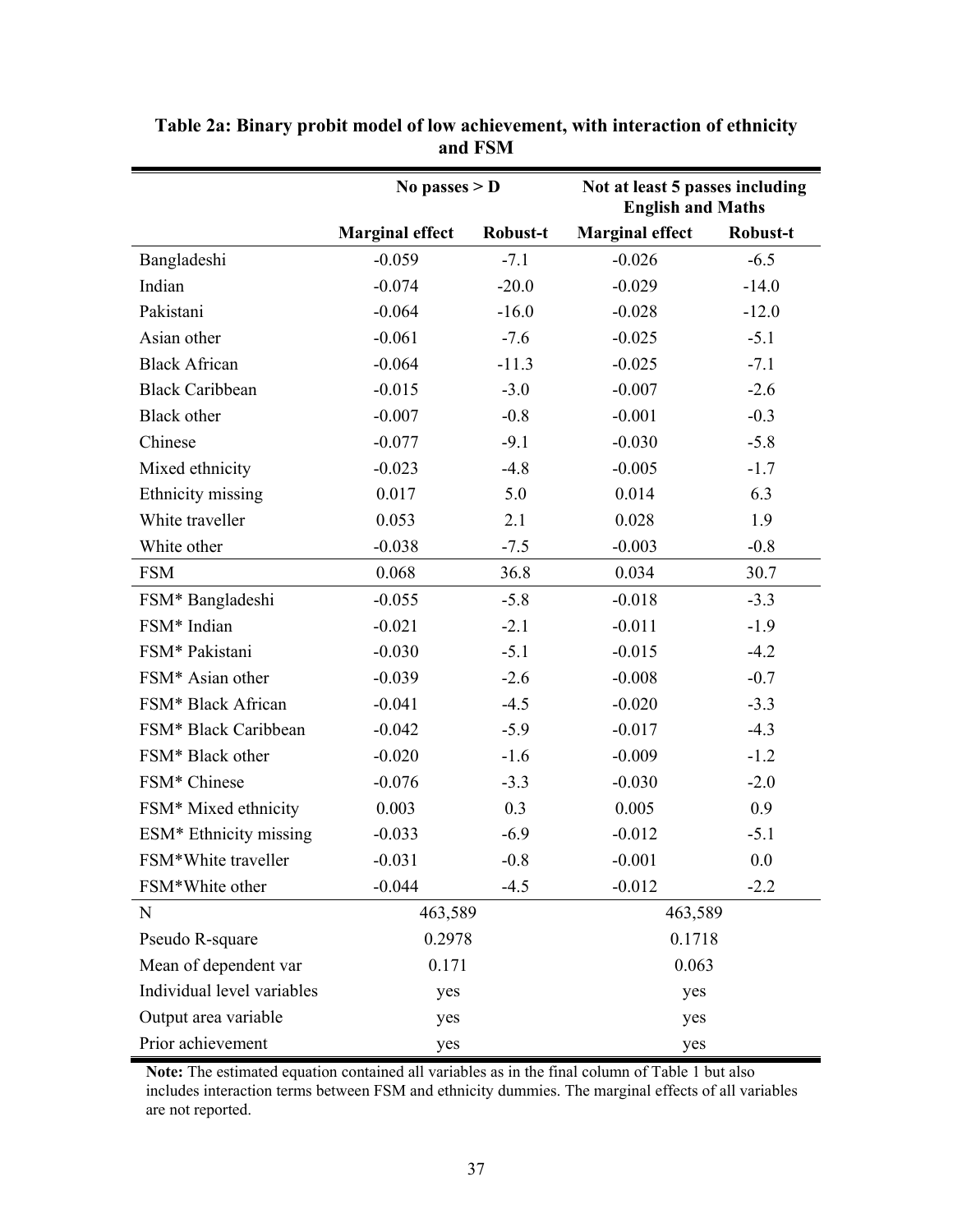|                            | No passes $> D$        |          | Not at least 5 passes including<br><b>English and Maths</b> |          |
|----------------------------|------------------------|----------|-------------------------------------------------------------|----------|
|                            | <b>Marginal effect</b> | Robust-t | <b>Marginal effect</b>                                      | Robust-t |
| Bangladeshi                | $-0.073$               | $-12.0$  | $-0.030$                                                    | $-8.5$   |
| Indian                     | $-0.071$               | $-17.4$  | $-0.028$                                                    | $-12.6$  |
| Pakistani                  | $-0.067$               | $-17.2$  | $-0.031$                                                    | $-13.4$  |
| Asian other                | $-0.062$               | $-7.6$   | $-0.023$                                                    | $-4.7$   |
| <b>Black African</b>       | $-0.066$               | $-11.4$  | $-0.027$                                                    | $-8.4$   |
| <b>Black Caribbean</b>     | $-0.020$               | $-4.1$   | $-0.012$                                                    | $-4.7$   |
| <b>Black</b> other         | 0.000                  | 0.0      | $-0.003$                                                    | $-0.5$   |
| Chinese                    | $-0.078$               | $-7.1$   | $-0.032$                                                    | $-5.0$   |
| Mixed ethnicity            | $-0.016$               | $-3.3$   | 0.000                                                       | 0.0      |
| Ethnicity missing          | 0.017                  | 5.0      | 0.011                                                       | 5.6      |
| White traveller            | 0.032                  | 1.3      | 0.016                                                       | 1.1      |
| White other                | $-0.032$               | $-5.6$   | $-0.003$                                                    | $-0.9$   |
| Low Reading Ach at KS2     | 0.031                  | 22.0     | 0.005                                                       | 5.9      |
| LRA* Bangladeshi           | $-0.019$               | $-2.2$   | $-0.007$                                                    | $-1.0$   |
| LRA* Indian                | $-0.021$               | $-3.0$   | $-0.011$                                                    | $-2.8$   |
| LRA* Pakistani             | $-0.010$               | $-1.6$   | $-0.001$                                                    | $-0.2$   |
| LRA* Asian other           | $-0.019$               | $-1.2$   | $-0.014$                                                    | $-1.5$   |
| LRA* Black African         | $-0.027$               | $-2.8$   | $-0.015$                                                    | $-2.3$   |
| LRA* Black Caribbean       | $-0.017$               | $-2.3$   | 0.001                                                       | 0.2      |
| LRA* Black other           | $-0.028$               | $-2.3$   | $-0.003$                                                    | $-0.5$   |
| LRA* Chinese               | $-0.033$               | $-1.4$   | $-0.010$                                                    | $-0.6$   |
| LRA* Mixed ethnicity       | $-0.015$               | $-1.7$   | $-0.009$                                                    | $-1.8$   |
| LRA* Ethnicity missing     | $-0.018$               | $-4.7$   | $-0.003$                                                    | $-1.1$   |
| LRA*White traveller        | 0.025                  | 0.6      | 0.025                                                       | 1.0      |
| LRA*White other            | $-0.044$               | $-6.2$   | $-0.006$                                                    | $-1.2$   |
| $\mathbf N$                | 463,589                |          | 463,589                                                     |          |
| Pseudo R-square            | 0.2974                 |          | 0.1714                                                      |          |
| Mean of dependent var      | 0.171                  |          | 0.063                                                       |          |
| Individual level variables | yes                    |          | yes                                                         |          |
| Output area variable       | yes                    |          | yes                                                         |          |
| Prior achievement          | yes                    |          | yes                                                         |          |

**Table 2b: Binary probit model of low achievement, with interaction of ethnicity and 'Low Reading Achievement at KS2' (LRA)** 

**Note:** The estimated equation contained all variables as in the final column of Table 1 but also includes interaction terms between 'Low reading achievement at KS2' and ethnicity dummies. The marginal effects of all variables are not reported.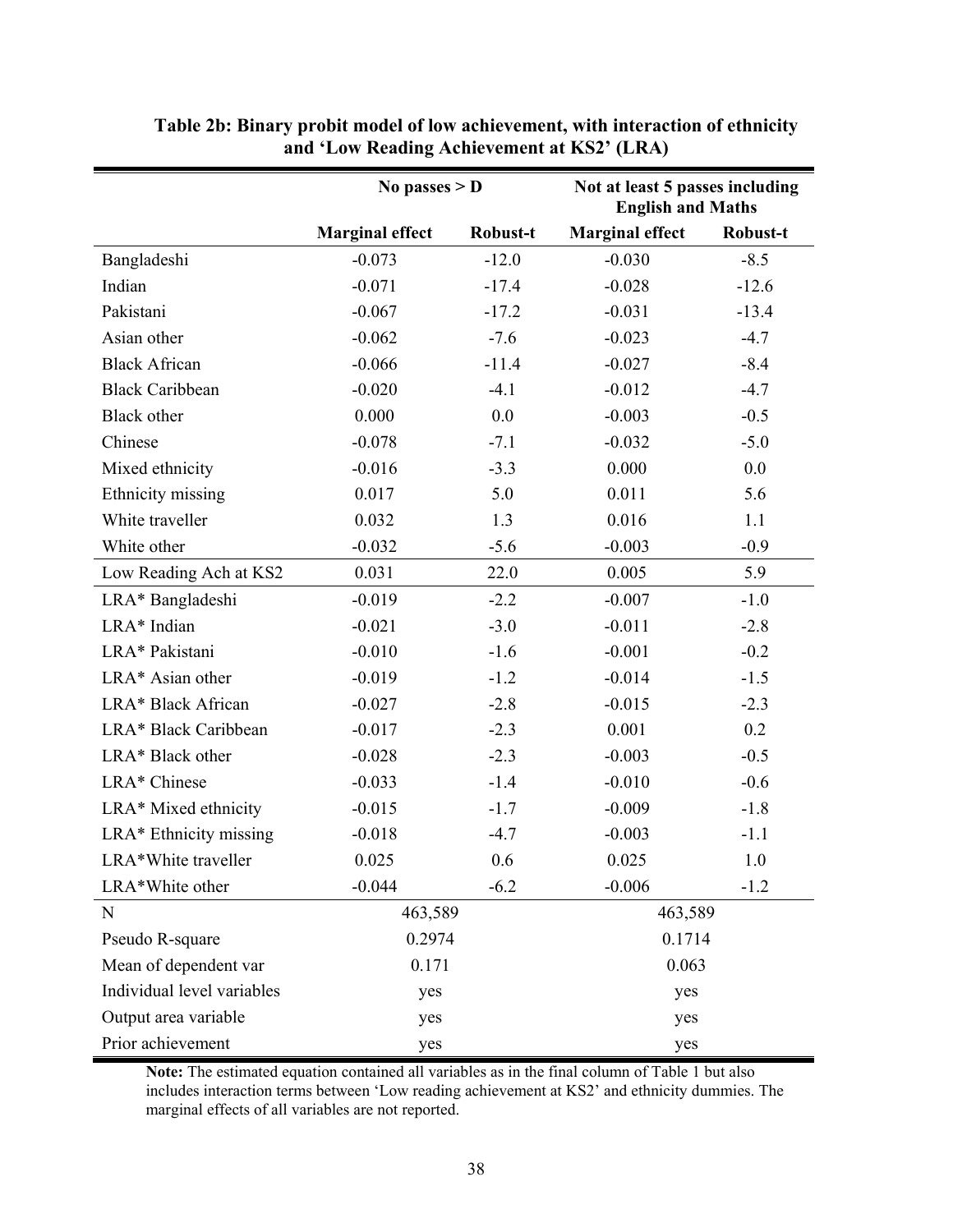|                                      | area                   | <b>Including mean low</b><br>achievement rate of other<br>students of one's own<br>ethnicity in the Super Output |                        | <b>Including mean low</b><br>achievement rate of other<br>students of one's own<br>ethnicity in the LA |
|--------------------------------------|------------------------|------------------------------------------------------------------------------------------------------------------|------------------------|--------------------------------------------------------------------------------------------------------|
|                                      | <b>Marginal effect</b> | Robust t                                                                                                         | <b>Marginal effect</b> | Robust t                                                                                               |
| <b>Mean achievement of others</b>    |                        |                                                                                                                  |                        |                                                                                                        |
| of own ethnicity in<br>output area   | 0.033                  | 5.9                                                                                                              |                        |                                                                                                        |
| of all ethnicities in<br>output area | 0.004                  | 0.8                                                                                                              |                        |                                                                                                        |
| of own ethnicity in LA               |                        |                                                                                                                  | 0.193                  | 7.1                                                                                                    |
| of all ethnicities in LA             |                        |                                                                                                                  | $-0.002$               | 0.0                                                                                                    |
| Personal variables                   | yes                    |                                                                                                                  | yes                    |                                                                                                        |
| Ethnicity variables                  | yes                    |                                                                                                                  | yes                    |                                                                                                        |
| Output area variables                | yes                    |                                                                                                                  | yes                    |                                                                                                        |
| Prior achievement                    | yes                    |                                                                                                                  | yes                    |                                                                                                        |
| N                                    |                        | 378,723                                                                                                          |                        | 463,427                                                                                                |
| Pseudo-sq                            |                        | 0.3034                                                                                                           |                        | 0.2984                                                                                                 |
| Mean dependent variable              | 0.173                  |                                                                                                                  | 0.171                  |                                                                                                        |

### **Table 2c: Binary probit equation of NOPASS>D with mean NOPASS>D rate of other students in the output area or LA**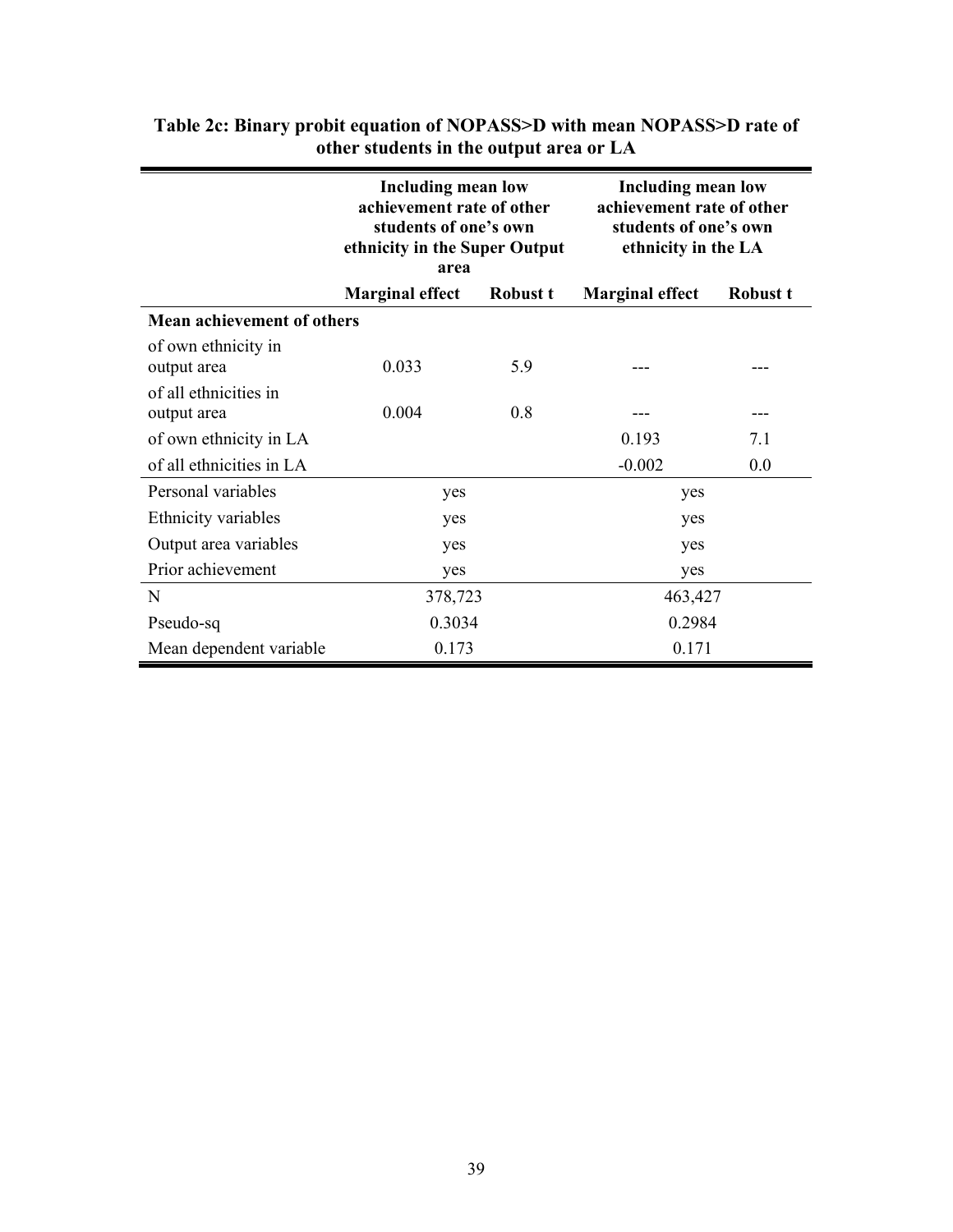|                              |                        |          | Variables interacted with<br><b>MALE</b> |          |
|------------------------------|------------------------|----------|------------------------------------------|----------|
|                              | <b>Marginal effect</b> | Robust-t | <b>Marginal effect</b>                   | Robust-t |
| Male                         | 0.085                  | 7.8      |                                          |          |
| Age at start 02-03           | 0.002                  | 11.5     | 0.000                                    | $-0.5$   |
| <b>SEN</b> statement         | 0.070                  | 7.5      | 0.006                                    | 0.6      |
| SEN non-statement            | 0.143                  | 39.5     | $-0.001$                                 | $-0.3$   |
| <b>FSM</b>                   | 0.059                  | 26.5     | $-0.004$                                 | $-1.7$   |
| Mover                        | 0.081                  | 12.7     | $-0.006$                                 | $-1.4$   |
| Abnormal start               | 0.033                  | 10.2     | 0.000                                    | $-0.1$   |
| <b>Ethnicity variables</b>   |                        |          |                                          |          |
| Bangladeshi                  | $-0.084$               | $-15.0$  | 0.072                                    | 4.4      |
| Indian                       | $-0.079$               | $-16.7$  | 0.023                                    | 2.5      |
| Pakistani                    | $-0.080$               | $-18.7$  | 0.076                                    | 7.2      |
| Asian other                  | $-0.069$               | $-7.8$   | 0.020                                    | 1.1      |
| <b>Black African</b>         | $-0.080$               | $-12.1$  | 0.064                                    | 3.7      |
| <b>Black Caribbean</b>       | $-0.035$               | $-6.8$   | 0.025                                    | 2.9      |
| <b>Black</b> other           | $-0.020$               | $-2.1$   | 0.019                                    | 1.3      |
| Chinese                      | $-0.084$               | $-7.2$   | 0.016                                    | 0.5      |
| Mixed ethnicity              | $-0.021$               | $-3.5$   | 0.000                                    | 0.0      |
| Ethnicity missing            | 0.009                  | 2.2      | 0.003                                    | 0.7      |
| White traveller              | 0.094                  | 2.8      | $-0.055$                                 | $-2.0$   |
| White other                  | $-0.046$               | $-6.2$   | 0.002                                    | 0.2      |
| <b>Output area variables</b> |                        |          |                                          |          |
| % ethnicity black            | $-0.026$               | $-1.3$   | 0.011                                    | 0.5      |
| <b>%ethnicity</b> asian      | $-0.011$               | $-1.1$   | 0.003                                    | 0.2      |
| % unemployed                 | 0.287                  | 7.2      | $-0.078$                                 | $-1.6$   |
| % no qualifications          | 0.191                  | 21.9     | 0.001                                    | 0.1      |
| % lone parent families       | 0.114                  | 15.6     | $-0.014$                                 | $-1.6$   |
| <b>Prior achievement</b>     |                        |          |                                          |          |
| Average point score KS2      | $-0.032$               | $-99.6$  | $-0.001$                                 | $-2.3$   |
| Low reading ach. at KS2      | 0.031                  | 15.4     | $-0.007$                                 | $-2.9$   |
| N                            |                        |          | 463,589                                  |          |
| Pseudo R-sq                  |                        |          | 0.2977                                   |          |
| Mean of dep var              |                        |          | 0.171                                    |          |

**Table 3a: Binary probit of 'Nopass > D', with gender interaction terms**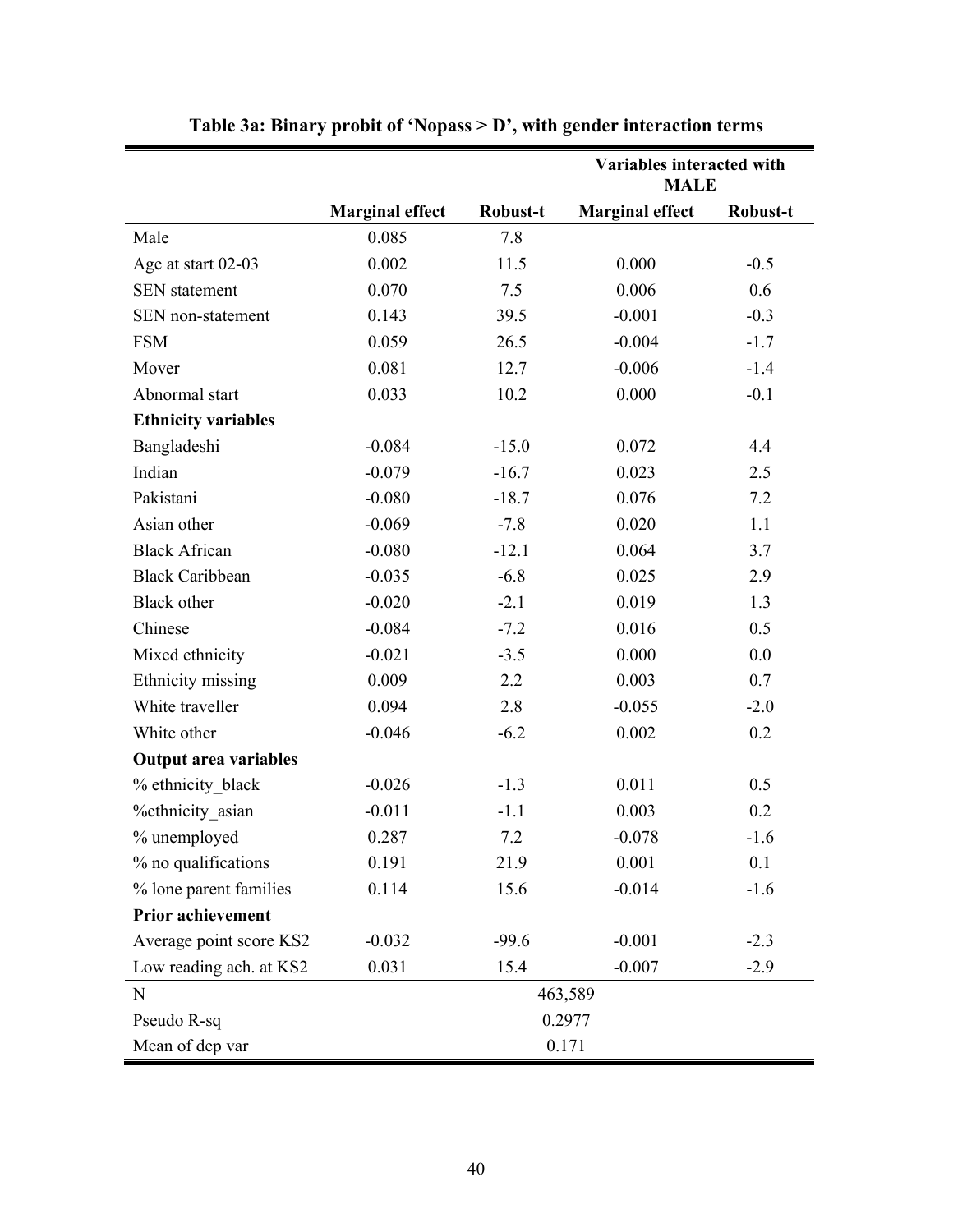|                              |                        |          | Variables interacted with<br><b>MALE</b> |          |  |  |
|------------------------------|------------------------|----------|------------------------------------------|----------|--|--|
|                              | <b>Marginal effect</b> | Robust-t | <b>Marginal effect</b>                   | Robust-t |  |  |
| Male                         | 0.014                  | 2.3      |                                          |          |  |  |
| Age at start 02-03           | 0.002                  | 13.3     | 0.000                                    | 0.0      |  |  |
| <b>SEN</b> statement         | 0.059                  | 9.9      | 0.012                                    | 2.5      |  |  |
| SEN non-statement            | 0.080                  | 34.3     | 0.004                                    | 2.4      |  |  |
| <b>FSM</b>                   | 0.030                  | 22.2     | $-0.001$                                 | $-0.5$   |  |  |
| Mover                        | 0.049                  | 11.6     | $-0.001$                                 | $-0.3$   |  |  |
| Abnormal start               | 0.025                  | 11.9     | $-0.003$                                 | $-1.9$   |  |  |
| <b>Ethnicity variables</b>   |                        |          |                                          |          |  |  |
| Bangladeshi                  | $-0.032$               | $-9.2$   | 0.012                                    | 1.4      |  |  |
| Indian                       | $-0.029$               | $-10.7$  | $-0.001$                                 | $-0.2$   |  |  |
| Pakistani                    | $-0.035$               | $-13.0$  | 0.040                                    | 4.8      |  |  |
| Asian other                  | $-0.025$               | $-3.8$   | $-0.004$                                 | $-0.4$   |  |  |
| <b>Black African</b>         | $-0.031$               | $-8.6$   | 0.011                                    | 1.2      |  |  |
| <b>Black Caribbean</b>       | $-0.017$               | $-5.9$   | 0.016                                    | 3.0      |  |  |
| <b>Black</b> other           | $-0.007$               | $-1.3$   | 0.008                                    | 1.0      |  |  |
| Chinese                      | $-0.032$               | $-4.4$   | $-0.003$                                 | $-0.2$   |  |  |
| Mixed ethnicity              | 0.000                  | $-0.1$   | $-0.006$                                 | $-1.2$   |  |  |
| Ethnicity missing            | 0.013                  | 5.2      | $-0.004$                                 | $-1.7$   |  |  |
| White traveller              | 0.021                  | 1.3      | 0.011                                    | 0.5      |  |  |
| White other                  | $-0.002$               | $-0.4$   | $-0.006$                                 | $-1.2$   |  |  |
| <b>Output area variables</b> |                        |          |                                          |          |  |  |
| % ethnicity black            | $-0.001$               | $-0.1$   | 0.020                                    | 1.3      |  |  |
| <b>%ethnicity</b> asian      | 0.013                  | 2.3      | $-0.008$                                 | $-1.1$   |  |  |
| % unemployed                 | 0.153                  | 7.2      | $-0.048$                                 | $-1.8$   |  |  |
| % no qualifications          | 0.072                  | 13.2     | 0.001                                    | 0.1      |  |  |
| % lone parent families       | 0.057                  | 13.3     | 0.002                                    | 0.4      |  |  |
| <b>Prior achievement</b>     |                        |          |                                          |          |  |  |
| Average point score KS2      | $-0.006$               | $-36.7$  | 0.000                                    | $-1.2$   |  |  |
| Low reading ach. at KS2      | 0.003                  | 2.3      | 0.002                                    | 1.3      |  |  |
| $\mathbf N$                  |                        |          | 463,589                                  |          |  |  |
| Pseudo R-sq                  |                        |          | 0.1718                                   |          |  |  |
| Mean of dep var              |                        |          | 0.063                                    |          |  |  |

**Table 3b: Binary probit of 'Not at least 5 passes incl. English and Maths', with gender interaction terms**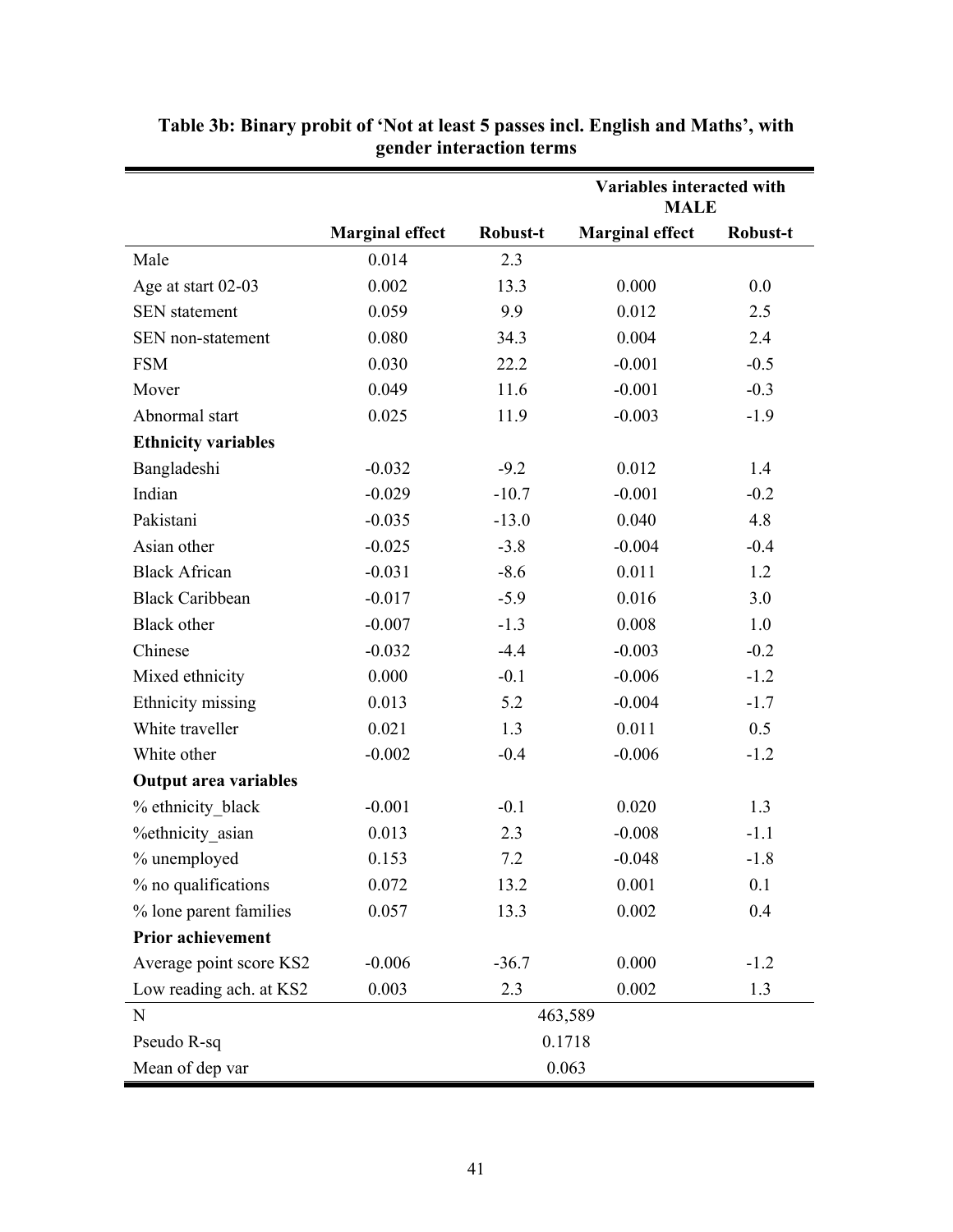|                         | <b>Key Stage 2</b>               |                 | <b>Key Stage 3</b>               |                 | <b>Key Stage 4</b>                                        |                 |  |
|-------------------------|----------------------------------|-----------------|----------------------------------|-----------------|-----------------------------------------------------------|-----------------|--|
|                         | <b>Marginal</b><br><b>Effect</b> | <b>Robust t</b> | <b>Marginal</b><br><b>Effect</b> | <b>Robust t</b> | <b>Marginal</b><br><b>Effect</b>                          | <b>Robust t</b> |  |
|                         |                                  |                 |                                  |                 | Panel A (excluding 'First language not English' variable) |                 |  |
| Male                    | 0.003                            | 1.6             | $-0.002$                         | $-1.1$          | 0.051                                                     | 29.4            |  |
| <b>SEN</b> statement    | 0.357                            | 52.0            | 0.252                            | 33.0            | 0.344                                                     | 49.7            |  |
| SEN non-statement       | 0.312                            | 97.8            | 0.249                            | 71.6            | 0.385                                                     | 105.9           |  |
| <b>FSM</b>              | 0.126                            | 53.9            | 0.124                            | 45.1            | 0.214                                                     | 72.9            |  |
| Bangladeshi             | 0.073                            | 8.9             | 0.080                            | 6.7             | $-0.087$                                                  | $-11.4$         |  |
| Indian                  | 0.032                            | 6.0             | 0.013                            | 1.8             | $-0.098$                                                  | $-18.6$         |  |
| Pakistani               | 0.123                            | 20.0            | 0.098                            | 12.4            | $-0.057$                                                  | $-9.7$          |  |
| Asian other             | 0.003                            | 0.3             | $-0.006$                         | $-0.6$          | $-0.090$                                                  | $-8.5$          |  |
| <b>Black African</b>    | 0.042                            | 5.5             | 0.061                            | 5.9             | $-0.086$                                                  | $-11.3$         |  |
| <b>Black Caribbean</b>  | 0.060                            | 10.0            | 0.121                            | 13.8            | 0.020                                                     | 2.8             |  |
| Black other             | 0.073                            | 7.0             | 0.117                            | 9.8             | 0.042                                                     | 3.8             |  |
| Chinese                 | $-0.048$                         | $-4.9$          | $-0.069$                         | $-6.8$          | $-0.130$                                                  | $-12.0$         |  |
| Mixed ethnicity         | $-0.019$                         | $-3.2$          | $-0.017$                         | $-2.7$          | $-0.032$                                                  | $-5.8$          |  |
| Ethnicity missing       | 0.002                            | 0.6             | 0.004                            | 0.7             | 0.019                                                     | 3.7             |  |
| White traveller         | 0.041                            | 1.7             | 0.043                            | 1.7             | 0.085                                                     | 3.4             |  |
| White other             | $-0.003$                         | $-0.4$          | 0.010                            | 1.1             | $-0.048$                                                  | $-5.3$          |  |
| N                       | 463,589                          |                 |                                  | 433,717         |                                                           | 463,589         |  |
| Adj R-square            | 0.0740                           |                 | 0.0497                           |                 | 0.1231                                                    |                 |  |
| Mean dependent variable | 0.173                            |                 | 0.174                            |                 | 0.173                                                     |                 |  |

**Table 4: Comparing determinants of low achievement at KS2, KS3 and KS4**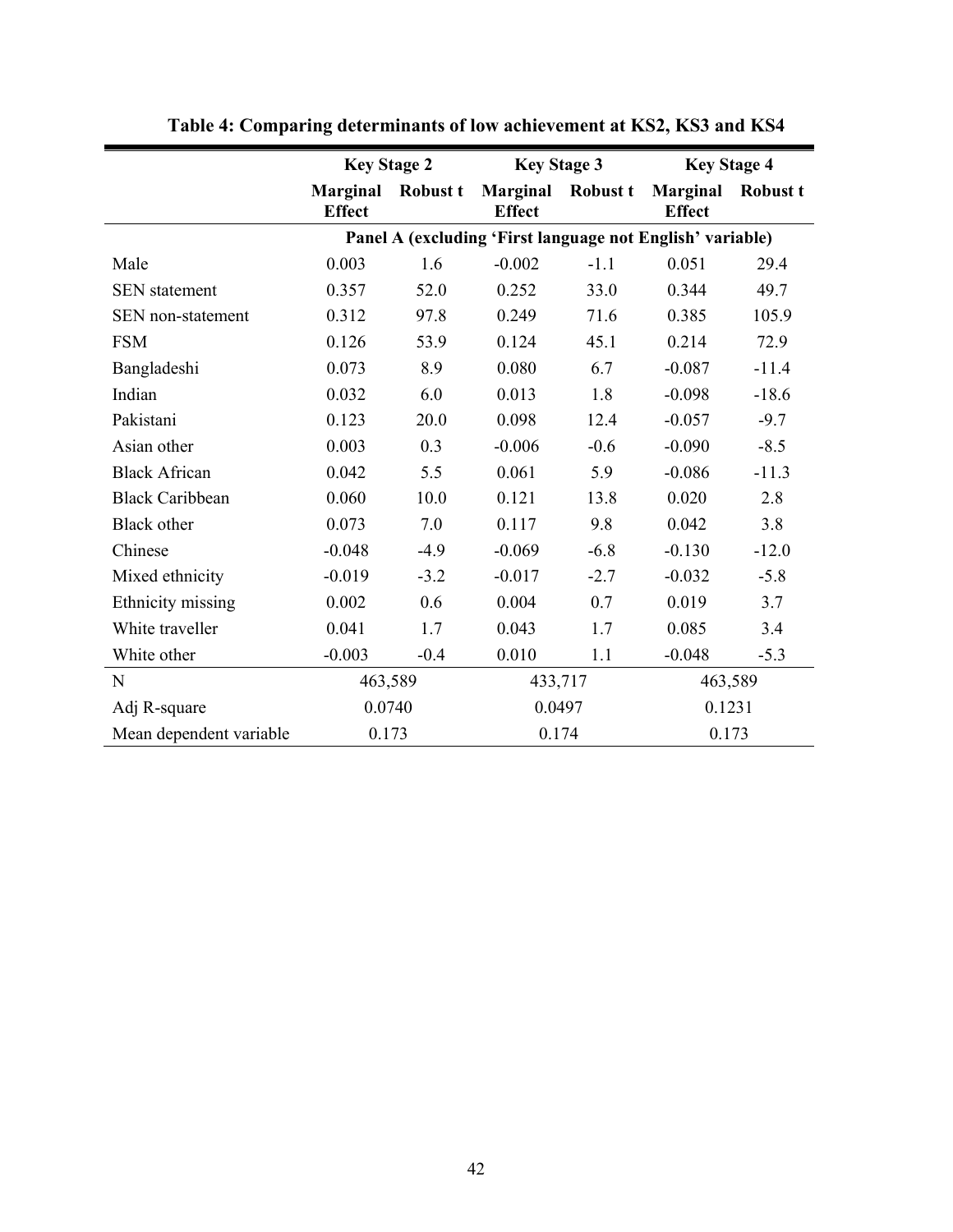|                         | <b>Key Stage 2</b>               |          | <b>Key Stage 3</b>                                        |        | <b>Key Stage 4</b>               |                 |  |
|-------------------------|----------------------------------|----------|-----------------------------------------------------------|--------|----------------------------------|-----------------|--|
|                         | <b>Marginal</b><br><b>Effect</b> | Robust t | <b>Marginal</b> Robust t<br><b>Effect</b>                 |        | <b>Marginal</b><br><b>Effect</b> | <b>Robust t</b> |  |
|                         |                                  |          | Panel B (including 'First language not English' variable) |        |                                  |                 |  |
| Male                    | 0.003                            | 1.6      | $-0.002$                                                  | $-1.2$ | 0.051                            | 29.4            |  |
| <b>SEN</b> statement    | 0.357                            | 52.0     | 0.253                                                     | 33.0   | 0.345                            | 49.7            |  |
| SEN non-statement       | 0.311                            | 97.7     | 0.248                                                     | 71.6   | 0.385                            | 106.1           |  |
| <b>FSM</b>              | 0.124                            | 53.2     | 0.123                                                     | 44.6   | 0.215                            | 73.3            |  |
| First lang. not English | 0.057                            | 11.8     | 0.042                                                     | 7.0    | $-0.032$                         | $-5.0$          |  |
| Bangladeshi             | 0.015                            | 1.7      | 0.035                                                     | 2.9    | $-0.067$                         | $-7.2$          |  |
| Indian                  | $-0.014$                         | $-2.5$   | $-0.020$                                                  | $-2.7$ | $-0.083$                         | $-12.1$         |  |
| Pakistani               | 0.061                            | 8.5      | 0.053                                                     | 5.9    | $-0.032$                         | $-3.9$          |  |
| Asian other             | $-0.031$                         | $-3.4$   | $-0.031$                                                  | $-3.2$ | $-0.077$                         | $-6.8$          |  |
| <b>Black African</b>    | 0.009                            | 1.2      | 0.035                                                     | 3.5    | $-0.074$                         | $-9.3$          |  |
| <b>Black Caribbean</b>  | 0.057                            | 9.6      | 0.118                                                     | 13.6   | 0.021                            | 3.0             |  |
| <b>Black</b> other      | 0.066                            | 6.4      | 0.112                                                     | 9.5    | 0.046                            | 4.2             |  |
| Chinese                 | $-0.076$                         | $-8.1$   | $-0.088$                                                  | $-8.8$ | $-0.124$                         | $-10.4$         |  |
| Mixed ethnicity         | $-0.024$                         | $-4.2$   | $-0.021$                                                  | $-3.3$ | $-0.030$                         | $-5.2$          |  |
| Ethnicity missing       | $-0.002$                         | $-0.5$   | 0.001                                                     | 0.1    | 0.022                            | 4.1             |  |
| White traveller         | 0.040                            | 1.7      | 0.042                                                     | 1.7    | 0.086                            | 3.5             |  |
| White other             | $-0.020$                         | $-3.2$   | $-0.004$                                                  | $-0.5$ | $-0.039$                         | $-4.2$          |  |
| N                       | 463, 253                         |          | 433,717                                                   |        | 463,589                          |                 |  |
| Adj R-square            | 0.0745                           |          | 0.0499                                                    |        | 0.1233                           |                 |  |
| Mean dep variable       | 0.173                            |          |                                                           | 0.174  |                                  | 0.173           |  |

**Table 4 (continued)** 

**Note:** Low achievement here is defined in such a way as to give the same proportion of low achievers at each key stage and that proportion is 17.3%.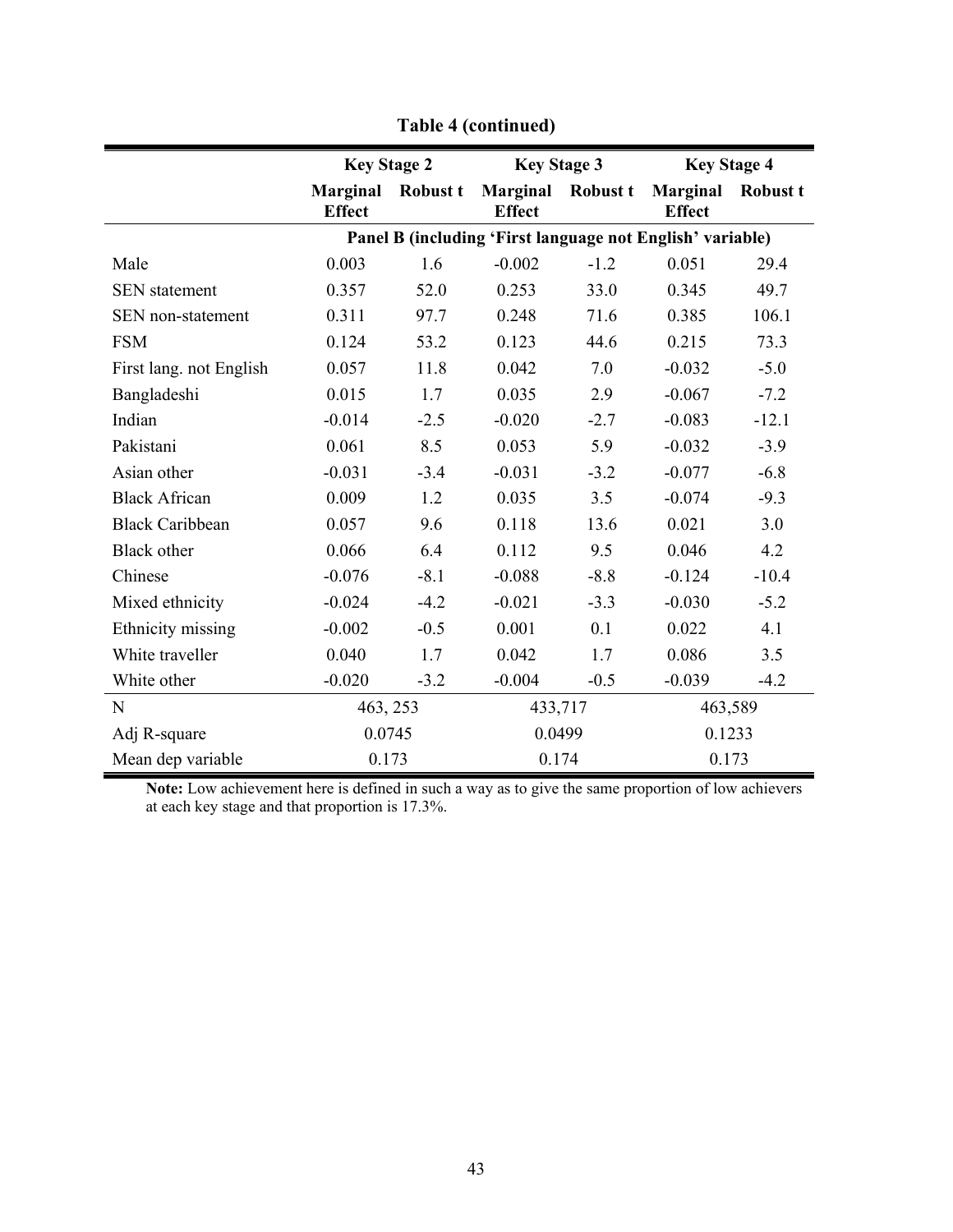|                        | Percentage of<br><b>GNVQ</b> takers | % of low achievers (NOPASS>D), by whether<br>student took any GNVQs |                       |                   |  |  |
|------------------------|-------------------------------------|---------------------------------------------------------------------|-----------------------|-------------------|--|--|
|                        |                                     | <b>GNVQ</b> taker                                                   | <b>GNVQ</b> non-taker | <b>Difference</b> |  |  |
|                        |                                     | (a)                                                                 | (b)                   | $(b - a)$         |  |  |
| Bangladeshi            | 0.32                                | 0.14                                                                | 0.29                  | 0.15              |  |  |
| Indian                 | 0.26                                | 0.09                                                                | 0.15                  | 0.06              |  |  |
| Pakistani              | 0.30                                | 0.22                                                                | 0.31                  | 0.09              |  |  |
| Asian other            | 0.20                                | 0.16                                                                | 0.19                  | 0.03              |  |  |
| <b>Black African</b>   | 0.24                                | 0.20                                                                | 0.32                  | 0.12              |  |  |
| <b>Black Caribbean</b> | 0.25                                | 0.25                                                                | 0.38                  | 0.13              |  |  |
| Black other            | 0.23                                | 0.27                                                                | 0.39                  | 0.12              |  |  |
| Chinese                | 0.18                                | 0.05                                                                | 0.10                  | 0.05              |  |  |
| Mixed ethnicity        | 0.20                                | 0.18                                                                | 0.25                  | 0.07              |  |  |
| Ethnicity missing      | 0.20                                | 0.22                                                                | 0.30                  | 0.08              |  |  |
| White British          | 0.21                                | 0.20                                                                | 0.26                  | 0.06              |  |  |
| White traveller        | 0.16                                | 0.29                                                                | 0.52                  | 0.23              |  |  |
| White other            | 0.20                                | 0.17                                                                | 0.24                  | 0.07              |  |  |
| <b>All ethnicities</b> | 0.21                                | 0.20                                                                | 0.27                  | 0.07              |  |  |

### **Table 4a: Percentage of GNVQ takers by ethnicity, and Percentage of low achievers, by whether student took any GNVQs**

**Note:** GNVQ non-takers are those who took GCSEs only and no GNVQs.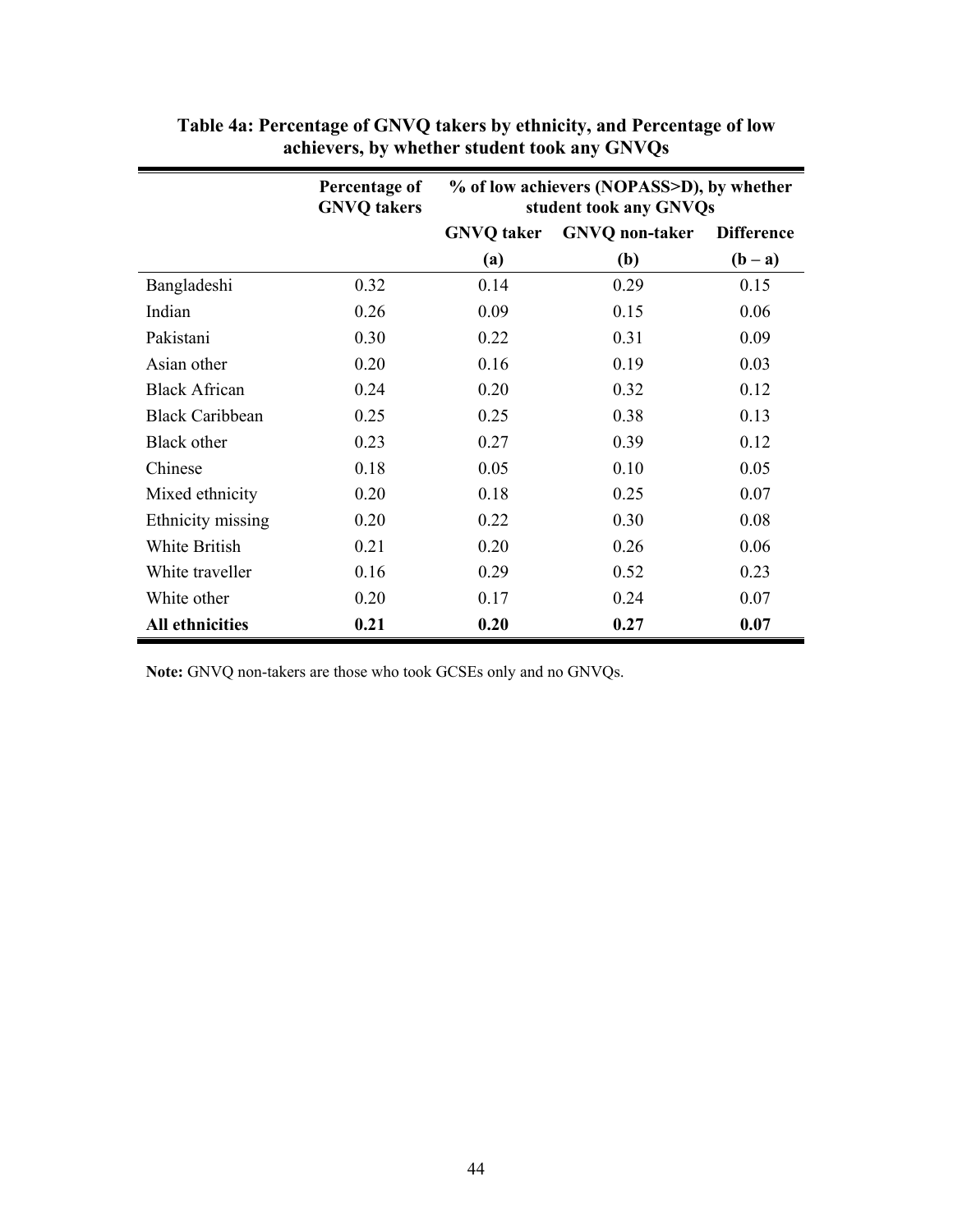|                              | Interactions with "poorest<br>20% of schools" |                 |     |           | <b>Interactions with "worst</b><br>performing 20% of schools" |     |  |  |
|------------------------------|-----------------------------------------------|-----------------|-----|-----------|---------------------------------------------------------------|-----|--|--|
|                              | <b>ME</b>                                     | <b>Robust t</b> |     | <b>ME</b> | <b>Robust t</b>                                               |     |  |  |
| Male                         | 0.056                                         | 42.9            | *** | 0.054     | 40.2                                                          | *** |  |  |
| Age at start 02-03           | 0.002                                         | 16.9            | *** | 0.002     | 16.4                                                          | *** |  |  |
| <b>SEN</b> statement         | 0.076                                         | 16.3            | *** | 0.077     | 16.7                                                          | *** |  |  |
| SEN non-statement            | 0.142                                         | 56.0            | *** | 0.141     | 60.1                                                          | *** |  |  |
| <b>FSM</b>                   | 0.073                                         | 34.6            | *** | 0.058     | 28.4                                                          | *** |  |  |
| Mover                        | 0.076                                         | 13.5            | *** | 0.071     | 14.7                                                          | *** |  |  |
| Abnormal start               | 0.033                                         | 11.3            | *** | 0.034     | 13.1                                                          | *** |  |  |
| <b>Ethnicity variables</b>   |                                               |                 |     |           |                                                               |     |  |  |
| Bangladeshi                  | $-0.078$                                      | $-10.2$         | *** | $-0.074$  | $-13.3$                                                       | *** |  |  |
| Indian                       | $-0.073$                                      | $-15.1$         | *** | $-0.072$  | $-18.5$                                                       | *** |  |  |
| Pakistani                    | $-0.067$                                      | $-14.5$         | *** | $-0.067$  | $-17.7$                                                       | *** |  |  |
| Asian other                  | $-0.068$                                      | $-7.5$          | *** | $-0.063$  | $-8.8$                                                        | *** |  |  |
| <b>Black African</b>         | $-0.070$                                      | $-9.0$          | *** | $-0.070$  | $-13.3$                                                       | *** |  |  |
| <b>Black Caribbean</b>       | $-0.022$                                      | $-3.2$          | *** | $-0.026$  | $-5.3$                                                        | *** |  |  |
| <b>Black</b> other           | $-0.009$                                      | $-0.9$          |     | $-0.017$  | $-2.0$                                                        | **  |  |  |
| Chinese                      | $-0.084$                                      | $-9.1$          | *** | $-0.081$  | $-8.9$                                                        | *** |  |  |
| Mixed ethnicity              | $-0.025$                                      | $-4.7$          | *** | $-0.025$  | $-5.1$                                                        | *** |  |  |
| Ethnicity missing            | 0.019                                         | 5.2             | *** | 0.014     | 4.0                                                           | *** |  |  |
| White traveller              | 0.057                                         | 2.4             | *** | 0.064     | 2.6                                                           | *** |  |  |
| White other                  | $-0.039$                                      | $-6.4$          | *** | $-0.047$  | $-9.4$                                                        | *** |  |  |
| <b>Output area variables</b> |                                               |                 |     |           |                                                               |     |  |  |
| % ethnicity black            | $-0.016$                                      | $-1.0$          |     | $-0.037$  | $-2.7$                                                        | *** |  |  |
| <b>%ethnicity</b> asian      | $-0.009$                                      | $-1.1$          |     | $-0.002$  | $-0.3$                                                        |     |  |  |
| % unemployed                 | 0.232                                         | 7.6             | *** | 0.145     | 5.1                                                           | *** |  |  |
| % no qualifications          | 0.187                                         | 27.9            | *** | 0.144     | 24.5                                                          | *** |  |  |
| % lone parent families       | 0.103                                         | 19.1            | *** | 0.094     | 18.6                                                          | *** |  |  |
| <b>Prior achievement</b>     |                                               |                 |     |           |                                                               |     |  |  |
| Average point score KS2      | $-0.033$                                      | $-139.8$        | *** | $-0.032$  | $-140.1$                                                      | *** |  |  |
| Low reading ach. at KS2      | 0.026                                         | 20.4            | *** | 0.026     | 20.1                                                          | *** |  |  |

**Table 5: Binary probit of 'NOPASS>D', with interacting with "poorest 20% of schools" and "worst performing 20% schools"**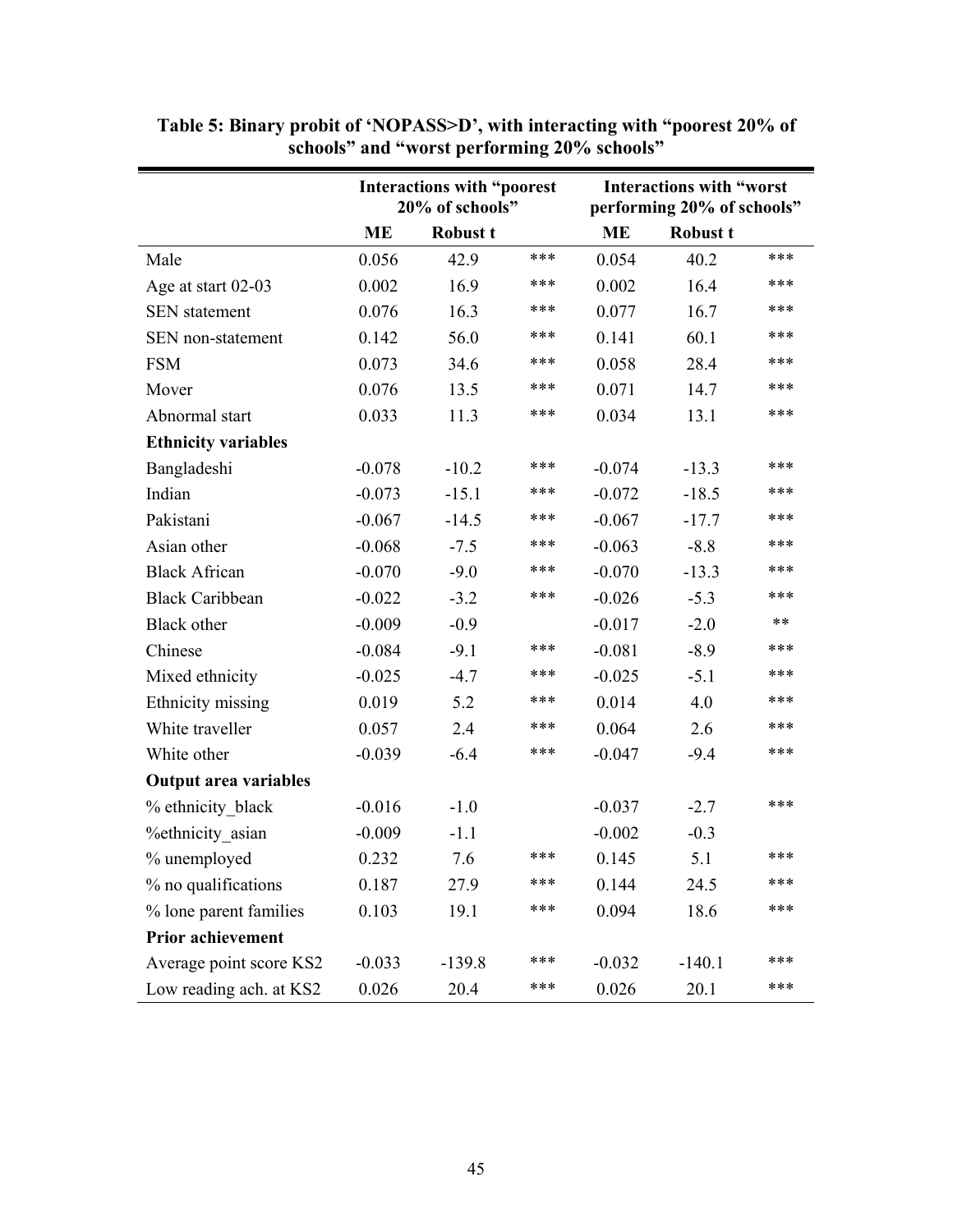|                          |           | Interactions with "poorest<br>20% of schools" |        | <b>Interactions with "worst</b><br>performing 20% of schools" |                 |      |  |
|--------------------------|-----------|-----------------------------------------------|--------|---------------------------------------------------------------|-----------------|------|--|
|                          | <b>ME</b> | <b>Robust t</b>                               |        | ME                                                            | <b>Robust t</b> |      |  |
| <b>Interaction terms</b> |           |                                               |        |                                                               |                 |      |  |
| Interaction term         | 0.020     | 6.0                                           | ***    | 0.085                                                         | 29.0            | ***  |  |
| I*male                   | $-0.004$  | $-1.6$                                        |        | $-0.003$                                                      | $-1.4$          |      |  |
| I*FSM                    | $-0.027$  | $-10.9$                                       | ***    | $-0.013$                                                      | $-4.6$          | ***  |  |
| I*bangladeshi            | 0.009     | 0.5                                           |        | 0.002                                                         | 0.2             |      |  |
| I*indian                 | $-0.018$  | $-1.7$                                        | $\ast$ | $-0.001$                                                      | $-0.1$          |      |  |
| I*pakistani              | $-0.009$  | $-0.9$                                        |        | 0.000                                                         | 0.0             |      |  |
| I*othasian               | 0.009     | 0.5                                           |        | $-0.001$                                                      | 0.0             |      |  |
| I*black african          | $-0.009$  | $-0.6$                                        |        | 0.024                                                         | 1.6             |      |  |
| I*black caribbean        | $-0.013$  | $-1.4$                                        |        | 0.006                                                         | 0.6             |      |  |
| I*black other            | $-0.009$  | $-0.6$                                        |        | 0.008                                                         | 0.5             |      |  |
| I*chinese                | 0.018     | 0.6                                           |        | $-0.004$                                                      | $-0.1$          |      |  |
| I*mixed race             | 0.009     | 1.0                                           |        | 0.020                                                         | 2.0             | $**$ |  |
| I*missing race           | $-0.031$  | $-4.4$                                        | ***    | $-0.008$                                                      | $-1.4$          |      |  |
| I*white traveller        | $-0.047$  | $-1.2$                                        |        | $-0.041$                                                      | $-1.1$          |      |  |
| I*white other            | $-0.025$  | $-1.9$                                        | $\ast$ | 0.008                                                         | 0.6             |      |  |

**Table 5 (continued)** 

**Note:** \*\*\*, \*\* and \* denote statistical significance at the 1%, 5% and 10% respectively. N=463,589. R-sq is 0.30.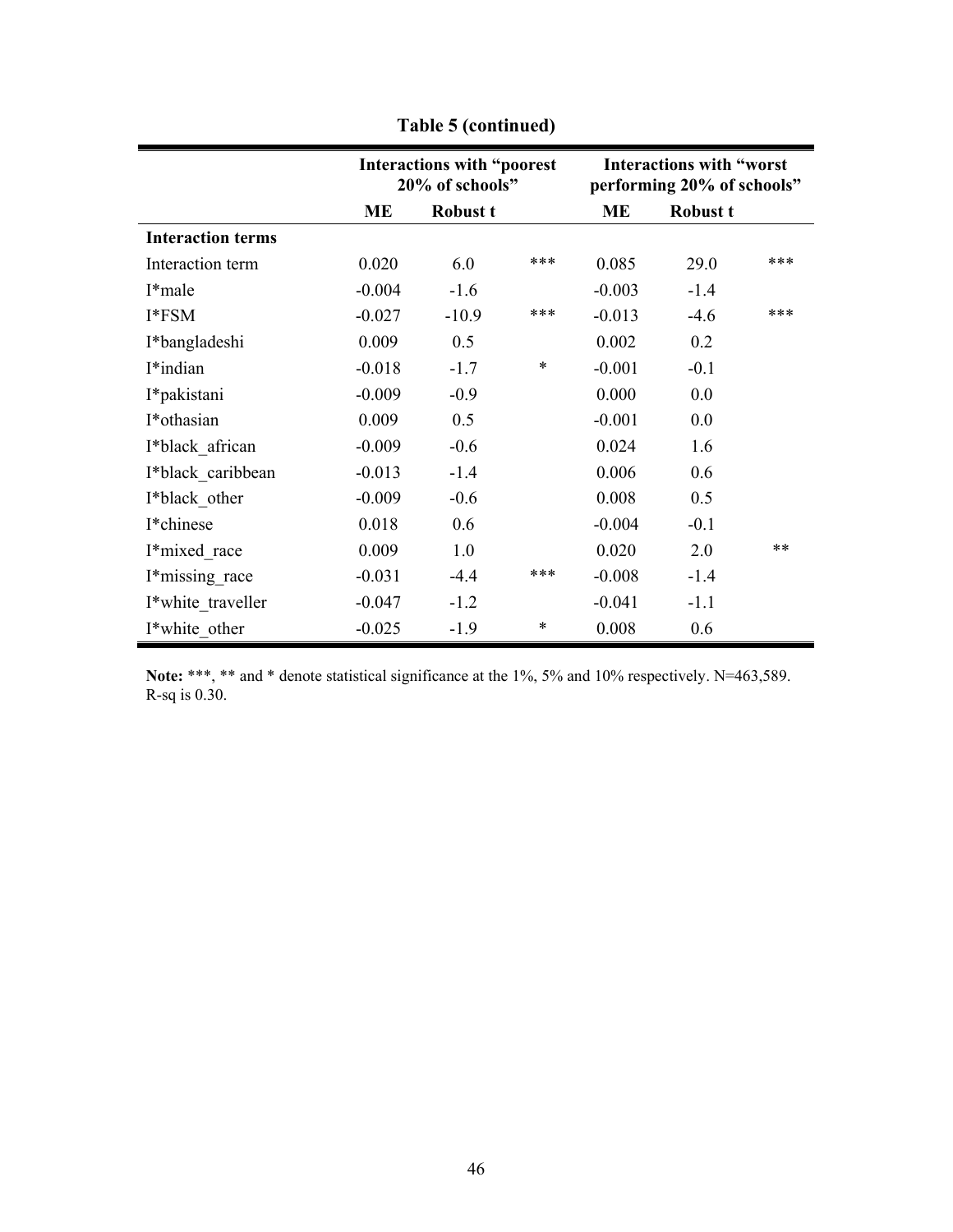|                              | <b>Without fixed effects</b> |             | With school fixed effects |          |  |
|------------------------------|------------------------------|-------------|---------------------------|----------|--|
|                              | <b>ME</b>                    | t-value     | <b>ME</b>                 | t-value  |  |
| Male                         | 0.055                        | 60.9        | 0.054                     | 57.9     |  |
| Age at start 02-03           | 0.002                        | 17.1        | 0.002                     | 16.7     |  |
| <b>SEN</b> statement         | 0.076                        | 14.4        | 0.061                     | 17.4     |  |
| SEN non-statement            | 0.142                        | 65.2        | 0.113                     | 85.9     |  |
| <b>FSM</b>                   | 0.056                        | 33.6        | 0.047                     | 36.9     |  |
| Mover                        | 0.076                        | 25.9        | 0.076                     | 30.6     |  |
| Abnormal start               | 0.033                        | 19.3        | 0.047                     | 26.2     |  |
| <b>Ethnicity variables</b>   |                              |             |                           |          |  |
| Bangladeshi                  | $-0.076$                     | $-48.3$     | $-0.127$                  | $-21.0$  |  |
| Indian                       | $-0.075$                     | $-55.7$     | $-0.119$                  | $-28.7$  |  |
| Pakistani                    | $-0.068$                     | $-45.5$     | $-0.100$                  | $-25.3$  |  |
| Asian other                  | $-0.065$                     | $-19.3$     | $-0.097$                  | $-11.5$  |  |
| <b>Black African</b>         | $-0.071$                     | $-36.4$     | $-0.108$                  | $-19.0$  |  |
| <b>Black Caribbean</b>       | $-0.025$                     | $-8.4$      | $-0.030$                  | $-7.7$   |  |
| <b>Black</b> other           | $-0.011$                     | $-1.9$      | $-0.019$                  | $-2.8$   |  |
| Chinese                      | $-0.083$                     | $-32.8$     | $-0.157$                  | $-12.2$  |  |
| Mixed ethnicity              | $-0.021$                     | $-5.5$      | $-0.021$                  | $-4.6$   |  |
| Ethnicity missing            | 0.011                        | 5.9         | 0.016                     | 7.1      |  |
| White traveller              | 0.043                        | 1.9         | 0.037                     | 2.1      |  |
| White other                  | $-0.045$                     | $-17.7$     | $-0.059$                  | $-13.5$  |  |
| <b>Output area variables</b> |                              |             |                           |          |  |
| % ethnicity black            | $-0.022$                     | $-2.3$      | $-0.041$                  | $-3.0$   |  |
| <b>%ethnicity</b> asian      | $-0.010$                     | $-2.0$      | $-0.017$                  | $-2.7$   |  |
| % unemployed                 | 0.247                        | 10.9        | 0.266                     | 11.0     |  |
| % no qualifications          | 0.192                        | 434         | 0.170                     | 33.6     |  |
| % lone parent families       | 0.107                        | 26.1        | 0.089                     | 20.4     |  |
| Prior achievement            |                              |             |                           |          |  |
| Average point score KS2      | $-0.033$                     | $-188.5$    | $-0.032$                  | $-165.9$ |  |
| Low reading level at KS2     | 0.026                        | 20.1        | 0.024                     | 20.7     |  |
| N                            |                              | 463589      |                           | 463589   |  |
| Pseudo R-sq                  |                              | 0.2972      |                           | 0.3378   |  |
| Log likelihood               |                              | $-149114.1$ | $-140478.2$               |          |  |
| Restricted LogL              |                              | $-212169.2$ |                           |          |  |
| Number of groups             |                              |             | 3042                      |          |  |

**Table 6a: Binary probit of low achievement (NOPASS>D) without and with school fixed effects**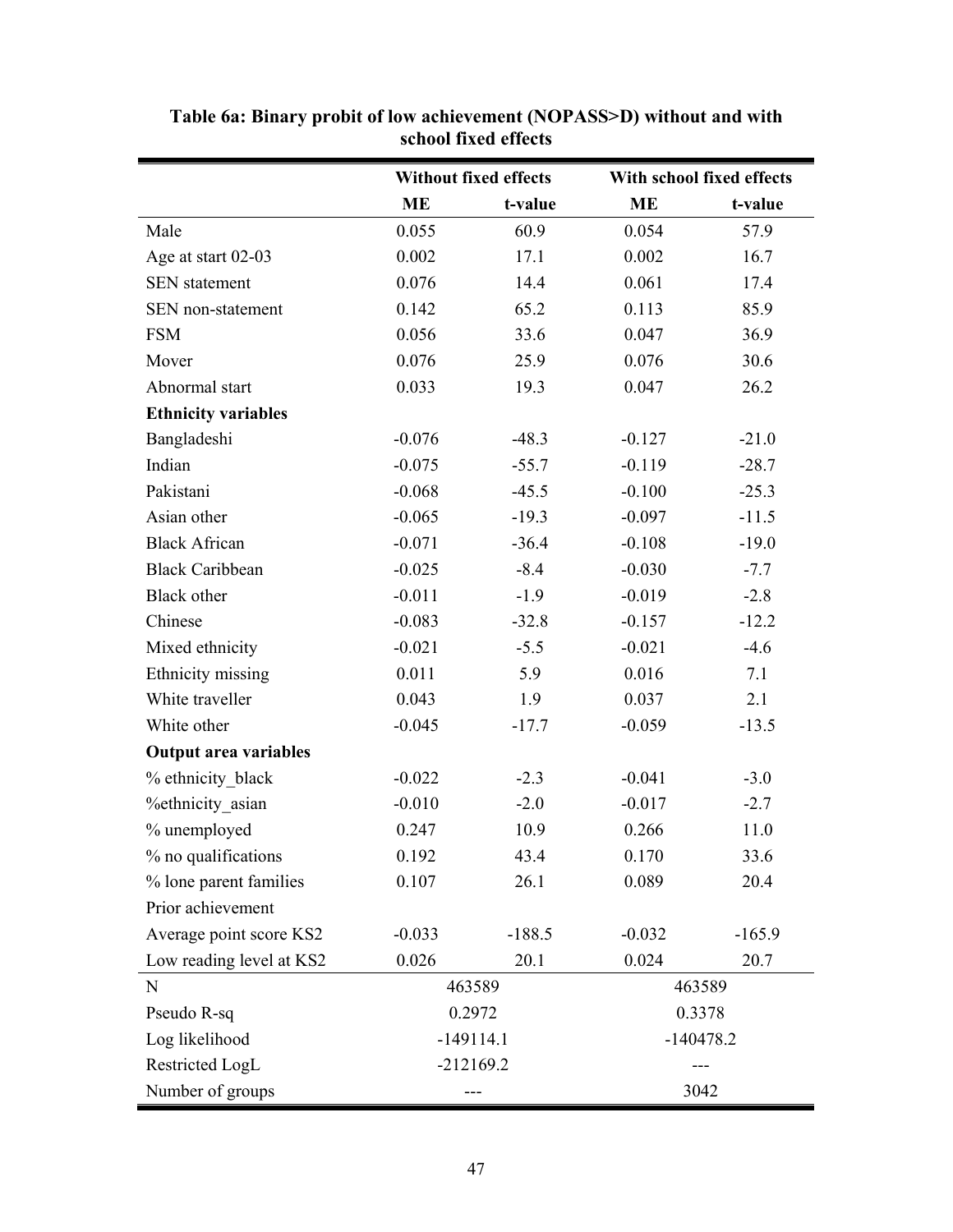|                            | Across neighbourhood |          | Within output area  |          |  |
|----------------------------|----------------------|----------|---------------------|----------|--|
|                            | (probit)             |          | (fixed effects OLS) |          |  |
|                            | Coeff                | t        | <b>Coeff</b>        | t        |  |
| Male                       | 0.053                | 57.3     | 0.051               | 44.0     |  |
| Age at start 02-03         | 0.003                | 20.6     | 0.002               | 14.5     |  |
| <b>SEN</b> statement       | 0.068                | 15.3     | 0.126               | 21.3     |  |
| SEN non-statement          | 0.147                | 84.5     | 0.206               | 97.1     |  |
| <b>FSM</b>                 | 0.104                | 66.6     | 0.077               | 38.6     |  |
| Mover                      | 0.077                | 30.6     | 0.112               | 31.2     |  |
| Abnormal start             | 0.039                | 23.5     | 0.052               | 21.6     |  |
| <b>Ethnicity variables</b> |                      |          |                     |          |  |
| Bangladeshi                | $-0.081$             | $-26.4$  | $-0.158$            | $-19.7$  |  |
| Indian                     | $-0.082$             | $-36.0$  | $-0.112$            | $-25.3$  |  |
| Pakistani                  | $-0.072$             | $-33.1$  | $-0.128$            | $-24.5$  |  |
| Asian other                | $-0.072$             | $-12.8$  | $-0.103$            | $-11.4$  |  |
| <b>Black African</b>       | $-0.076$             | $-21.4$  | $-0.127$            | $-17.3$  |  |
| <b>Black Caribbean</b>     | $-0.022$             | $-6.5$   | $-0.041$            | $-7.2$   |  |
| Black other                | $-0.004$             | $-0.7$   | $-0.010$            | $-1.0$   |  |
| Chinese                    | $-0.088$             | $-12.7$  | $-0.103$            | $-9.8$   |  |
| Mixed ethnicity            | $-0.021$             | $-5.0$   | $-0.023$            | $-4.1$   |  |
| Ethnicity missing          | 0.008                | 4.6      | 0.009               | 3.6      |  |
| White traveller            | 0.042                | 2.1      | 0.038               | 1.5      |  |
| White other                | $-0.051$             | $-15.3$  | $-0.051$            | $-9.9$   |  |
| <b>Prior achievement</b>   |                      |          |                     |          |  |
| Average point score at KS2 | $-0.035$             | $-181.9$ | $-0.029$            | $-138.0$ |  |
| Low reading ach at KS2     | 0.030                | 23.8     | 0.120               | 67.4     |  |
| N                          | 463589               |          | 463589              |          |  |
| Pseudo R-sq / overall Rsq  | 0.2794               |          | 0.2474              |          |  |
| Log L                      | -152913.23           |          |                     |          |  |
| Restr. Log L               | $-212202.6$          |          |                     |          |  |
| No. of groups              |                      |          | 143,599             |          |  |
| F-test of joint sig of FE  |                      |          | 1.09(0.000)         |          |  |

**Table 6b: Binary probit of low achievement (NOPASS>D) without and with neighbourhood fixed effects** 

Mean number of students per output area = 3.2. Minimum=1; Maximum = 25. The output area fixed effects in column 2 are jointly significant at the 0.001% level, based on a Chi-square test using likelihood ratios.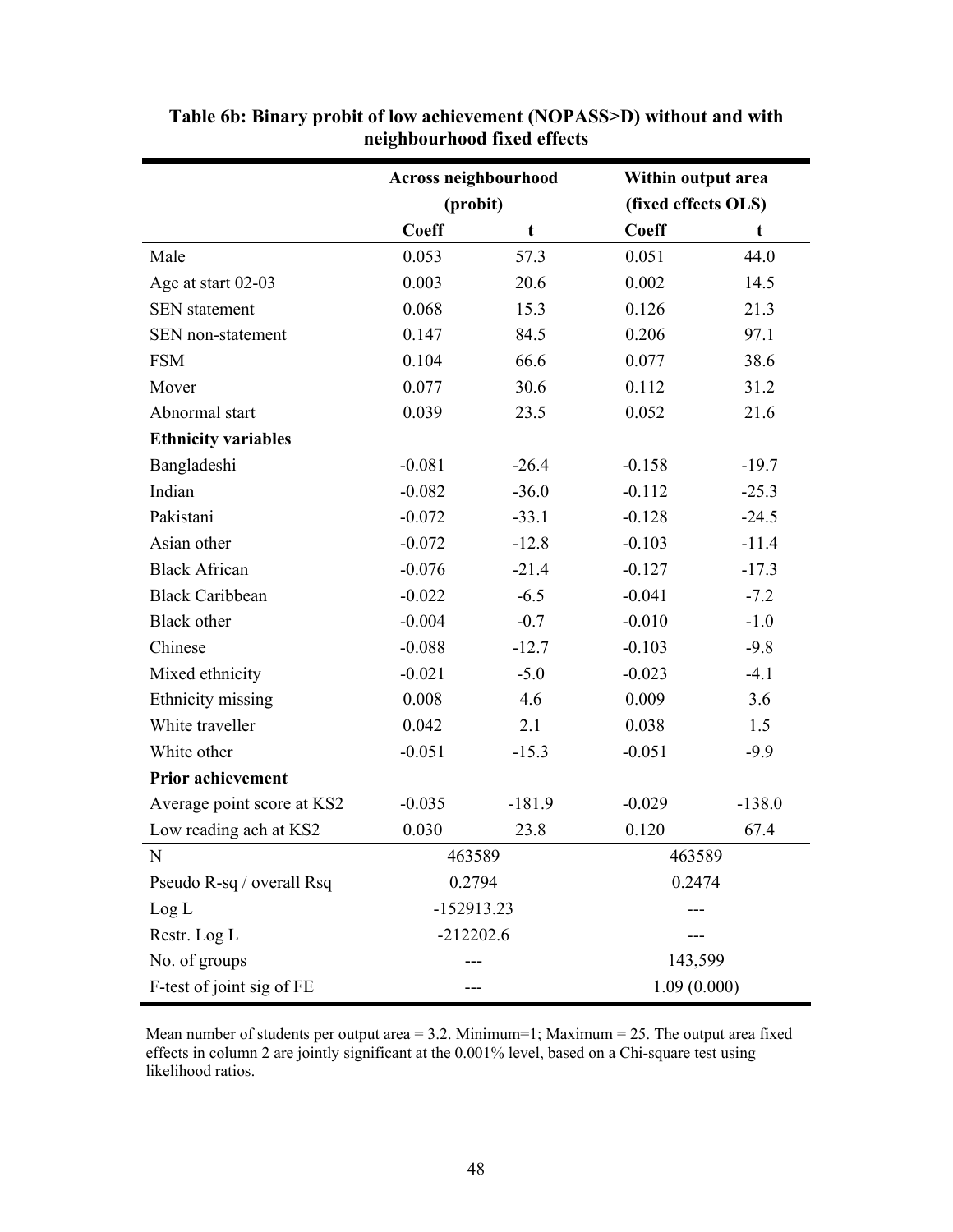|                            |          | <b>OLS</b>              |          | <b>OLS</b>              | <b>Binary probit</b>      |          |  |
|----------------------------|----------|-------------------------|----------|-------------------------|---------------------------|----------|--|
|                            |          | without                 |          | with                    | Best 10% of schools       |          |  |
|                            |          | <b>LA Fixed Effects</b> |          | <b>LA Fixed Effects</b> | (lowest 10% of school FE) |          |  |
|                            | coeff    | robust t                | coeff    | robust t                | Marg effect               | robust t |  |
| <b>School resources</b>    |          |                         |          |                         |                           |          |  |
| Per pupil expenditure/1000 | $-0.060$ | $-3.2$                  | $-0.071$ | $-2.8$                  | 0.036                     | 2.5      |  |
| Peer group variables       |          |                         |          |                         |                           |          |  |
| Percent eligible for FSM   | 0.003    | 2.3                     | 0.005    | 4.1                     | $-0.001$                  | $-0.7$   |  |
| Percent with stat. SEN     | 0.001    | 0.3                     | $-0.002$ | $-0.2$                  | 0.002                     | 0.5      |  |
| Percent girls              | 0.063    | 0.2                     | 0.116    | 0.3                     | 0.236                     | 0.6      |  |
| Percent girls squared      | $-0.027$ | $-0.1$                  | $-0.206$ | $-0.5$                  | $-0.291$                  | $-0.6$   |  |
| Percent movers             | $-0.318$ | $-3.5$                  | $-0.354$ | $-2.4$                  | 0.094                     | 3.2      |  |
| Percent abnormal start     | $-0.236$ | $-5.3$                  | $-0.238$ | $-4.7$                  | 0.092                     | 5.3      |  |
| Percent Asian              | 0.342    | 1.8                     | 0.139    | 0.8                     | $-0.096$                  | $-0.9$   |  |
| Percent Asian squared      | $-0.502$ | $-2.0$                  | $-0.394$ | $-1.5$                  | 0.096                     | 0.7      |  |
| Percent Black              | 0.142    | 1.2                     | 0.340    | 2.0                     | $-0.023$                  | $-0.4$   |  |
| School type & location     |          |                         |          |                         |                           |          |  |
| Grammar*                   | $-0.897$ | $-7.0$                  | $-0.827$ | $-6.7$                  | 0.549                     | 4.7      |  |
| Secondary modern*          | $-0.032$ | $-1.3$                  | 0.020    | 0.5                     | 0.027                     | 1.4      |  |
| Urban                      | 0.025    | 1.3                     | 0.016    | 0.8                     | $-0.009$                  | $-0.7$   |  |
| Boys school++              | $-0.112$ | $-1.2$                  | $-0.109$ | $-1.0$                  | 0.152                     | 1.1      |  |
| Girls school++             | $-0.126$ | $-0.9$                  | $-0.010$ | $-0.1$                  | 0.194                     | 0.7      |  |
| Boarding school**          | 0.075    | 0.8                     | 0.060    | 0.7                     | 0.031                     | 0.7      |  |
| Roman Catholic+            | 0.229    | 3.4                     | 0.227    | 3.5                     | $-0.058$                  | $-2.9$   |  |
| CofE and Christian other+  | 0.100    | 1.6                     | 0.098    | 1.5                     | $-0.033$                  | $-1.3$   |  |
| <b>School governance</b>   |          |                         |          |                         |                           |          |  |
| Voluntary aided~           | $-0.334$ | $-5.5$                  | $-0.330$ | $-5.5$                  | 0.200                     | 5.0      |  |
| Voluntary controlled~      | $-0.012$ | $-0.2$                  | $-0.026$ | $-0.5$                  | $-0.023$                  | $-1.0$   |  |
| Foundation~                | $-0.054$ | $-2.6$                  | $-0.053$ | $-2.6$                  | 0.033                     | 1.8      |  |

**Table 6c: Regression of school fixed effects on school variables (school fixed effects estimated from a fixed effects probit of NOPASS>D)**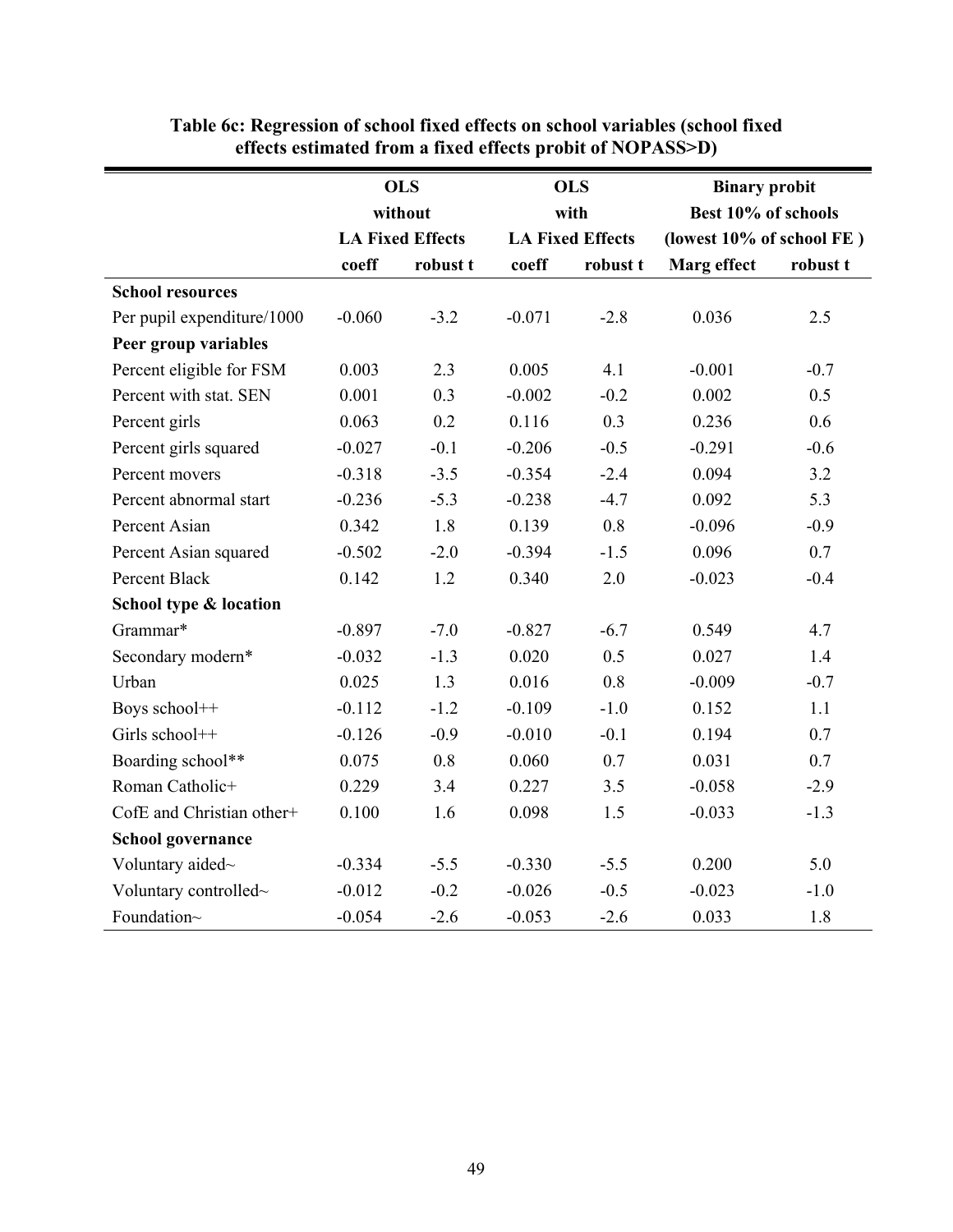| Table 6c (continued)             |                       |                         |          |                         |                                             |          |  |  |
|----------------------------------|-----------------------|-------------------------|----------|-------------------------|---------------------------------------------|----------|--|--|
|                                  | <b>OLS</b><br>without |                         |          | <b>OLS</b><br>with      | <b>Binary probit</b><br>Best 10% of schools |          |  |  |
|                                  |                       | <b>LA Fixed Effects</b> |          | <b>LA Fixed Effects</b> | (lowest 10% of school FE)                   |          |  |  |
|                                  | coeff                 | robust t                | coeff    | robust t                | Marg effect                                 | robust t |  |  |
| <b>School policy initiatives</b> |                       |                         |          |                         |                                             |          |  |  |
| Specialist                       | $-0.092$              | $-6.8$                  | $-0.081$ | $-5.7$                  | 0.042                                       | 4.2      |  |  |
| Special measures                 | 0.284                 | 6.0                     | 0.254    | 4.9                     | $-0.068$                                    | $-2.4$   |  |  |
| Education action zone            | $-0.098$              | $-3.0$                  | $-0.119$ | $-3.7$                  | 0.046                                       | 1.4      |  |  |
| Beacon school                    | $-0.173$              | $-5.9$                  | $-0.165$ | $-5.4$                  | 0.108                                       | 5.2      |  |  |
| Excellence in cities             | $-0.142$              | $-4.2$                  | $-0.116$ | $-3.2$                  | 0.062                                       | 2.2      |  |  |
| Leading edge partner             | $-0.238$              | $-5.0$                  | $-0.214$ | $-4.4$                  | 0.208                                       | 5.0      |  |  |
| Leadership incentive grant       | 0.179                 | 6.9                     | 0.164    | 6.1                     | $-0.070$                                    | $-2.9$   |  |  |
| cons                             | 3.226                 | 34.3                    | 3.391    | 27.6                    |                                             | ---      |  |  |
| N                                |                       | 2806                    |          | 2806                    | 2806                                        |          |  |  |
| R-sq / pseudo Rsq                |                       | 0.2256                  | 0.3057   |                         | 0.1476                                      |          |  |  |
| Mean of dep var                  |                       | 3.005                   |          | 3.005                   | 0.100                                       |          |  |  |

**Note:** School fixed effects were estimated in a probit fixed effects estimator of NOPASS>D in LIMDEP. Standard errors are corrected for clustering at the level of the LA. Number of clusters (LAs) is 145. If in columns 1 and 2 here we include pupil teacher ratio instead of per pupil expenditure, it comes in with a positive and statistically significant coefficient sized about  $0.025$  (t=4.1) and R-sq is very similar to above.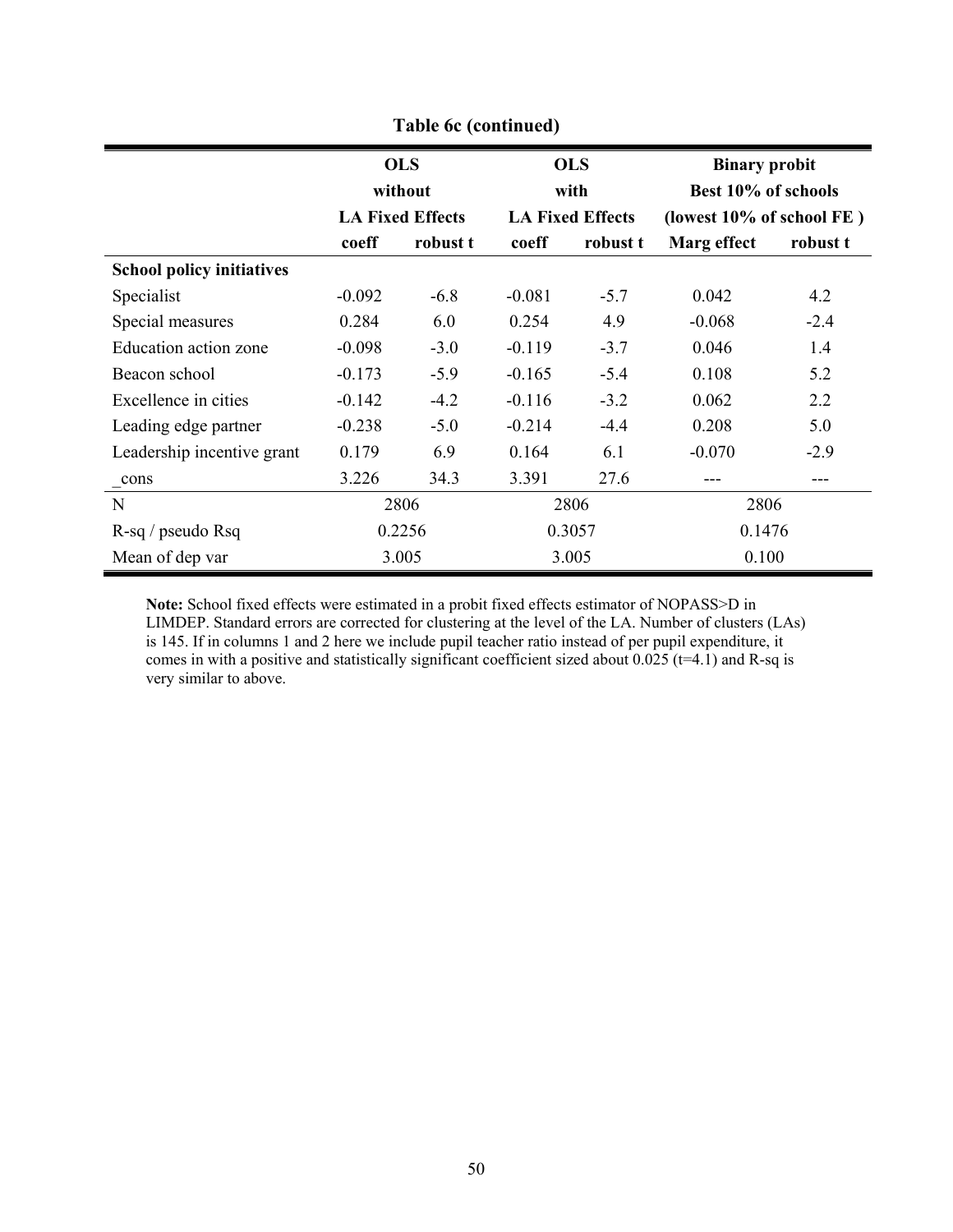| Sch. LA |                 | <b>Fixed</b><br><b>Effect</b> |                  | aided            | School Grammar Voluntary Voluntary Founation<br>control |                  | <b>Specialist</b> | Roman<br>Catholic | CofE $\&$<br>Other<br>Christian |
|---------|-----------------|-------------------------------|------------------|------------------|---------------------------------------------------------|------------------|-------------------|-------------------|---------------------------------|
| 613     | <b>Bradford</b> | 0.042                         | $\boldsymbol{0}$ | $\mathbf{1}$     | $\boldsymbol{0}$                                        | $\boldsymbol{0}$ | $\boldsymbol{0}$  | $\mathbf{0}$      | $\boldsymbol{0}$                |
| 108     | Birmingham      | 0.411                         | $\boldsymbol{0}$ | $\boldsymbol{0}$ | $\boldsymbol{0}$                                        | $\boldsymbol{0}$ | 1                 | $\boldsymbol{0}$  | $\boldsymbol{0}$                |
| 092     | Kent            | 0.690                         | $\mathbf{1}$     | $\boldsymbol{0}$ | $\boldsymbol{0}$                                        | $\boldsymbol{0}$ | $\boldsymbol{0}$  | $\boldsymbol{0}$  | $\boldsymbol{0}$                |
| 406     | Plymouth        | 0.787                         | $\mathbf{1}$     | $\boldsymbol{0}$ | $\boldsymbol{0}$                                        | $\mathbf{1}$     | 1                 | $\boldsymbol{0}$  | $\boldsymbol{0}$                |
| 810     | Manchester      | 0.793                         | $\overline{0}$   | 1                | $\boldsymbol{0}$                                        | $\boldsymbol{0}$ | $\mathbf{0}$      | $\boldsymbol{0}$  | $\mathbf{0}$                    |
| 628     | Westminster     | 0.870                         | $\overline{0}$   | 1                | $\boldsymbol{0}$                                        | $\boldsymbol{0}$ | 1                 | $\boldsymbol{0}$  | 1                               |
| 009     | Bucking'shire   | 0.958                         | $\mathbf{1}$     | $\boldsymbol{0}$ | $\boldsymbol{0}$                                        | $\boldsymbol{0}$ | $\mathbf{1}$      | $\boldsymbol{0}$  | $\boldsymbol{0}$                |
| 029     | Trafford        | 0.964                         | 1                | $\boldsymbol{0}$ | $\boldsymbol{0}$                                        | $\boldsymbol{0}$ | $\mathbf{1}$      | $\boldsymbol{0}$  | $\boldsymbol{0}$                |
| 467     | Kent            | 0.993                         | 1                | $\boldsymbol{0}$ | $\boldsymbol{0}$                                        | 1                | $\overline{0}$    | $\boldsymbol{0}$  | $\mathbf{0}$                    |
| 530     | Medway          | 1.039                         | 1                | $\boldsymbol{0}$ | $\mathbf{1}$                                            | $\boldsymbol{0}$ | $\mathbf{1}$      | $\boldsymbol{0}$  | $\boldsymbol{0}$                |
| 608     | North Yorkshire | 1.042                         | $\mathbf{1}$     | 1                | $\boldsymbol{0}$                                        | $\boldsymbol{0}$ | $\boldsymbol{0}$  | $\boldsymbol{0}$  | $\boldsymbol{0}$                |
| 406     | Kent            | 1.112                         | 1                | $\boldsymbol{0}$ | $\boldsymbol{0}$                                        | 1                | $\mathbf{1}$      | $\boldsymbol{0}$  | $\boldsymbol{0}$                |
| 333     | Birmingham      | 1.123                         | $\boldsymbol{0}$ | $\boldsymbol{0}$ | $\boldsymbol{0}$                                        | $\boldsymbol{0}$ | $\boldsymbol{0}$  | $\boldsymbol{0}$  | $\boldsymbol{0}$                |
| 703     | Barking & D'ham | 1.124                         | $\boldsymbol{0}$ | 1                | $\boldsymbol{0}$                                        | $\boldsymbol{0}$ | $\mathbf{1}$      | $\mathbf{1}$      | $\boldsymbol{0}$                |
| 409     | Poole           | 1.148                         | 1                | $\boldsymbol{0}$ | $\boldsymbol{0}$                                        | $\mathbf{1}$     | 1                 | $\boldsymbol{0}$  | $\mathbf{0}$                    |
| 416     | Kent            | 1.152                         | 1                | $\mathbf{1}$     | $\boldsymbol{0}$                                        | $\boldsymbol{0}$ | $\boldsymbol{0}$  | $\boldsymbol{0}$  | $\mathbf{1}$                    |
| 459     | Kent            | 1.205                         | $\mathbf{1}$     | $\boldsymbol{0}$ | $\boldsymbol{0}$                                        | $\mathbf{1}$     | $\boldsymbol{0}$  | $\boldsymbol{0}$  | $\boldsymbol{0}$                |
| 682     | Greenwich       | 1.222                         | $\overline{0}$   | 1                | $\boldsymbol{0}$                                        | $\boldsymbol{0}$ | $\overline{0}$    | $\mathbf{1}$      | $\mathbf{0}$                    |
| 403     | Walsall         | 1.242                         | $\mathbf{1}$     | $\mathbf{1}$     | $\boldsymbol{0}$                                        | $\boldsymbol{0}$ | $\mathbf{1}$      | $\boldsymbol{0}$  | $\boldsymbol{0}$                |
| 025     | Redbridge       | 1.378                         | $\mathbf{1}$     | $\boldsymbol{0}$ | $\boldsymbol{0}$                                        | $\boldsymbol{0}$ | $\boldsymbol{0}$  | $\boldsymbol{0}$  | $\boldsymbol{0}$                |
| 603     | Ealing          | 1.454                         | $\boldsymbol{0}$ | 1                | $\boldsymbol{0}$                                        | $\boldsymbol{0}$ | $\mathbf{1}$      | 1                 | $\boldsymbol{0}$                |
| 130     | Hampshire       | 1.472                         | $\mathbf{0}$     | $\boldsymbol{0}$ | $\boldsymbol{0}$                                        | $\boldsymbol{0}$ | 1                 | $\boldsymbol{0}$  | $\mathbf{0}$                    |
| 405     | Lancashire      | 1.525                         | $\boldsymbol{0}$ | $\mathbf{1}$     | $\boldsymbol{0}$                                        | $\boldsymbol{0}$ | $\mathbf{1}$      | $\boldsymbol{0}$  | 1                               |
| 010     | Worcestershire  | 1.536                         | $\overline{0}$   | $\boldsymbol{0}$ | $\boldsymbol{0}$                                        | $\boldsymbol{0}$ | 1                 | $\boldsymbol{0}$  | $\mathbf{0}$                    |
| 606     | Gateshead       | 1.540                         | $\overline{0}$   | $\mathbf{1}$     | $\boldsymbol{0}$                                        | $\boldsymbol{0}$ | 1                 | $\mathbf{1}$      | $\mathbf{0}$                    |
| 300     | Birmingham      | 1.654                         | $\mathbf{1}$     | $\boldsymbol{0}$ | $\boldsymbol{0}$                                        | $\boldsymbol{0}$ | $\boldsymbol{0}$  | $\boldsymbol{0}$  | $\boldsymbol{0}$                |
| 334     | Birmingham      | 1.761                         | $\boldsymbol{0}$ | 1                | $\boldsymbol{0}$                                        | $\boldsymbol{0}$ | $\boldsymbol{0}$  | $\boldsymbol{0}$  | $\boldsymbol{0}$                |
| 045     | Leicestershire  | 1.797                         | $\boldsymbol{0}$ | $\boldsymbol{0}$ | $\boldsymbol{0}$                                        | $\boldsymbol{0}$ | $\mathbf{1}$      | $\boldsymbol{0}$  | $\mathbf{0}$                    |

**Table 6d: Best 1% of schools, in terms of avoiding low achievement (NOPASS>D), (not excluding Grammar Schools)** 

**Note:** The first digit of the school ID has been deliberately removed to prevent identification of individual schools. There were no secondary modern schools and no special measures schools in the top 1% of schools. The lower the School Fixed Effect, the better the 'quality' of the school in terms of helping its pupils to avoid low achievement.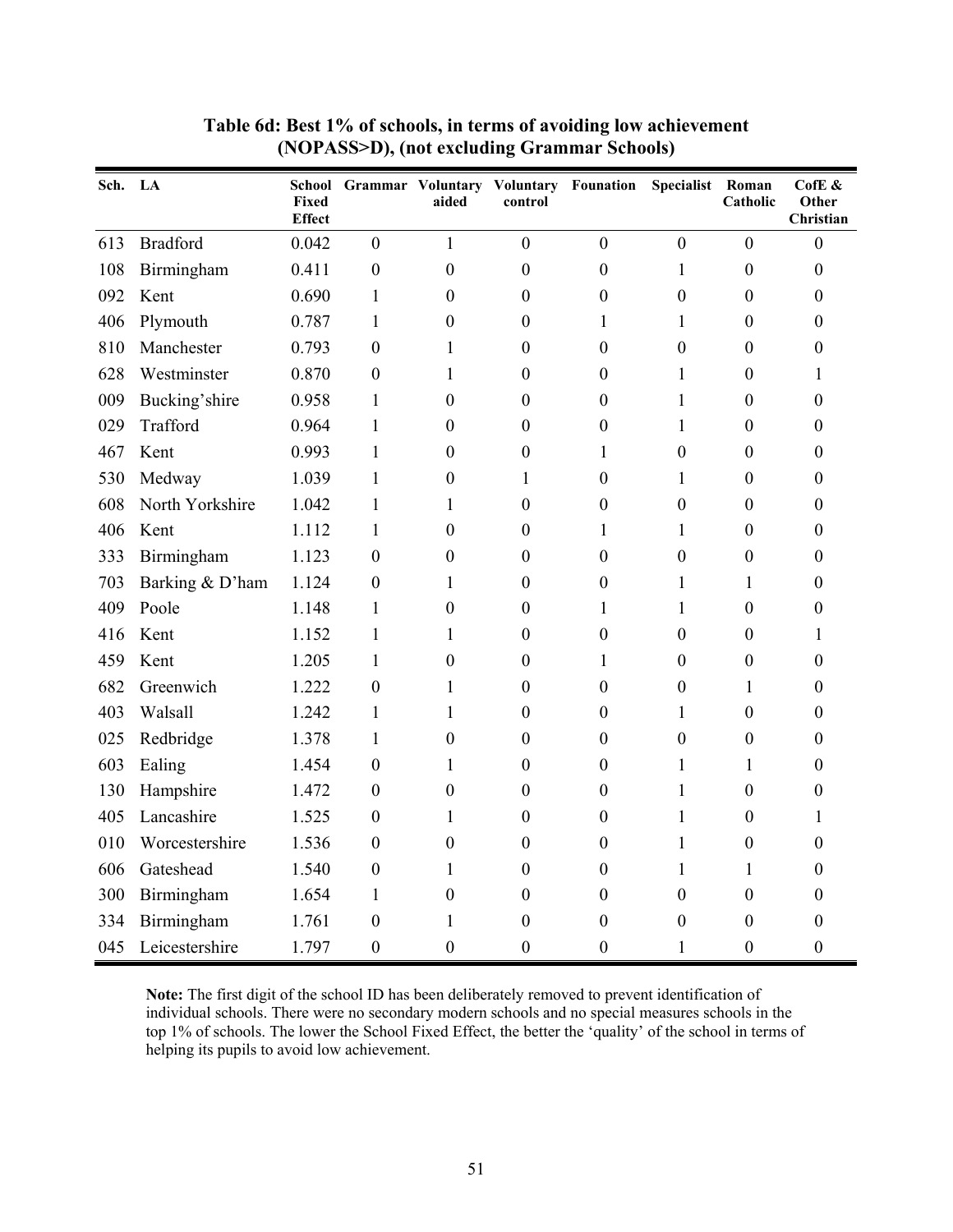| Sch. | LA               | <b>School</b><br>Fixed<br><b>Effect</b> | <b>Voluntary</b><br>aided | <b>Voluntary</b><br>control | Found-<br>ation  | <b>Speciali</b><br>st | Roman<br>Catholic | CofE &<br>Other<br>Christian |
|------|------------------|-----------------------------------------|---------------------------|-----------------------------|------------------|-----------------------|-------------------|------------------------------|
| 613  | <b>Bradford</b>  | 0.042                                   | 1                         | $\overline{0}$              | $\overline{0}$   | $\overline{0}$        | $\boldsymbol{0}$  | $\mathbf{0}$                 |
| 334  | Birmingham       | 0.411                                   | $\mathbf{1}$              | $\boldsymbol{0}$            | $\overline{0}$   | $\boldsymbol{0}$      | $\boldsymbol{0}$  | $\boldsymbol{0}$             |
| 810  | Manchester       | 0.793                                   | 1                         | $\overline{0}$              | $\mathbf{0}$     | $\boldsymbol{0}$      | $\boldsymbol{0}$  | 0                            |
| 628  | Westminster      | 0.870                                   | 1                         | $\mathbf{0}$                | $\theta$         | 1                     | $\boldsymbol{0}$  | 1                            |
| 703  | Barking & D'ham  | 1.124                                   | 1                         | $\theta$                    | $\theta$         | 1                     | 1                 | 0                            |
| 682  | Greenwich        | 1.222                                   | 1                         | $\boldsymbol{0}$            | $\boldsymbol{0}$ | $\boldsymbol{0}$      | 1                 | 0                            |
| 603  | Ealing           | 1.454                                   | 1                         | $\theta$                    | $\overline{0}$   | 1                     | 1                 | 0                            |
| 130  | Hampshire        | 1.472                                   | $\boldsymbol{0}$          | $\boldsymbol{0}$            | $\boldsymbol{0}$ | 1                     | $\boldsymbol{0}$  | $\boldsymbol{0}$             |
| 405  | Lancashire       | 1.525                                   | 1                         | $\boldsymbol{0}$            | $\boldsymbol{0}$ | $\mathbf{1}$          | $\boldsymbol{0}$  | 1                            |
| 010  | Worcestershire   | 1.536                                   | $\theta$                  | $\boldsymbol{0}$            | $\boldsymbol{0}$ | $\mathbf{1}$          | $\boldsymbol{0}$  | $\boldsymbol{0}$             |
| 606  | Gateshead        | 1.540                                   | 1                         | $\boldsymbol{0}$            | $\boldsymbol{0}$ | $\mathbf{1}$          | 1                 | $\boldsymbol{0}$             |
| 333  | Birmingham       | 1.654                                   | $\boldsymbol{0}$          | $\boldsymbol{0}$            | $\boldsymbol{0}$ | $\boldsymbol{0}$      | $\boldsymbol{0}$  | $\boldsymbol{0}$             |
| 108  | Birmingham       | 1.761                                   | $\boldsymbol{0}$          | $\boldsymbol{0}$            | $\boldsymbol{0}$ | $\mathbf{1}$          | $\boldsymbol{0}$  | $\boldsymbol{0}$             |
| 045  | Leicestershire   | 1.797                                   | $\boldsymbol{0}$          | $\boldsymbol{0}$            | $\boldsymbol{0}$ | $\mathbf{1}$          | $\boldsymbol{0}$  | 0                            |
| 423  | Liverpool        | 1.826                                   | $\boldsymbol{0}$          | $\boldsymbol{0}$            | $\boldsymbol{0}$ | $\boldsymbol{0}$      | $\boldsymbol{0}$  | $\boldsymbol{0}$             |
| 400  | Hertfordshire    | 1.855                                   | $\boldsymbol{0}$          | 0                           | 1                | 1                     | $\boldsymbol{0}$  | 0                            |
| 622  | Surrey           | 1.856                                   | $\mathbf{1}$              | $\boldsymbol{0}$            | $\boldsymbol{0}$ | $\boldsymbol{0}$      | $\boldsymbol{0}$  | 1                            |
| 603  | Stoke-on-Trent   | 1.857                                   | 1                         | $\mathbf{0}$                | $\boldsymbol{0}$ | $\mathbf{1}$          | $\boldsymbol{0}$  | 1                            |
| 405  | Southwark        | 1.873                                   | 1                         | $\boldsymbol{0}$            | $\boldsymbol{0}$ | $\mathbf{1}$          | $\mathbf{1}$      | $\boldsymbol{0}$             |
| 426  | Essex            | 1.873                                   | 1                         | $\overline{0}$              | $\boldsymbol{0}$ | $\mathbf{1}$          | $\boldsymbol{0}$  | 1                            |
| 404  | Northamptonshire | 1.884                                   | $\mathbf{0}$              | $\mathbf{0}$                | 1                | $\mathbf{1}$          | $\overline{0}$    | $\boldsymbol{0}$             |
| 014  | Solihull         | 1.892                                   | $\mathbf{0}$              | $\mathbf{0}$                | $\boldsymbol{0}$ | $\mathbf{1}$          | $\mathbf{0}$      | 0                            |
| 411  | Birmingham       | 1.910                                   | $\mathbf{0}$              | 0                           | 1                | $\mathbf{1}$          | $\boldsymbol{0}$  | $\boldsymbol{0}$             |
| 435  | Essex            | 1.920                                   | $\boldsymbol{0}$          | $\boldsymbol{0}$            | 1                | $\mathbf{1}$          | $\boldsymbol{0}$  | $\boldsymbol{0}$             |
| 601  | Northamptonshire | 1.920                                   | $\mathbf{1}$              | $\overline{0}$              | $\boldsymbol{0}$ | $\mathbf{1}$          | $\boldsymbol{0}$  | 1                            |
| 627  | Lancashire       | 1.935                                   | $\mathbf{1}$              | $\boldsymbol{0}$            | $\boldsymbol{0}$ | $\boldsymbol{0}$      | 1                 | $\boldsymbol{0}$             |
| 603  | Bristol city     | 1.959                                   | $\mathbf{1}$              | $\boldsymbol{0}$            | $\boldsymbol{0}$ | $\boldsymbol{0}$      | $\boldsymbol{0}$  | 1                            |

**Table 6e: Best 1% of schools, in terms of avoiding low achievement (NOPASS>D), (excluding Grammar Schools)** 

**Note:** The first digit of the school ID has been deliberately removed to prevent identification of individual schools. There were no secondary modern schools and no special measures schools in the top 1% of schools.

13 are Christian schools, 18 are specialist, 16 are voluntary aided; 4 are Foundation schools; none are Voluntary control schools. The lower the School Fixed Effect, the better the 'quality' of the school in terms of helping its pupils to avoid low achievement.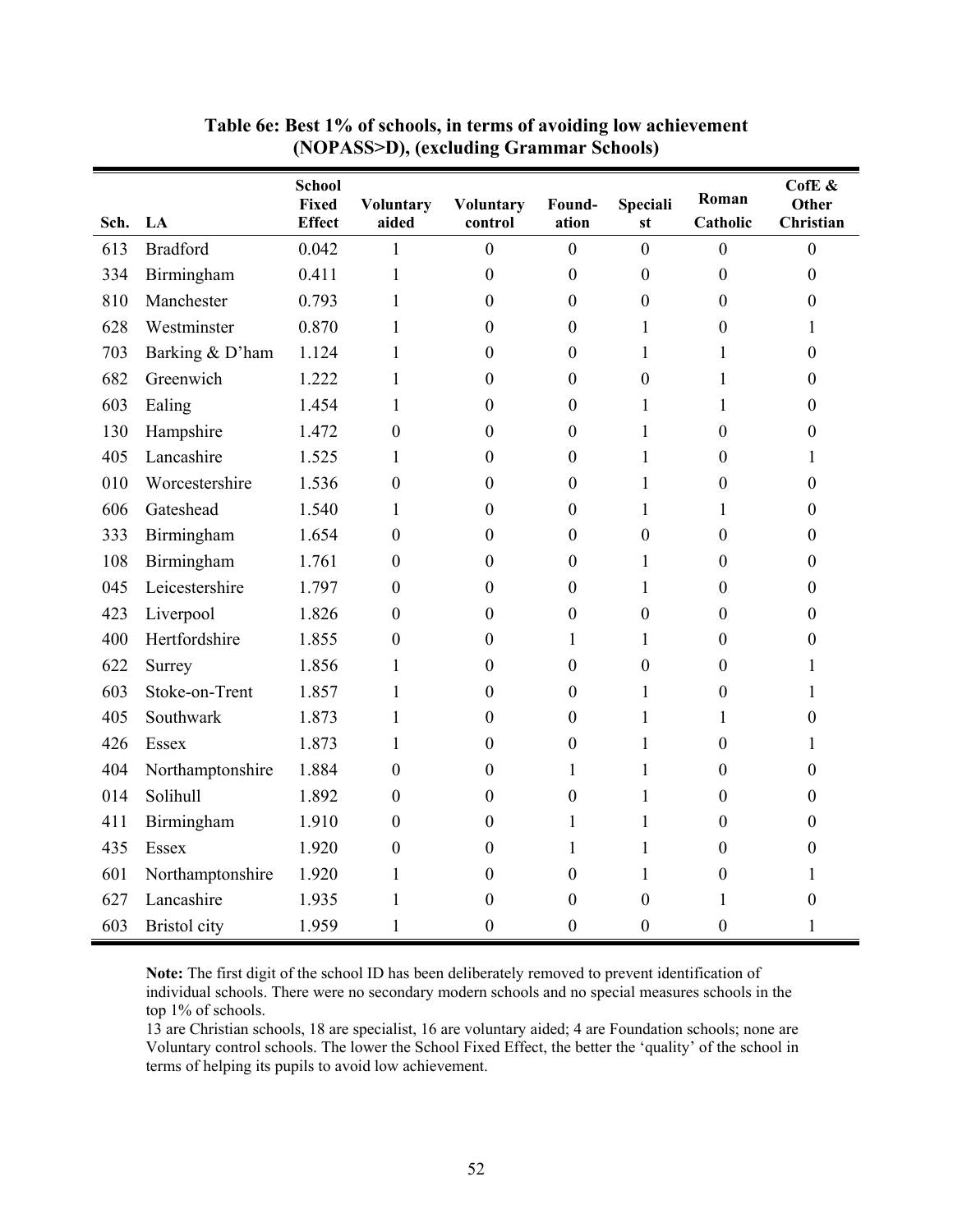|                                        |          | <b>OLS</b> |                | <b>Pupil FE</b> |
|----------------------------------------|----------|------------|----------------|-----------------|
|                                        | coeff    | t-value    | coeff          | t-value         |
| Per pupil expenditure / 1000           | $-0.002$ | $-1.9$     | $-0.015$       | $-10.1$         |
| year                                   | 0.003    | 7.1        | 0.002          | 4.5             |
| <b>%</b> pupils FSM                    | 0.519    | 144.7      | 0.110          | 5.4             |
| <b>%</b> pupils SEN stat               | 1.475    | 57.2       | 0.060          | 0.8             |
| N                                      | 847840   |            | 847840         |                 |
| Number of groups                       |          |            | 423,920        |                 |
| N obs per group                        |          |            | $\overline{2}$ |                 |
| Adjusted R-square                      | 0.0404   |            | 0.0268         |                 |
| F-test of joint sig. of pupil $FE$ (p) |          |            | 2.23(0.000)    |                 |

**Table 7a: OLS and Pupil Fixed effects regression of "No passes > D" (with Per Pupil Expenditure)** 

**Note :** Constant included but not shown.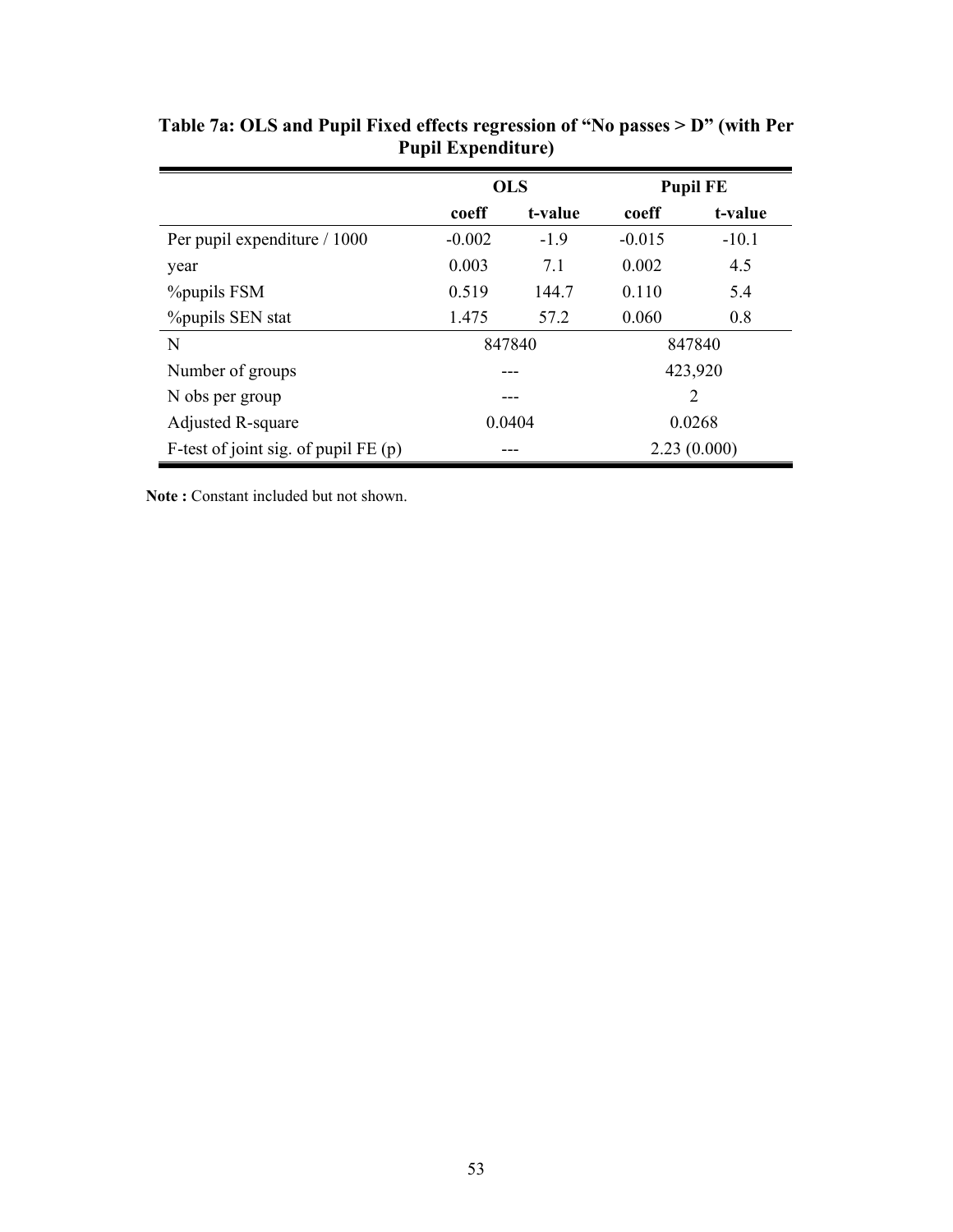|                                        | <b>Pupil FE</b> |                | <b>Pupil FE with IV</b>      |         | <b>First Stage</b> |                   |
|----------------------------------------|-----------------|----------------|------------------------------|---------|--------------------|-------------------|
|                                        | coeff           | t-value        | coeff                        | t-value | <b>Coeff</b>       | t-value           |
| Per pupil expenditure /1000            | $-0.012$        | $-7.9$         | $-0.032$                     | $-1.0$  | $---$              | $\qquad \qquad -$ |
| year                                   | 0.000           | 0.8            | 0.006                        | 0.7     | 0.252              | 608.4             |
| $%$ FSM                                | $-0.600$        | $-14.2$        | $-0.535$                     | $-5.9$  | 2.536              | 59.0              |
| % FSM, square                          | 1.173           | 19.0           | 1.063                        | 7.2     | $-4.256$           | $-67.9$           |
| % SEN stat                             | $-0.074$        | $-0.6$         | $-0.034$                     | $-0.3$  | 1.457              | 11.5              |
| % SEN stat, square                     | 1.068           | 1.1            | 0.630                        | 0.6     | $-15.868$          | $-15.9$           |
| % Female                               | $-0.005$        | $-0.3$         | 0.000                        | 0.0     | $-0.033$           | $-1.6$            |
| % Indian                               | $-0.259$        | $-5.8$         | $-0.269$                     | $-5.9$  | 0.217              | 4.7               |
| % Bangladeshi                          | $-0.226$        | $-3.0$         | $-0.226$                     | $-3.0$  | 0.119              | 1.6               |
| % Pakistani                            | $-0.141$        | $-3.2$         | $-0.138$                     | $-3.0$  | 0.265              | 5.8               |
| % Other asian                          | $-0.096$        | $-0.5$         | $-0.089$                     | $-0.5$  | $-0.126$           | $-0.7$            |
| % Black African                        | $-0.331$        | $-3.5$         | $-0.285$                     | $-2.8$  | 0.937              | 9.5               |
| % Black Caribbean                      | 0.114           | 1.2            | 0.103                        | 1.1     | $-0.146$           | $-1.6$            |
| % Other ethnicity                      | $-0.002$        | $-0.1$         | $-0.004$                     | $-0.2$  | 0.004              | 0.2               |
| lag2_Full time equiv students          |                 |                |                              |         | 0.000              | $-24.8$           |
| lag3 party conservative                |                 |                |                              |         | 0.034              | 12.1              |
| lag3 party labour                      |                 |                |                              |         | $-0.044$           | $-14.9$           |
| lag3 party liberal                     |                 |                |                              |         | 0.013              | 3.5               |
| ${\bf N}$                              |                 | 847840         |                              | 846,477 |                    | 846477            |
| Number of groups                       |                 | 423920         |                              | 423920  |                    | 423920            |
| Mean no. of obs per group              |                 | $\overline{2}$ | $\overline{2}$               |         |                    | $\overline{2}$    |
| Overall R-square                       | 0.0115          |                | 0.0122                       |         |                    | 0.2245            |
| F-test of joint sig. of pupil $FE$ (p) |                 | 2.22(0.000)    | 2.22(0.000)                  |         | 3.58(0.000)        |                   |
| Overid test of validity of IVs         |                 | ---            | Chi-sq 80.45 ( $p = 0.000$ ) |         |                    |                   |

**Table 7b: OLS and Pupil Fixed effects regression of "No passes > D" (with Per Pupil Expenditure)** 

Note : Constant included but not shown.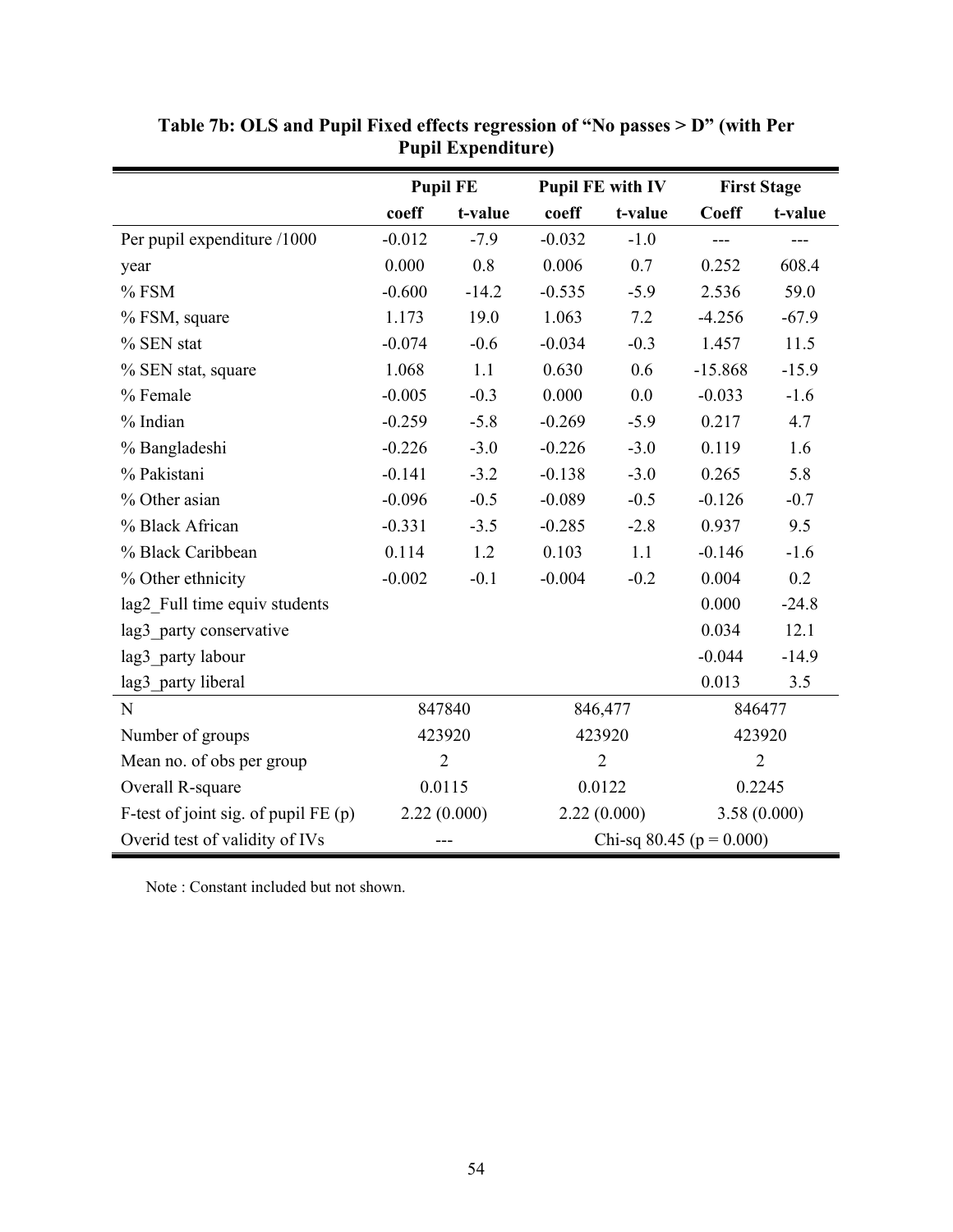|                                              | With per pupil |             | With pupil     |             | <b>Reduced form</b> |             |
|----------------------------------------------|----------------|-------------|----------------|-------------|---------------------|-------------|
|                                              | expenditure    |             | teacher ratio  |             |                     |             |
|                                              | coeff          | $\mathbf t$ | coeff          | $\mathbf t$ | coeff               | $\mathbf t$ |
| pelfsm                                       | $-0.582$       | $-13.7$     | $-0.610$       | $-15.0$     | $-0.610$            | $-15.0$     |
| pelfsm sq                                    | 1.146          | 18.5        | 1.258          | 20.9        | 1.259               | 20.9        |
| pcssen                                       | $-0.102$       | $-0.8$      | $-0.115$       | $-1.0$      | $-0.116$            | $-1.0$      |
| pcssen sq                                    | 1.067          | 1.1         | 0.989          | 1.0         | 0.977               | 1.0         |
| per girl                                     | 0.000          | 0.0         | 0.001          | 0.0         | 0.001               | 0.0         |
| per_asian1                                   | $-0.273$       | $-6.0$      | $-0.273$       | $-6.2$      | $-0.272$            | $-6.2$      |
| per asian2                                   | $-0.230$       | $-3.1$      | $-0.264$       | $-3.6$      | $-0.264$            | $-3.6$      |
| per asian3                                   | $-0.140$       | $-3.1$      | $-0.126$       | $-3.0$      | $-0.127$            | $-3.0$      |
| per asian4                                   | $-0.080$       | $-0.4$      | $-0.138$       | $-0.8$      | $-0.144$            | $-0.8$      |
| per blackafr                                 | $-0.305$       | $-3.2$      | $-0.343$       | $-3.7$      | $-0.340$            | $-3.7$      |
| per blackcar                                 | 0.109          | 1.2         | 0.129          | 1.5         | 0.126               | 1.5         |
| per othrace                                  | $-0.005$       | $-0.3$      | 0.000          | 0.0         | 0.000               | 0.0         |
| year                                         | 0.000          | 0.4         | $-0.002$       | $-4.1$      | $-0.002$            | $-5.2$      |
| Per pupil exp                                | $-0.013$       | $-8.4$      | $---$          | ---         |                     |             |
| tchp                                         | ---            | $---$       | 0.001          | 1.9         |                     | ---         |
| lag2 ftepup                                  | 0.000          | 2.4         | 0.000          | 2.0         | 0.000               | 1.9         |
| lag3 parcon                                  | 0.015          | 5.4         | 0.014          | 6.6         | 0.014               | 6.6         |
| lag3 parlab                                  | 0.008          | 2.7         | 0.011          | 4.0         | 0.011               | 4.1         |
| lag3 parlib                                  | 0.002          | 0.4         | 0.009          | 2.7         | 0.009               | 2.7         |
| cons                                         | 0.246          | 16.0        | 0.195          | 10.5        | 0.218               | 15.3        |
| $\mathbf N$                                  | 846477         |             | 846477         |             | 846477              |             |
| No. of groups                                | 423920         |             | 423920         |             | 423920              |             |
| Mean N in group                              | $\overline{2}$ |             | $\overline{2}$ |             | $\overline{2}$      |             |
| Overall R-sq                                 | 0.0120         |             | 0.0077         |             | 0.0075              |             |
| F-test of joint sig of<br>pupil FE (p-value) | 2.22(0.000)    |             | 2.28(0.000)    |             | 2.28(0.000)         |             |

**Table 7c:Equation of 'Nopass\_aboveD' with IVs, and reduced form**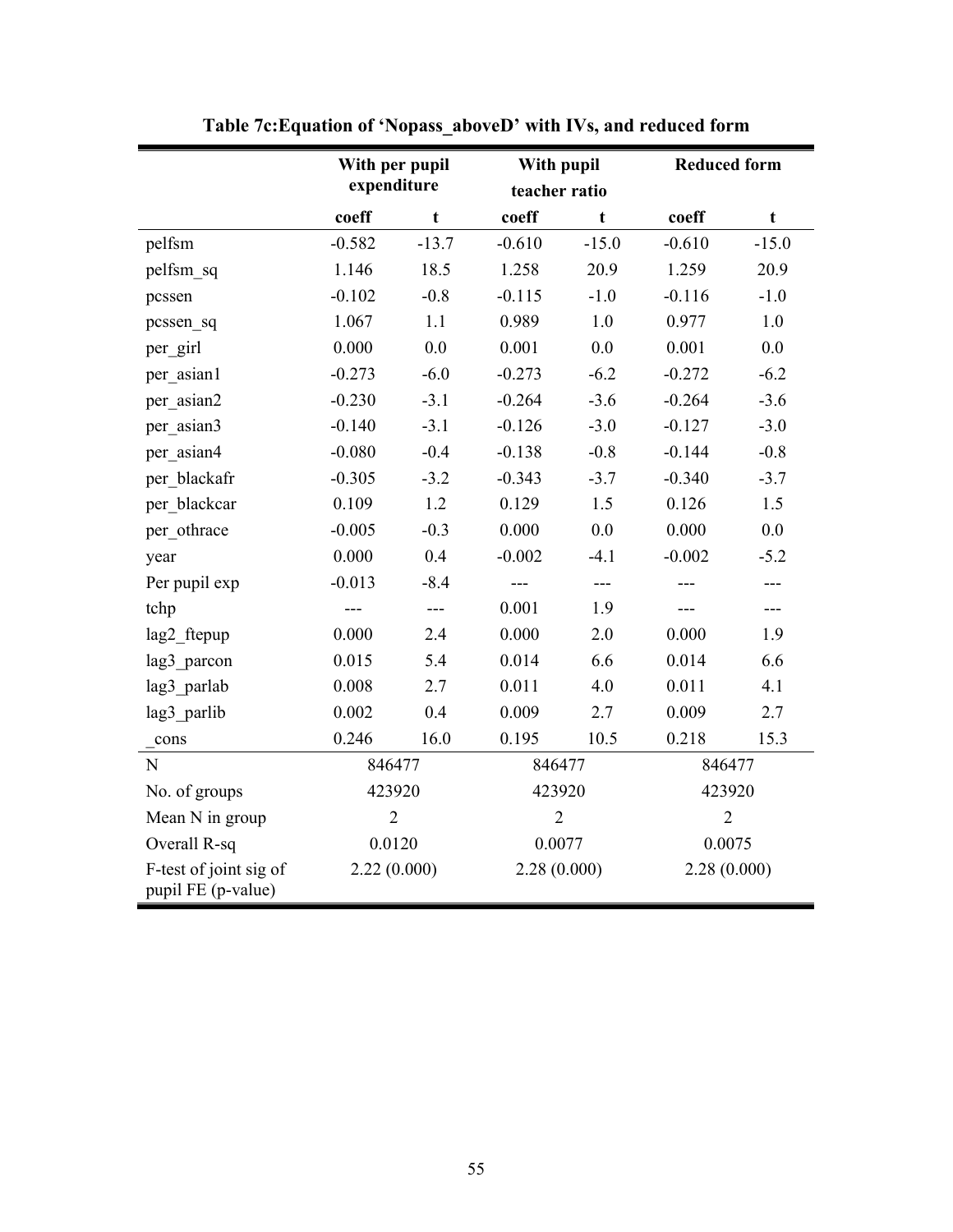|                        | Per pupil expenditure** |         |          | Pupil teacher ratio |
|------------------------|-------------------------|---------|----------|---------------------|
|                        | coeff                   | t-value | coeff    | t-value             |
| All pupils             | $-0.012$                | $-7.9$  | 0.001    | 1.8                 |
|                        |                         |         |          |                     |
| Male                   | $-0.008$                | $-3.6$  | $-0.001$ | $-0.7$              |
| Female                 | $-0.016$                | $-8.2$  | 0.004    | 4.0                 |
|                        |                         |         |          |                     |
| <b>NO-SEN</b>          | $-0.010$                | $-6.7$  | 0.001    | 1.6                 |
| SEN school action      | $-0.034$                | $-4.4$  | 0.007    | 2.3                 |
| SEN school action plus | $-0.039$                | $-3.3$  | 0.006    | 1.3                 |
| <b>SEN</b> statement   | $-0.030$                | $-1.9$  | $-0.004$ | $-0.6$              |
|                        |                         |         |          |                     |
| NON-FSM                | $-0.009$                | $-5.6$  | 0.002    | 2.3                 |
| <b>FSM</b>             | $-0.049$                | $-8.3$  | $-0.000$ | $-0.0$              |
|                        |                         |         |          |                     |
| White British          | 0.001                   | 0.9     | 0.001    | 1.8                 |
| Indian                 | $-0.059$                | $-5.7$  | $-0.006$ | $-1.7$              |
| Pakistani              | $-0.041$                | $-3.5$  | $-0.003$ | $-0.7$              |
| <b>Black African</b>   | $-0.084$                | $-5.1$  | 0.005    | 0.8                 |
| <b>Black Caribbean</b> | $-0.054$                | $-4.1$  | 0.002    | 0.4                 |
| All other ethnicities  | $-0.029$                | $-7.5$  | 0.001    | 0.3                 |

**Table 7d: Coefficient on Per pupil expenditure in a Pupil Fixed effects regression of low achievement (nopass>D), Per pupil expenditure not instrumented** 

**Note:** \*\*Per pupil expenditure has been divided by 1000. The table shows the coefficient on the per pupil expenditure variable in a pupil fixed effects regression of low achievement, and the associated tvalue.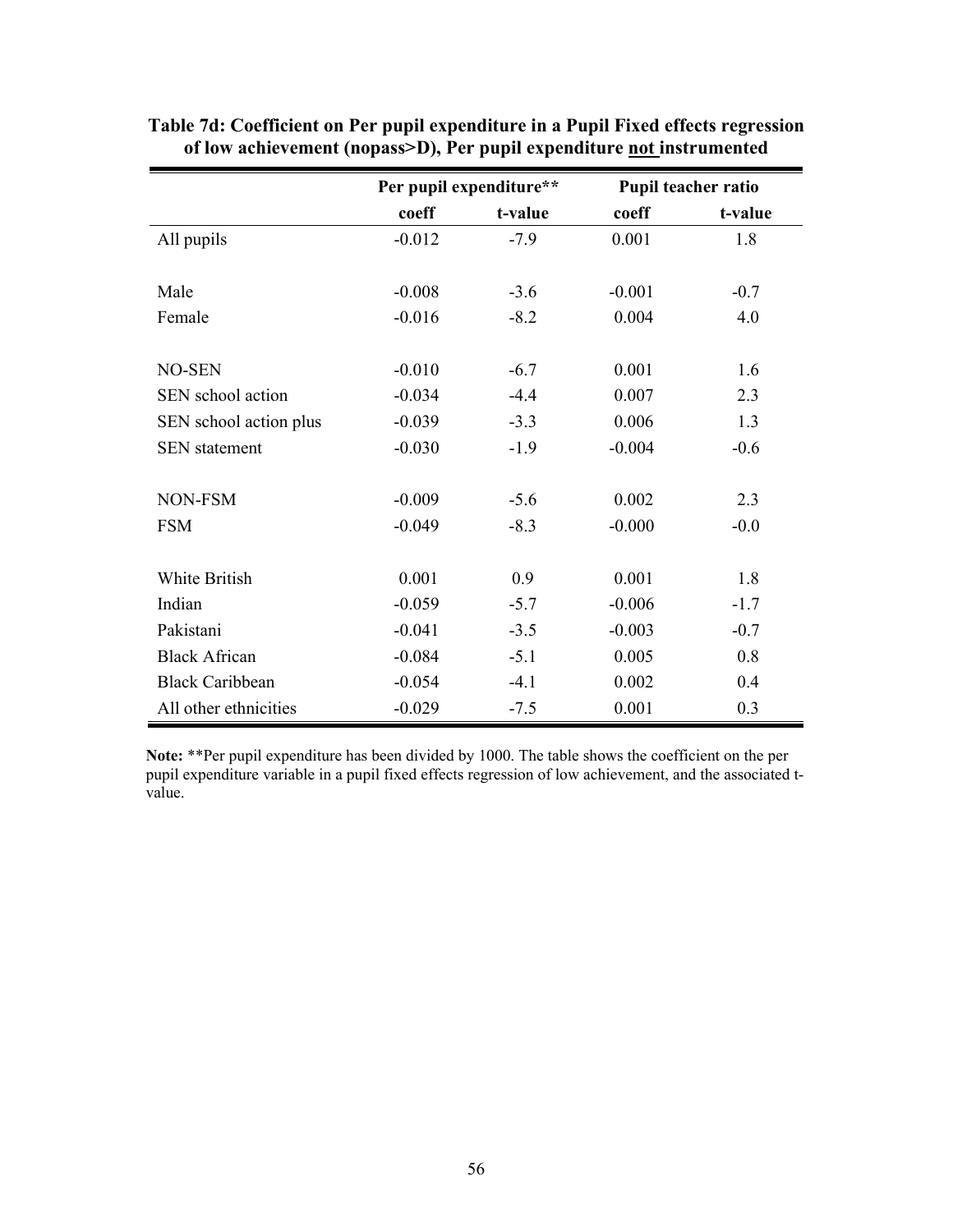|                              | <b>Definition</b>                                                                |
|------------------------------|----------------------------------------------------------------------------------|
| <b>Pupil characteristics</b> |                                                                                  |
| Female                       | Female = 1; Male = $0$                                                           |
| Age at start 02-03           | Number of months above 15th birthday at the start of the 2002-03 school year     |
| $SEN$ base = no $SEN$        |                                                                                  |
| <b>SEN</b> statement         | Has statemented special education need? Yes =1; no =0                            |
| SEN non-statement            | Has non-statemented special education need? Yes =1; no =0                        |
| <b>FSM</b>                   | Is eligible to receive a free school meal? Yes=1; no=0                           |
| First lang. not English      | First language is not English? Yes=1; no=0                                       |
| Mover                        | Child moved school between Key Stage 3 and Key Stage 4? Yes=1; no=0              |
| Abnormal start               | Started at current school in/before August or in/after October? Yes=1; no=0      |
| <b>Ethnicity</b>             |                                                                                  |
| Ethnicity base=white british |                                                                                  |
| Bangladeshi                  | Bangladeshi = 1; not Bangladeshi = $0$                                           |
| Indian                       | Indian = 1; not Indian = 0                                                       |
| Pakistani                    | Pakistani = 1; not Pakistani = 0                                                 |
| Asian other                  | Asian other=1; not Asian other =0                                                |
| <b>Black African</b>         | Black African=1; not Black African =0                                            |
| <b>Black Caribbean</b>       | Black Caribbean = 1; not Black Caribbean = $0$                                   |
| Black other                  | Black other = 1; not Black other = 0                                             |
| Chinese                      | Chinese = 1; not Chinese = $0$                                                   |
| Mixed ethnicity              | Mixed ethnicity = 1; not mixed ethnicity = $0$                                   |
| Ethnicity missing            | Ethnicity missing = 1; ethnicity not missing = $0$                               |
| White traveller              | White traveller = 1; not white traveller = $0$                                   |
| White other                  | White other = 1; not white other = 0                                             |
| <b>Output area variables</b> |                                                                                  |
| % ethnicity black            | Percentage of population in the census output area that is Black                 |
| % ethnicity asian            | Percentage of population in the census output area that is Asian                 |
| % unemployed                 | Percentage of labour force participants in the output area that are unemployed   |
| % no qualifications          | Percentage of the $16+$ population in the output area that has no qualifications |
| % lone parent families       | Percentage of families in the output area that are single parent families        |
| Pupils' prior achievement    |                                                                                  |
| Average point score KS2      | Average point score Key Stage 2 (i.e. at age 11)                                 |
| Low reading level at KS2     | Reading attainment level of 3 or below at Key Stage 2? Yes=1; no=0               |

# **Appendix Table 1: Definitions of variables**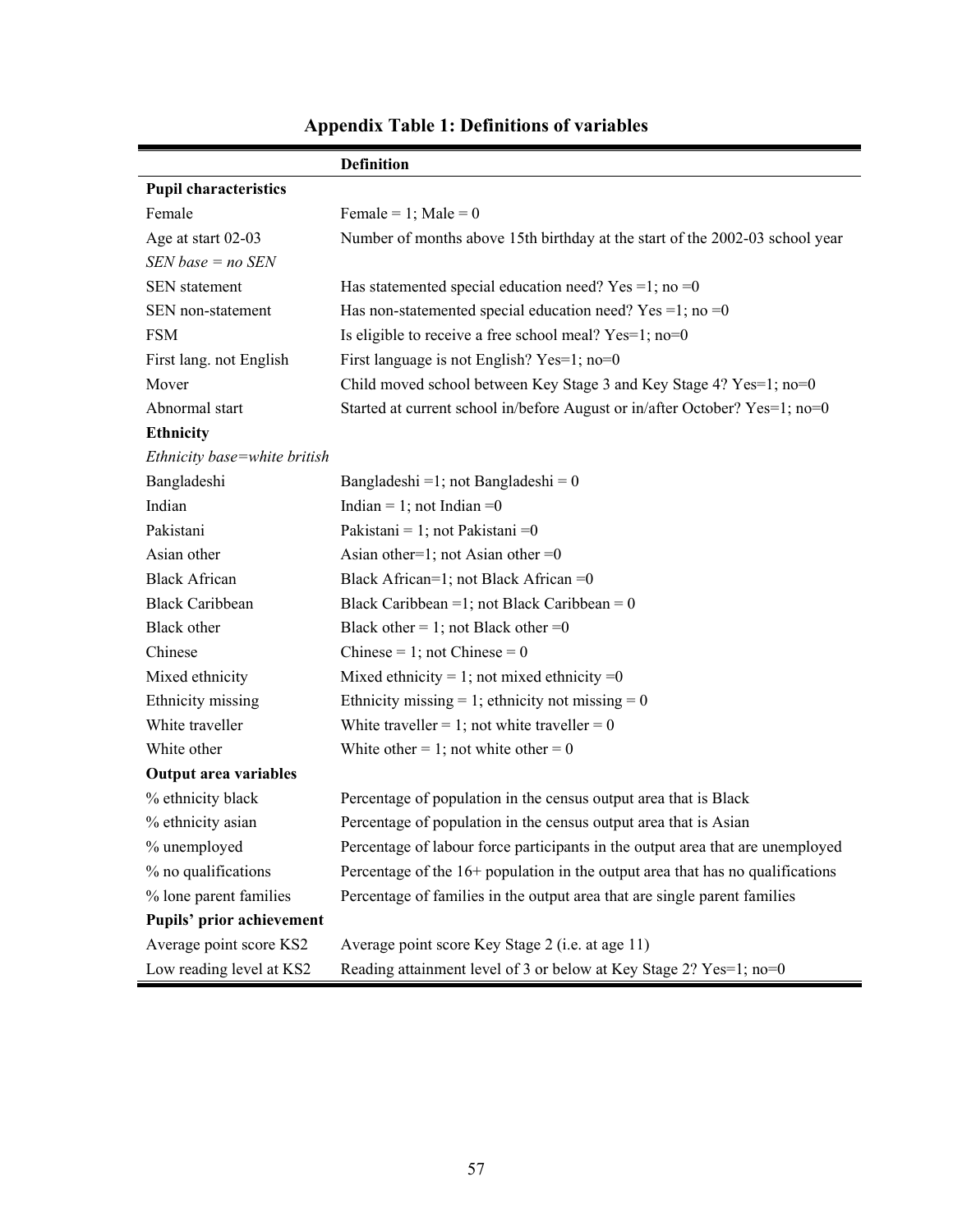| Variable name                 | <b>Definition</b>                                                                         |
|-------------------------------|-------------------------------------------------------------------------------------------|
| <b>School variables</b>       |                                                                                           |
| Per pupil expenditure 02-03   | Per pupil expenditure of the school in 2002-03                                            |
| Pupil teacher ratio 02-03     | Pupil teacher ratio of the school in 2002-03                                              |
| Capacity utilisation 02-03    | Capacity utilisation of the school in 2002-03                                             |
| FTE pupils 02-03              | Total number of Full Time Equivalent students in the school in 2002-03                    |
| Urban                         | School located in urban area? Yes=1; no=0                                                 |
| Peer group variables          |                                                                                           |
| Percent FSM                   | Percent of Key Stage 4 takers in the school who are eligible for a free<br>school meal    |
| Percent SEN                   | Percent of Key Stage 4 takers in the school with any form of special<br>education need    |
| percent Girls                 | Percent of Key Stage 4 takers in the school who are girls                                 |
| percent_Movers                | Percent of Key Stage 4 takers in the school who moved school between<br>KS3 and KS4       |
| percent_Abnormal_start        | Percent of Key Stage 4 takers in the school who did not start this school in<br>September |
| percent Flang not Eng         | Percent of Key Stage 4 takers in the school whose first language is not<br>English        |
| percent Asian                 | Percent of KS4 takers in school who are Asian (Indian, Bangla, Pakistani,<br>other Asian) |
| percent_Black                 | Percent of KS4 takers in school who are Black (African, Caribbean, or<br>Other Black)     |
| School governance & type      |                                                                                           |
| Voluntary aided*              | Voluntary aided=1; else=0                                                                 |
| Voluntary controlled*         | Voluntary controlled=1; else=0                                                            |
| Foundation*                   | Foundation school=1; else=0                                                               |
| Specialist                    | Specialist school=1; else=0                                                               |
| Special measures              | School in special measures $=1$ ; else $=0$                                               |
| Ed action zone                | Education action zone school =1; else=0                                                   |
| Beacon school                 | Beacon school =1; $else=0$                                                                |
| Excellence_in_cities          | Excellence in cities school=1; else=0                                                     |
| Leading Edge Partner          | Leading Edge Partner school=1; else=0                                                     |
| Leadership incen-gr           | Leadership incentive grant school=1; else=0                                               |
| Grammar                       | Grammar school=1; else=0                                                                  |
| Secondary_modern              | Secondary modern school=1; else=0                                                         |
| <b>Religious denomination</b> |                                                                                           |
| Roman Catholic*               | Roman Catholic =1; else=0                                                                 |
| Ch of England & oth Chr*      | Church of England and other Christian= 1; else = $0$                                      |

## **Appendix Table 1 (continued)**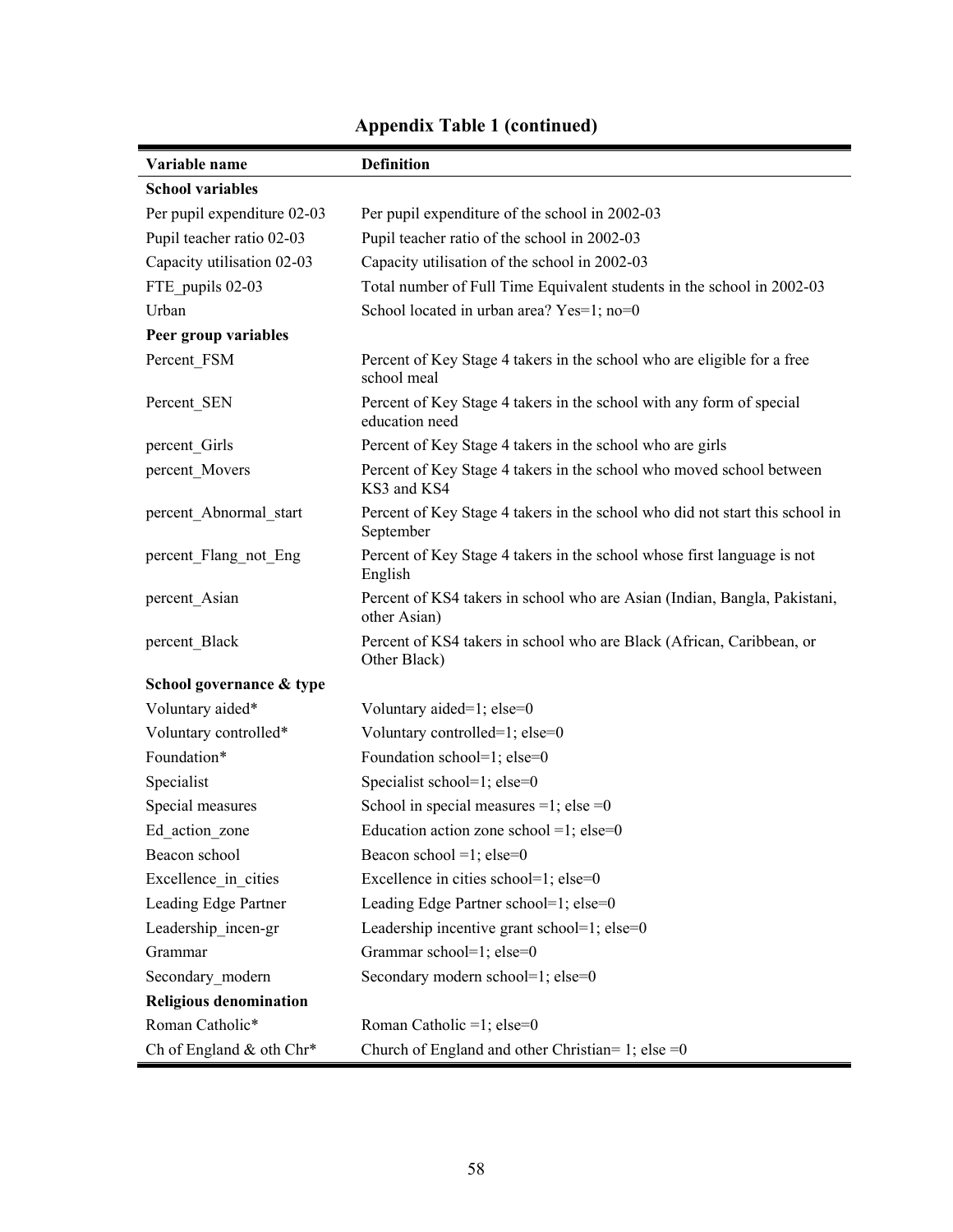|                                 | $\mathbf N$ | Mean   | <b>SD</b> | <b>Minimum</b> | <b>Maximum</b> |
|---------------------------------|-------------|--------|-----------|----------------|----------------|
| <b>Personal characteristics</b> |             |        |           |                |                |
| Male                            | 463657      | 0.497  | 0.50      | 0.00           | 1.00           |
| Age at start 02-03              | 463657      | 5.428  | 3.47      | $-1.00$        | 12.00          |
| <b>SEN</b> statement            | 463657      | 0.010  | 0.10      | 0.00           | 1.00           |
| SEN non-statement               | 463654      | 0.090  | 0.29      | 0.00           | 1.00           |
| <b>FSM</b>                      | 463657      | 0.113  | 0.32      | 0.00           | 1.00           |
| Mover                           | 463657      | 0.045  | 0.21      | 0.00           | 1.00           |
| Abnormal start                  | 463657      | 0.101  | 0.30      | 0.00           | 1.00           |
| <b>Ethnicity variables</b>      |             |        |           |                |                |
| Bangladeshi                     | 463657      | 0.008  | 0.09      | 0.00           | 1.00           |
| Indian                          | 463657      | 0.025  | 0.16      | 0.00           | 1.00           |
| Pakistani                       | 463657      | 0.020  | 0.14      | 0.00           | 1.00           |
| Asian other                     | 463657      | 0.004  | 0.06      | 0.00           | 1.00           |
| <b>Black African</b>            | 463657      | 0.008  | 0.09      | 0.00           | 1.00           |
| <b>Black Caribbean</b>          | 463657      | 0.013  | 0.11      | 0.00           | 1.00           |
| <b>Black</b> other              | 463657      | 0.004  | 0.06      | 0.00           | 1.00           |
| Chinese                         | 463657      | 0.003  | 0.06      | 0.00           | 1.00           |
| Mixed ethnicity                 | 463657      | 0.011  | 0.10      | 0.00           | 1.00           |
| Missing ethnicity               | 463657      | 0.067  | 0.25      | 0.00           | 1.00           |
| White traveller                 | 463657      | 0.000  | 0.02      | 0.00           | 1.00           |
| White other                     | 463657      | 0.014  | 0.12      | 0.00           | 1.00           |
| <b>Output area variables</b>    |             |        |           |                |                |
| % ethnicity black               | 463657      | 0.020  | 0.06      | 0.00           | 0.72           |
| %ethnicity asian                | 463657      | 0.047  | 0.12      | 0.00           | 0.98           |
| % unemployed                    | 463657      | 0.034  | 0.03      | 0.00           | 0.29           |
| % no qualifications             | 463657      | 0.304  | 0.13      | 0.00           | 0.85           |
| % lone parent families          | 463597      | 0.205  | 0.14      | 0.00           | 1.00           |
| <b>Prior achievement</b>        |             |        |           |                |                |
| Average point score KS2         | 463657      | 26.395 | 3.51      | 15.00          | 39.00          |
| Low reading level at KS2        | 463657      | 0.201  | 0.40      | 0.00           | 1.00           |

**Appendix Table 2: Descriptive Statistics**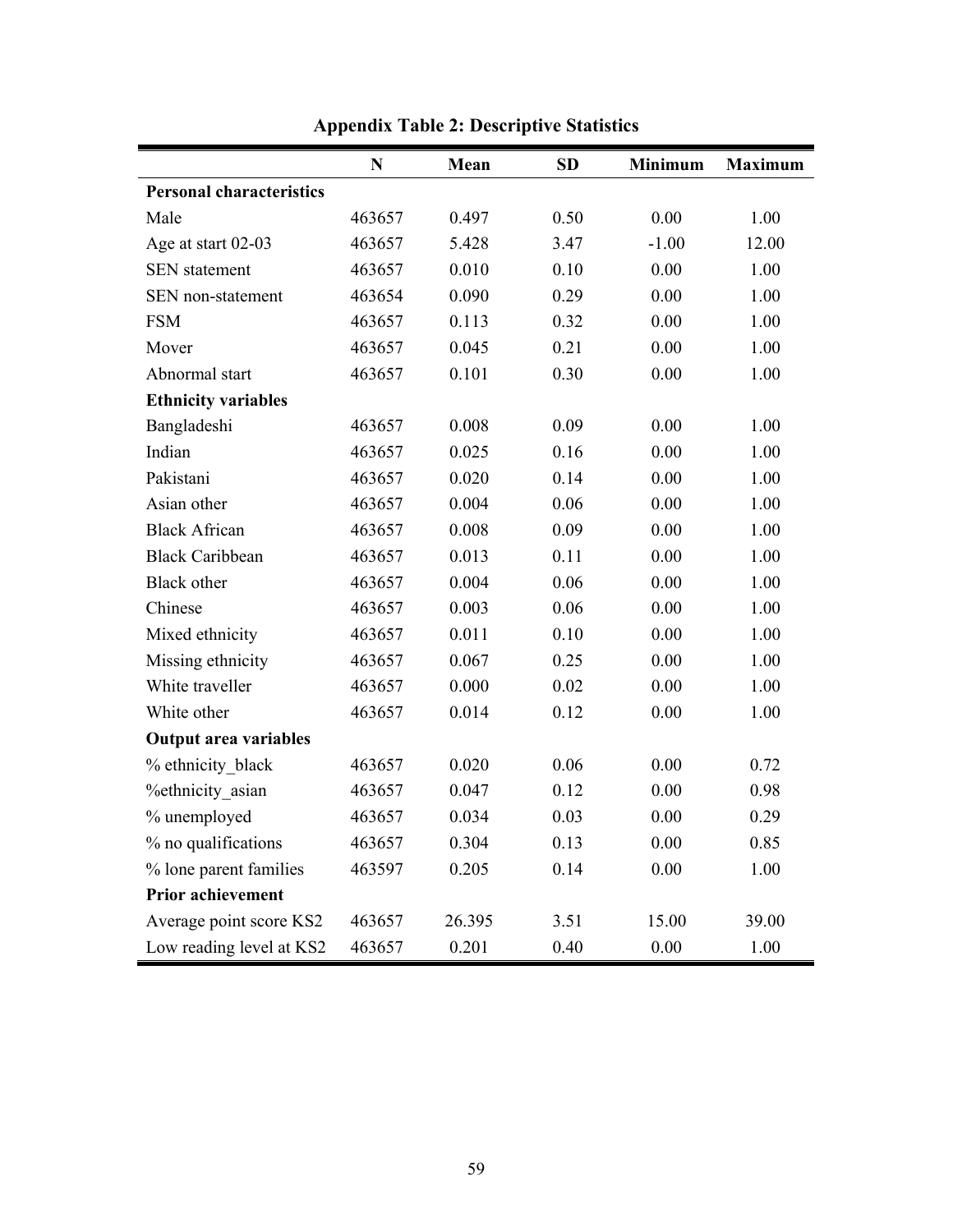|                               | $\mathbf N$ | Mean     | <b>SD</b> | <b>Mininum</b> | <b>Maximum</b> |
|-------------------------------|-------------|----------|-----------|----------------|----------------|
| <b>School variables</b>       |             |          |           |                |                |
| Per pupil expenditure/1000    | 448833      | 3.161    | 0.38      | 1.66           | 12.14          |
| Pupil to teacher ratio        | 463526      | 16.316   | 1.30      | 4.99           | 28.99          |
| Pupil to support staff ratio  | 463526      | 83.549   | 41.51     | 11.38          | 1823.48        |
| Pupil to admin staff ratio    | 463526      | 152.256  | 48.92     | 16.87          | 574.07         |
| Capacity utilisation          | 461227      | 1.002    | 0.14      | 0.34           | 1.95           |
| Full time equivalent pupils   | 463526      | 1132.714 | 341.04    | 53.00          | 2624.00        |
| <b>Peergroup variables</b>    |             |          |           |                |                |
| Percent FSM                   | 463526      | 13.787   | 12.20     | 0.00           | 83.98          |
| Percent SEN                   | 463526      | 2.358    | 1.56      | 0.00           | 21.12          |
| percent Girls                 | 463657      | 0.497    | 0.17      | 0.00           | 1.00           |
| percent Movers                | 463657      | 0.048    | 0.13      | 0.00           | 1.00           |
| percent Abnormal start        | 463657      | 0.112    | 0.20      | 0.00           | 1.00           |
| percent Asian                 | 463657      | 0.061    | 0.14      | 0.00           | 1.00           |
| percent Black                 | 463657      | 0.026    | 0.07      | 0.00           | 0.97           |
| <b>School type</b>            |             |          |           |                |                |
| Grammar                       | 463657      | 0.041    | 0.20      | 0.00           | 1.00           |
| Secondary Modern              | 463657      | 0.035    | 0.18      | 0.00           | 1.00           |
| Urban                         | 463657      | 0.720    | 0.45      | 0.00           | 1.00           |
| Boys only school              | 463657      | 0.046    | 0.21      | 0.00           | 1.00           |
| Girls only school             | 463657      | 0.065    | 0.25      | 0.00           | 1.00           |
| Boarding school               | 463657      | 0.012    | 0.11      | 0.00           | 1.00           |
| Voluntary aided*              | 463657      | 0.147    | 0.35      | 0.00           | 1.00           |
| Voluntary controlled*         | 463657      | 0.037    | 0.19      | 0.00           | 1.00           |
| Foundation*                   | 463657      | 0.169    | 0.37      | 0.00           | 1.00           |
| Specialist                    | 463657      | 0.518    | 0.50      | 0.00           | 1.00           |
| Special measures              | 463657      | 0.014    | 0.12      | 0.00           | 1.00           |
| Ed action zone                | 463657      | 0.057    | 0.23      | 0.00           | 1.00           |
| Beacon school                 | 463657      | 0.091    | 0.29      | 0.00           | 1.00           |
| Excellence in cities          | 463657      | 0.318    | 0.47      | 0.00           | 1.00           |
| Leading Edge Partner          | 463657      | 0.037    | 0.19      | 0.00           | 1.00           |
| Leadership incen-grant        | 463657      | 0.407    | 0.49      | 0.00           | 1.00           |
| <b>Religious denomination</b> |             |          |           |                |                |
| Roman Catholic*               | 463657      | 0.101    | 0.30      | 0.00           | 1.00           |
| Ch of England & oth Christn*  | 463657      | 0.050    | 0.22      | 0.00           | 1.00           |

**Appendix Table 2 (continued)**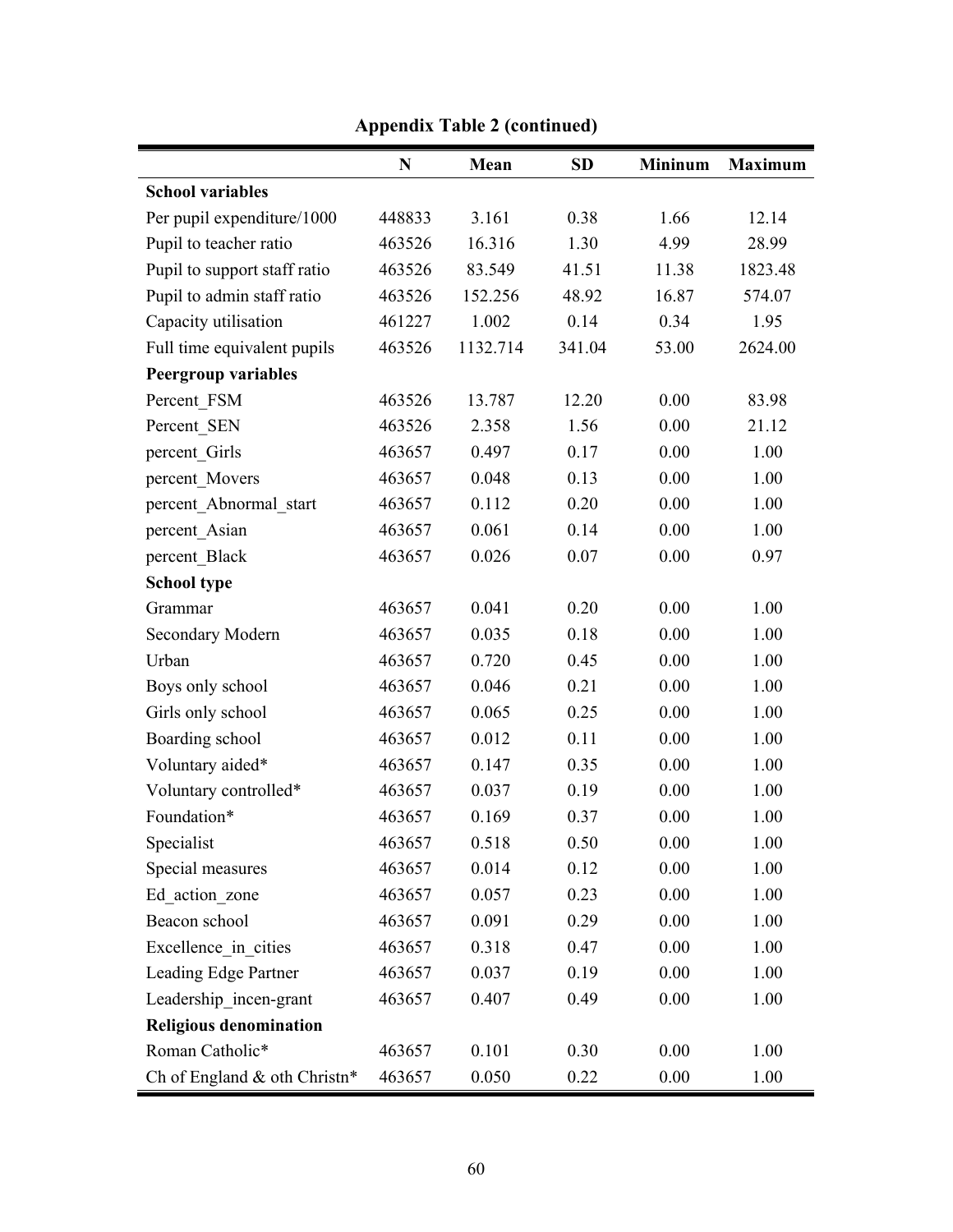|                                  | $Year = 2001$ |           | $Year = 2003$ |           |  |
|----------------------------------|---------------|-----------|---------------|-----------|--|
|                                  | Mean          | <b>SD</b> | Mean          | <b>SD</b> |  |
| Percent FSM                      | 0.1518        | 0.132     | 0.1405        | 0.126     |  |
| Percent FSM squared              | 0.0405        | 0.073     | 0.0356        | 0.067     |  |
| Percent SEN                      | 0.0248        | 0.017     | 0.0236        | 0.016     |  |
| Percent SEN squared              | 0.0009        | 0.002     | 0.0008        | 0.001     |  |
| Percent Girls                    | 0.4975        | 0.181     | 0.4974        | 0.180     |  |
| Percent Indian                   | 0.0264        | 0.079     | 0.0269        | 0.081     |  |
| Percent Bangladeshi              | 0.0096        | 0.055     | 0.0097        | 0.056     |  |
| Percent Pakistani                | 0.0224        | 0.077     | 0.0229        | 0.079     |  |
| Percent otherAsian               | 0.0049        | 0.014     | 0.0050        | 0.014     |  |
| Percent BlackAfrican             | 0.0111        | 0.037     | 0.0111        | 0.038     |  |
| Percent BlackCaribbean           | 0.0142        | 0.039     | 0.0142        | 0.039     |  |
| Percent otherRaces               | 0.1074        | 0.164     | 0.1057        | 0.166     |  |
| Lagged FTE pupils                | 1047.3060     | 325.652   | 1096.3350     | 334.740   |  |
| Conservative party in power      | 0.1724        | 0.378     | 0.1941        | 0.395     |  |
| Labour party in power            | 0.4916        | 0.500     | 0.4301        | 0.495     |  |
| Liberal party in power           | 0.0578        | 0.233     | 0.0731        | 0.260     |  |
| Pupil teacher ratio              | 16.8185       | 1.229     | 16.2937       | 1.307     |  |
| Per pupil expenditure / 1000     | 2.6285        | 0.282     | 3.1176        | 0.530     |  |
| Capacity utilisation             | 0.9880        | 0.144     | 0.9985        | 0.142     |  |
| Nopasses above grade D           | 0.1826        | 0.386     | 0.1783        | 0.383     |  |
| Not $>=$ 5 passes incl English & |               |           |               |           |  |
| maths                            | 0.0620        | 0.241     | 0.0615        | 0.240     |  |
| ${\bf N}$                        | 423,920       |           | 423,920       |           |  |

**Appendix Table 2 (continued) Descriptive statistics of variables used in Pupil Fixed Effects equations** 

**Note:** The omitted category for party in power in the LA is 'no party in overall control'. Some values were missing for per pupil expenditure and capacity utilisation for 2001.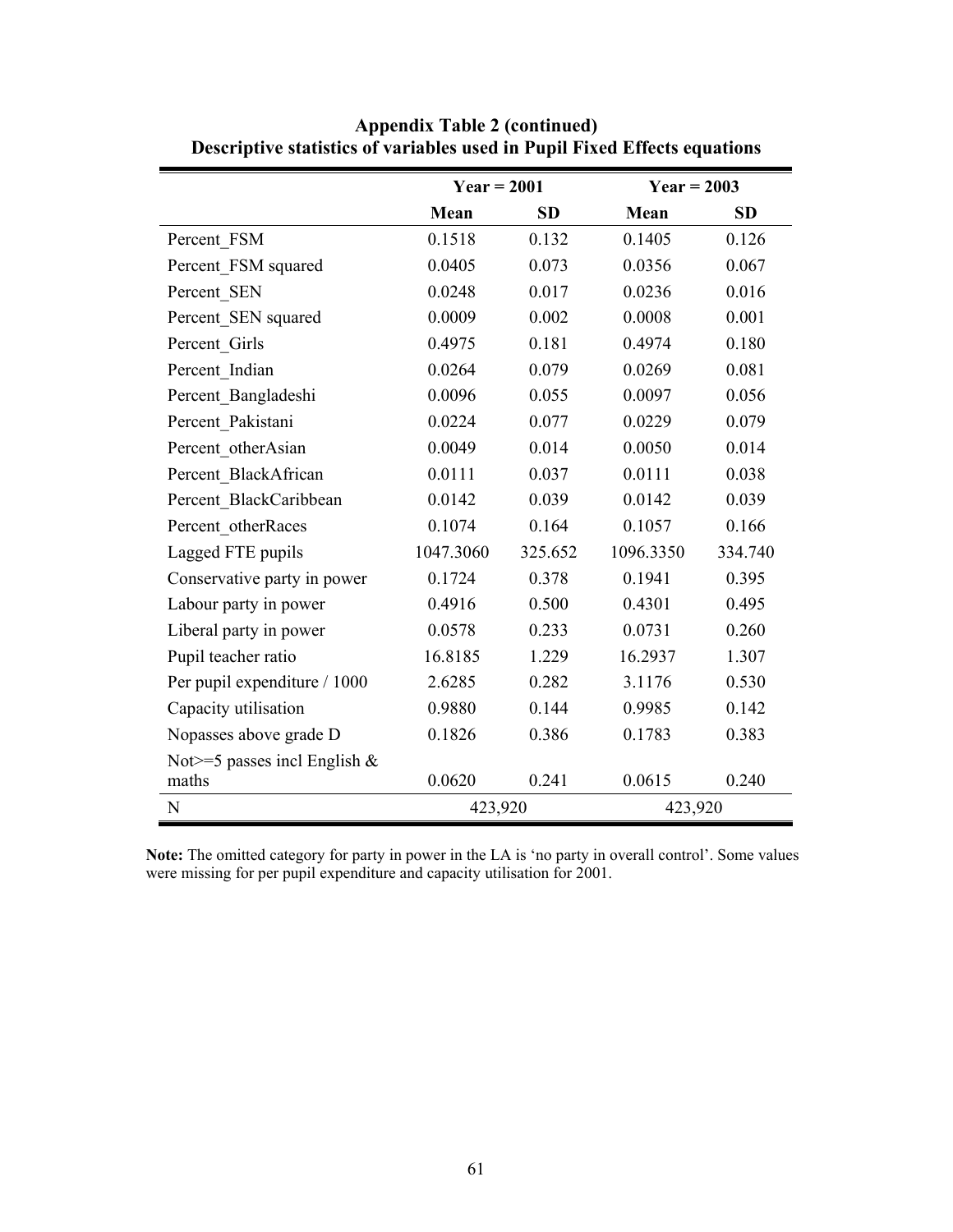|                        | <b>Missing KS2</b><br>achievement |                 |                 | <b>Missing KS3</b><br>achievement | <b>Missing KS2 or KS3</b><br>achievement |          |
|------------------------|-----------------------------------|-----------------|-----------------|-----------------------------------|------------------------------------------|----------|
|                        | <b>Marginal</b>                   |                 | <b>Marginal</b> |                                   | <b>Marginal</b>                          |          |
|                        | effect                            | <b>Robust-t</b> | effect          | <b>Robust-t</b>                   | effect                                   | Robust-t |
| Male                   | $-0.002$                          | $-2.0$          | 0.013           | 8.4                               | 0.008                                    | 4.5      |
| <b>SEN</b> statement   | 0.315                             | 80.4            | 0.406           | 66.7                              | 0.512                                    | 89.4     |
| SEN non-statement      | 0.162                             | 79.9            | 0.216           | 63.9                              | 0.286                                    | 85.8     |
| <b>FSM</b>             | 0.052                             | 31.4            | 0.089           | 36.1                              | 0.119                                    | 43.2     |
| Mover                  | 0.133                             | 18.0            | 0.256           | 21.4                              | 0.220                                    | 15.8     |
| Abnormal start         | 0.083                             | 22.6            | 0.049           | 10.5                              | 0.109                                    | 17.4     |
| <b>Ethnicity</b>       |                                   |                 |                 |                                   |                                          |          |
| Bangladeshi            | 0.093                             | 16.1            | 0.006           | 0.7                               | 0.066                                    | 7.7      |
| Indian                 | 0.031                             | 6.5             | $-0.039$        | $-6.8$                            | $-0.019$                                 | $-2.6$   |
| Pakistani              | 0.101                             | 23.5            | 0.015           | 2.6                               | 0.076                                    | 12.0     |
| Asian other            | 0.209                             | 23.5            | 0.047           | 6.4                               | 0.157                                    | 14.8     |
| <b>Black African</b>   | 0.308                             | 36.0            | 0.090           | 12.0                              | 0.247                                    | 23.1     |
| <b>Black Caribbean</b> | 0.083                             | 14.7            | 0.021           | 3.6                               | 0.058                                    | 8.1      |
| <b>Black</b> other     | 0.079                             | 9.6             | 0.030           | 4.1                               | 0.073                                    | 7.4      |
| Chinese                | 0.170                             | 18.3            | $-0.007$        | $-0.9$                            | 0.100                                    | 8.7      |
| Mixed ethnicity        | 0.041                             | 11.1            | 0.006           | 1.3                               | 0.029                                    | 5.4      |
| Ethnicity missing      | 0.038                             | 10.1            | 0.019           | 3.3                               | 0.036                                    | 5.7      |
| White traveller        | 0.104                             | 6.0             | 0.147           | 7.5                               | 0.203                                    | 8.4      |
| White other            | 0.170                             | 26.2            | 0.047           | 8.7                               | 0.139                                    | 17.6     |
| N                      | 575,146                           |                 |                 | 575,146                           | 575,146                                  |          |
| Log Likelihood         | $-222453$                         |                 |                 | -230077                           |                                          | -300068  |
| Pseudo R-square        | 0.1288                            |                 | 0.1630          |                                   | 0.1453                                   |          |
| Mean of dependent      |                                   |                 |                 |                                   |                                          |          |
| var.                   | 0.1302                            |                 |                 | 0.1373                            | 0.2159                                   |          |

| <b>Appendix Table 3: Binary probit equations of "Missing Prior Achievement"</b> |  |  |  |
|---------------------------------------------------------------------------------|--|--|--|
|                                                                                 |  |  |  |

**Note:** Standard errors are corrected for clustering at the school level. There are 3042 school 'clusters'. While according to PLASC data KS2 achievement is non-missing for about 500,000 KS4 students, our main equations are fitted on a sample of only about 464,000 students. This is because the full set of school variables are only available for these students.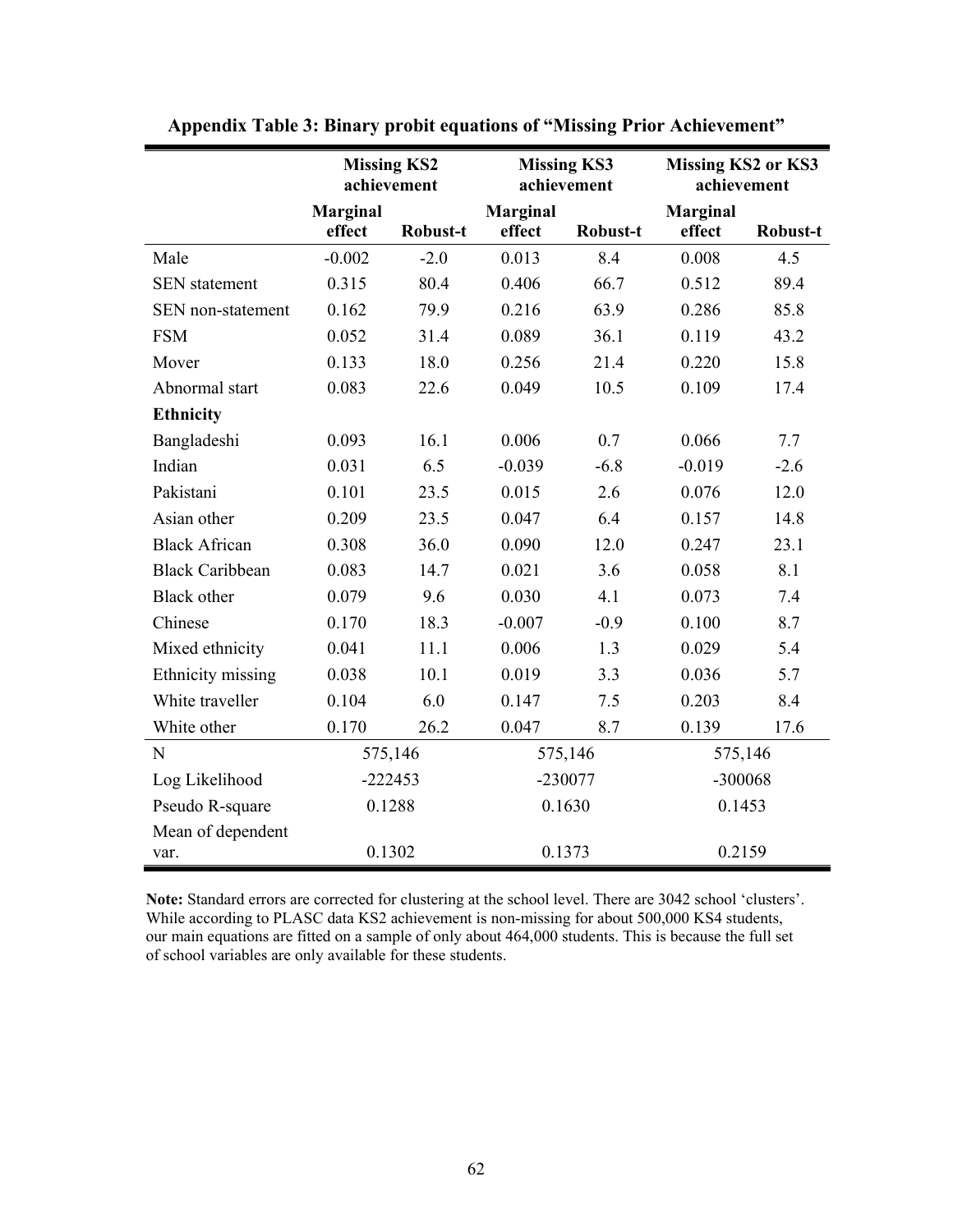|                              | Using 'Average point score' at KS2 and<br>low achievement by subject |          | Plus low achievement in<br><b>Reading at KS2</b> |          |
|------------------------------|----------------------------------------------------------------------|----------|--------------------------------------------------|----------|
|                              | <b>ME</b>                                                            | Robust t | <b>ME</b>                                        | Robust t |
| Male                         | 0.055                                                                | 46.9     | 0.054                                            | 45.6     |
| Age at start 02-03           | 0.002                                                                | 16.9     | 0.002                                            | 17.1     |
| <b>SEN</b> statement         | 0.078                                                                | 16.5     | 0.074                                            | 15.9     |
| SEN non-statement            | 0.142                                                                | 56.9     | 0.141                                            | 56.1     |
| <b>FSM</b>                   | 0.055                                                                | 33.9     | 0.055                                            | 33.9     |
| Mover                        | 0.075                                                                | 13.3     | 0.075                                            | 13.3     |
| Abnormal start               | 0.033                                                                | 11.3     | 0.033                                            | 11.3     |
| <b>Ethnicity variables</b>   |                                                                      |          |                                                  |          |
| Bangladeshi                  | $-0.073$                                                             | $-14.1$  | $-0.074$                                         | $-14.2$  |
| Indian                       | $-0.073$                                                             | $-21.7$  | $-0.073$                                         | $-21.8$  |
| Pakistani                    | $-0.066$                                                             | $-19.6$  | $-0.067$                                         | $-19.8$  |
| Asian other                  | $-0.063$                                                             | $-9.7$   | $-0.063$                                         | $-9.7$   |
| <b>Black African</b>         | $-0.069$                                                             | $-15.8$  | $-0.070$                                         | $-15.9$  |
| <b>Black Caribbean</b>       | $-0.025$                                                             | $-6.2$   | $-0.025$                                         | $-6.3$   |
| <b>Black</b> other           | $-0.010$                                                             | $-1.4$   | $-0.011$                                         | $-1.5$   |
| Chinese                      | $-0.080$                                                             | $-10.5$  | $-0.081$                                         | $-10.7$  |
| Mixed ethnicity              | $-0.019$                                                             | $-4.7$   | $-0.020$                                         | $-4.8$   |
| Ethnicity missing            | 0.011                                                                | 3.2      | 0.011                                            | 3.2      |
| White traveller              | 0.042                                                                | 2.0      | 0.042                                            | 2.0      |
| White other                  | $-0.044$                                                             | $-8.3$   | $-0.044$                                         | $-8.4$   |
| <b>Output area variables</b> |                                                                      |          |                                                  |          |
| % ethnicity black            | $-0.020$                                                             | $-1.3$   | $-0.020$                                         | $-1.2$   |
| %ethnicity_asian             | $-0.009$                                                             | $-1.2$   | $-0.009$                                         | $-1.2$   |
| % unemployed                 | 0.246                                                                | 8.2      | 0.244                                            | $8.0\,$  |
| % no qualifications          | 0.190                                                                | 29.1     | 0.189                                            | 28.9     |
| % lone parent families       | 0.104                                                                | 19.5     | 0.105                                            | 19.6     |
| Prior achievement            |                                                                      |          |                                                  |          |
| Average point score at KS2   | $-0.034$                                                             | $-68.0$  | $-0.034$                                         | $-67.8$  |
| Low English level at KS2     | 0.013                                                                | 7.7      | $-0.001$                                         | $-0.8$   |
| Low Maths level at KS2       | $-0.001$                                                             | $-0.5$   | $-0.001$                                         | $-0.5$   |
| Low Science level at KS2     | $-0.008$                                                             | $-5.1$   | $-0.010$                                         | $-6.4$   |
| Low reading ach at KS2       | ----                                                                 | ----     | 0.026                                            | 17.8     |
| ${\bf N}$                    | 461732                                                               |          |                                                  | 461732   |
| Pseudo R-sq                  | 0.2948                                                               |          | 0.2956                                           |          |
| Mean dep var                 | 0.170                                                                |          | 0.170                                            |          |

**Appendix Table 4: Binary probit of low achievement at age 16 (NOPASS>D) With alternative measures of past achievement at Key Stage 2**